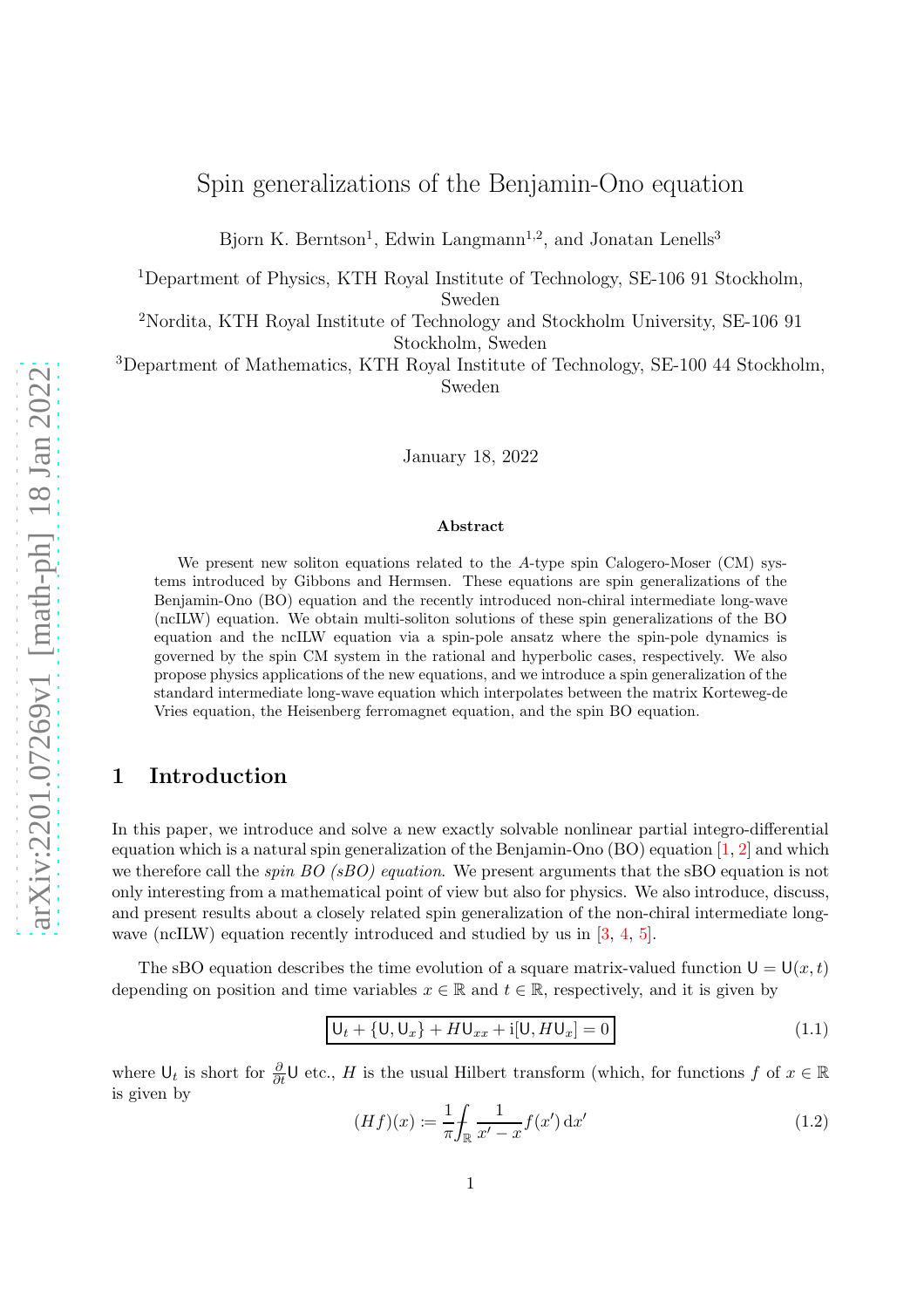where  $f$  is the principal value integral),  $i := \sqrt{-1}$ , and  $\{\cdot, \cdot\}$  denote the commutator and anti-commutator of square matrices, respectively (the matrix dimension  $d \times d$  is arbitrary, with  $d = 1$  corresponding to the standard BO equation). The sBO equation is interesting for several reasons: (i) It is exactly solvable, and it includes well-known soliton equations as limiting cases; in particular, the sBO equation [\(1.1\)](#page-0-0) not only generalizes the BO equation but also the half-wave maps (HWM) equation [\[6,](#page-31-5) [7,](#page-31-6) [8\]](#page-31-7). (ii) It describes interesting physics beyond what has previously been described by exactly solvable equations; in particular, the sBO equation provides a hydrodynamic description of interacting particles with internal spin degrees of freedom, and it determines the evolution of the nonlinearly coupled charge- and spin-densities of this particle system. As will be explained in more detail, integrable systems of this kind are relevant for the quantum Hall effect in situations where the electron spin cannot be ignored, a topic which has received considerable interest in the physics literature in recent years; see e.g. [\[9,](#page-31-8) [10,](#page-31-9) [11\]](#page-31-10). (iii) The sBO equation has multi-soliton solutions constructed via a simple spin-pole ansatz where the time evolution of the spins and poles is determined by the spin generalization of the A-type Calogero-Moser  $(CM)$  system due to Gibbons and Hermsen [\[12\]](#page-31-11), which we call the spin CM (sCM) system; see also [\[13\]](#page-31-12). (iv) It provides another example of a correspondence between Calogero-Moser-Sutherland type systems and soliton equations; in particular, it is known that the BO equation and the ncILW equation are naturally related to A-type Calogero-Moser-Sutherland systems in several different ways  $\lceil 3 \rceil$ , and while  $(1.1)$  is a spin generalization of the BO equation, we also present a spin generalization of the ncILW equation and thus propose a correspondence between soliton equations and sCM systems in all four cases: rational (I), trigonometric (II), hyperbolic (III), elliptic (IV) (see, e.g., [\[14\]](#page-31-13) for basic facts about CM systems). We substantiate this proposal in cases I–III; case IV is technically more demanding and thus left for future work. (v) Our results suggest that this equation is exactly solvable in the same strong sense as the BO and HWM equations, and this opens up possibilities for several future research projects.

In the following, we explain the above points  $(i)$ – $(v)$  in more detail; we emphasize that these points are complementary and, depending on the interests of the reader, some of them can be ignored without loss of continuity.

(i) Special cases. The BO equation is an exactly solvable nonlinear partial integro-differential equation that describes one-dimensional internal waves in deep water. In particular, physically relevant N-soliton solutions of the BO equation can be obtained by a simple pole ansatz where the dynamics of the poles is governed by an  $A_{N-1}$  CM system [\[15\]](#page-31-14). Thus, the BO equation on the real line is related to the rational CM system, while the BO equation with periodic boundary conditions is related to the trigonometric CM system.

The HWM equation is a nonlinear partial integro-differential equation that describes a spin density, represented by an  $S^2$ -valued function, propagating in one dimension. As two of us found recently in collaboration with Klabbers  $[16]$ , the HWM equation is similar to the BO equation in that it has N-soliton solutions obtained via a spin-pole ansatz where the dynamics of the poles and of the spin degrees of freedom are determined by the  $A_{N-1}$  sCM system and where, again, the realline and periodic problems for the HWM equation correspond to the rational and trigonometric cases of this sCM system, respectively; see also [\[17\]](#page-32-1). It is known that the BO equation is related to a hydrodynamic description of the  $A_{N-1}$  CM system [\[18\]](#page-32-2), and that the HWM equation can be derived as a continuum limit of a spin chain which corresponds to a limiting case of the  $A_{N-1}$  sCM system [\[6\]](#page-31-5). This suggested to us that there should exist a more general soliton equation which includes the BO and HMW equations as limiting cases. As shown in the next two paragraphs, the sBO equation  $(1.1)$  is such an equation. We found the sBO equation by generalizing the logic in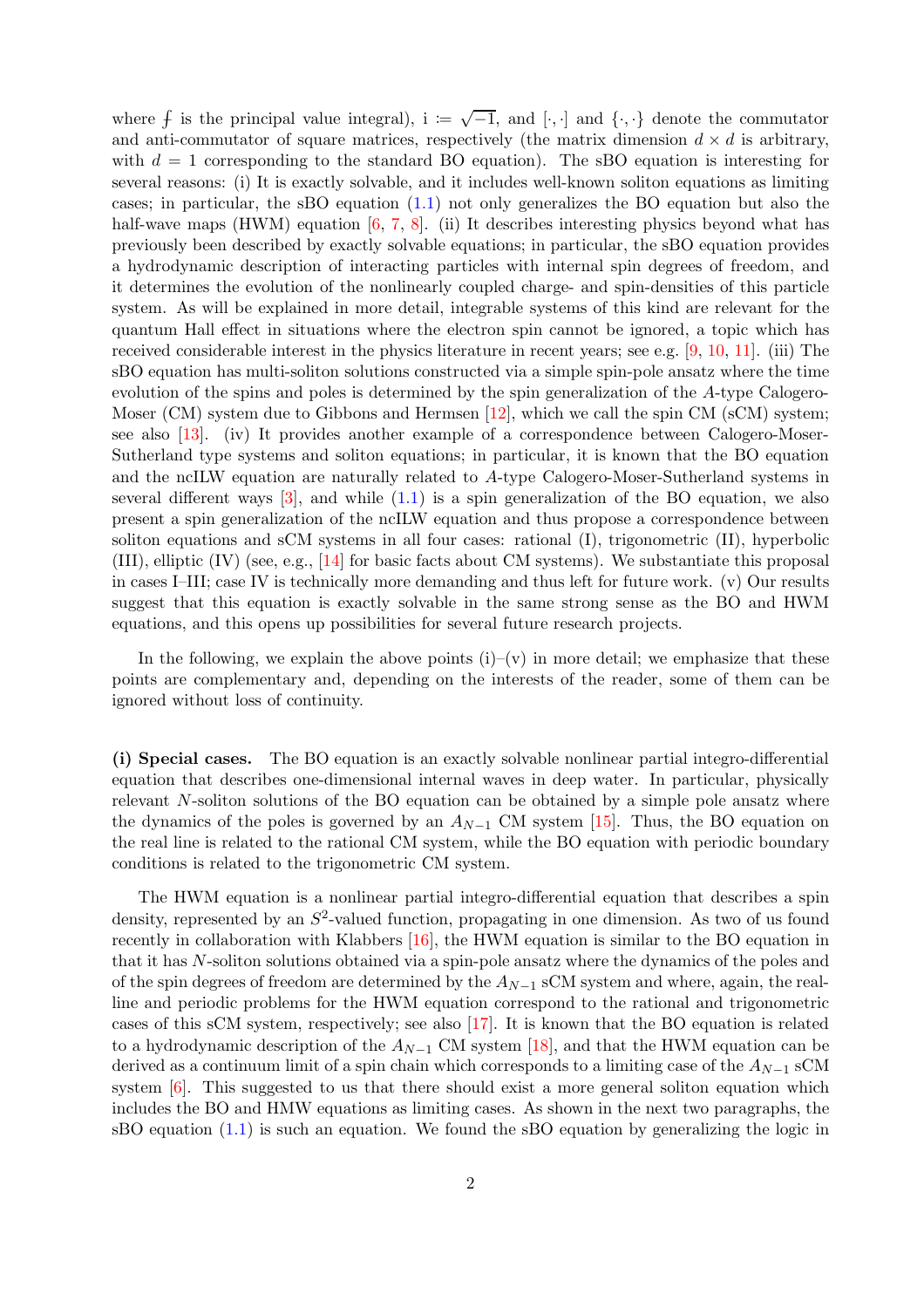[ $18$ ] to the sCM system, making use of a known Bäcklund transformation of A-type sCM systems [\[19\]](#page-32-3).

The BO equation is given by

<span id="page-2-0"></span>
$$
u_t + 2uu_x + Hu_{xx} = 0\tag{1.3}
$$

for an R-valued function  $u = u(x, t)$ . We make the ansatz  $\mathsf{U}(x, t) = u(x, t) \mathsf{P}$  with P a non-zero hermitian matrix satisfying  $P^2 = P$ ; then the sBO equation [\(1.1\)](#page-0-0) is satisfied if and only if  $u(x,t)$ satisfies the BO equation  $(1.3)$ . It is also interesting to note that by restricting U to diagonal matrices, the sBO equation is reduced to d decoupled BO equations:  $U = diag(u_1, \ldots, u_d)$  satisfies [\(1.1\)](#page-0-0) if and only if  $u_{\mu} = u_{\mu}(x, t)$  solves the BO equation [\(1.3\)](#page-2-0) for  $\mu = 1, \ldots, d$ .

The HWM equation describes the time evolution of an  $\mathbb{R}^3$ -valued function  $\mathbf{m} = (m^1, m^2, m^3) =$  $\mathbf{m}(x,t)$  satisfying the constraint  $\mathbf{m}^2 \coloneqq (m^1)^2 + (m^2)^2 + (m^3)^2 = 1$  as follows,

<span id="page-2-1"></span>
$$
\mathbf{m}_t = \mathbf{m} \wedge H\mathbf{m}_x \tag{1.4}
$$

where  $\mathbf{m} \wedge \mathbf{n} \coloneqq (m^2n^3 - m^3n^2, m^3n^1 - m^1n^3, m^1n^2 - m^2n^1)$  is the usual wedge product of threevectors. By scaling  $U(x, t) \to \lambda U(x, 2\lambda t)$  and changing variables  $2\lambda t \to t$  with  $\lambda > 0$  a scaling parameter, the sBO equation [\(1.1\)](#page-0-0) becomes

<span id="page-2-2"></span>
$$
U_t + \frac{1}{2} \{ U, U_x \} + \frac{1}{2\lambda} H U_{xx} + \frac{i}{2} [U, H U_x] = 0.
$$
 (1.5)

This reduces to a generalization of the HWM equation in the limit  $\lambda \to \infty$  if we impose the constraint  $U^2 = I$ , where I denotes the identity matrix. Indeed,  $U^2 = I$  implies  $\{U, U_x\} = 0$ , and by specializing U to  $2 \times 2$  traceless hermitian matrices using the parametrization

$$
\mathsf{U} = \mathbf{m} \cdot \boldsymbol{\sigma} = \begin{pmatrix} m^3 & m^1 - \mathrm{i} m^2 \\ m^1 + \mathrm{i} m^2 & -m^3 \end{pmatrix} \tag{1.6}
$$

with  $\sigma = (\sigma_1, \sigma_2, \sigma_3)$  the Pauli matrices, [\(1.4\)](#page-2-1) is obtained from [\(1.5\)](#page-2-2) in the limit  $\lambda \to \infty$ , while  $U^2 = I$  is equivalent to  $m^2 = 1$ . We note that, while this reduction of the sBO equation to the HWM equation is mathematically simple, there is another similar but more complicated reduction explained in (ii) below which is more interesting from a physics point of view.

(ii) Physics applications. While hydrodynamics was initially developed to describe the propagation of fluids, recent developments in physics have established that hydrodynamic equations can provide a powerful tool to compute transport properties of strongly correlated electron systems like the cuprates or graphene; see e.g. [\[20,](#page-32-4) [21,](#page-32-5) [22\]](#page-32-6). Moreover, there exists a variety of topological such systems where the physical behavior is independent of model details and, in such a situation, one can expect a successful description by integrable hydrodynamic equations (well-known arguments to explain this relation between universality and integrability in the context of soliton equations were given by Calogero [\[23\]](#page-32-7)); as an example, we mention the use of the BO equation to describe nonlinear waves at the boundary of fractional quantum Hall effect systems [\[24,](#page-32-8) [25\]](#page-32-9).

Real electrons have spin and, for this reason, standard hydrodynamic equations describing the time evolution of a scalar density can only account for situations where the electron spin can be ignored. While this is the case for many conventional fractional quantum Hall effect systems, there also exist interesting such systems where the electron spin is important [\[9,](#page-31-8) [10,](#page-31-9) [11\]](#page-31-10). For such a system, one is interested in a hydrodynamic description by a soliton equation describing the time evolution of a fluid of particles carrying spin. The sBO equation  $(1.1)$ , in the simplest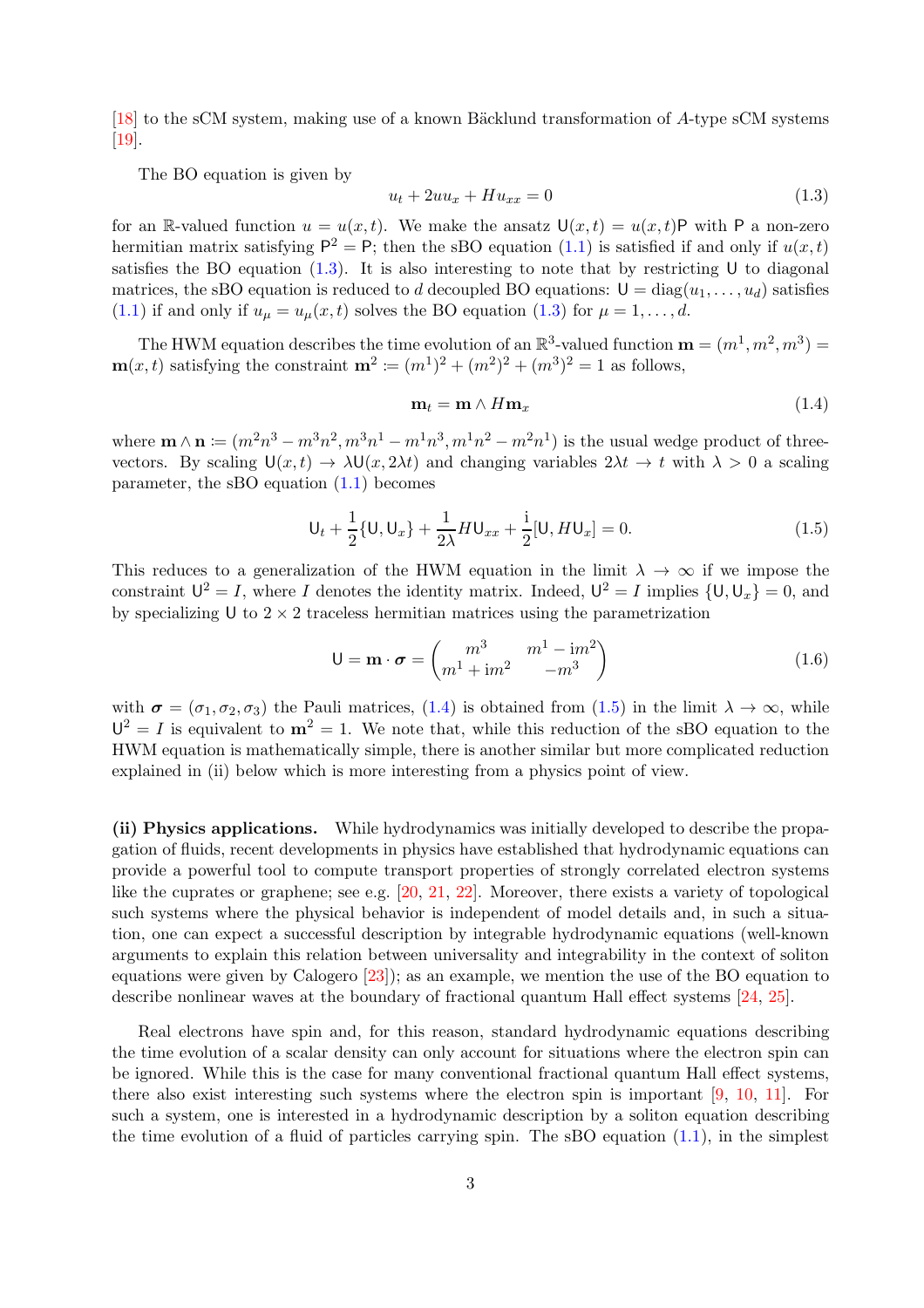non-trivial case when U is a hermitian  $2 \times 2$  matrix, is a natural candidate for such an equation: as shown below, the sBO equation in this case can be written as a coupled system describing the time evolution of a charge- and a spin-density. Thus, we believe that it would be interesting to investigate if (a quantum version of) the sBO equation can be used to describe phenomena observed in quantum Hall effect systems where spin cannot be ignored, in generalization of results in [\[24,](#page-32-8) [25\]](#page-32-9). We recently proposed that the ncILW equation is relevant for parity invariant fractional Hall effect systems [\[3\]](#page-31-2), and this suggests to us that its spin generalization presented in this paper (see  $(1.13)$ ) will find applications in the context of the quantum spin Hall effect [\[11\]](#page-31-10).

As another possible application of the sBO equation in physics, we mention the relation of the BO equation to conformal field theory of spin-less fermions  $[26]$ . While spin-less fermions<sup>[1](#page-3-0)</sup> are among the simplest examples of a conformal field theory, there are conformal field theories that are natural spin generalizations of these models known as Wess-Zumino-Witten models [\[27\]](#page-32-11) which can take electron spin (and more complicated internal degrees of freedom) into account. We expect that, in a similar way as the BO equation is related to spin-less fermions [\[26\]](#page-32-10), the sBO equation can be related to Wess-Zumino-Witten models. It would be interesting to substantiate this expectation.

We now rewrite the sBO equation in the case where U is a hermitian  $2\times 2$  matrix as a coupled system describing the time evolution of a charge density u and a spin density  $\mathbf{m}$ . For that, we parametrize U as follows,

$$
U = \frac{u}{2} (I + m \cdot \sigma) = \frac{u}{2} \begin{pmatrix} 1 + m^3 & m^1 - im^2 \\ m^1 + im^2 & 1 - m^3 \end{pmatrix}
$$
 (1.7)

where  $u = u(x, t)$  and  $\mathbf{m} = (m^1, m^2, m^3) = \mathbf{m}(x, t)$  are  $\mathbb{R}$ - and  $\mathbb{R}^3$ -valued functions, respectively. With this parametrization, we find after some computations that  $(1.1)$  is equivalent to

<span id="page-3-1"></span>
$$
u_t + (1 + \mathbf{m}^2)uu_x + \mathbf{m} \cdot \mathbf{m}_x u^2 + Hu_{xx} = 0,
$$
  

$$
\mathbf{m}_t + u_x \mathbf{m}(1 - \mathbf{m}^2) + u[\mathbf{m}_x - \mathbf{m}(\mathbf{m} \cdot \mathbf{m}_x)] + \frac{1}{u}[H(u\mathbf{m})_{xx} - \mathbf{m}Hu_{xx}] - \mathbf{m} \wedge H(u\mathbf{m})_x = \mathbf{0}.
$$
 (1.8)

This system combines and generalizes the physics of the BO equation and of the HWM equation in a non-trivial way, preserving the exact solvability. Indeed, setting  $\mathbf{m}(x, t) = \mathbf{m}_0$  (constant) such that  $m_0^2 = 1$ , the first equation in [\(1.8\)](#page-3-1) becomes the BO equation [\(1.3\)](#page-2-0), while the second equation is trivially fulfilled. On the other hand, setting  $u(x,t) = u_0$  (constant) and transforming  $\mathbf{m}(x, t) \to \mathbf{m}(x-u_0t, u_0t)$ , the first equation in [\(1.8\)](#page-3-1) is satisfied if we impose the condition  $\mathbf{m}^2 = 1$ and, with that, the second equations becomes the HWM equation [\(1.4\)](#page-2-1) in the limit  $u_0 \to \infty$ . This suggests that  $(1.8)$  can be well approximated by the BO equation if the variation of the spin density in space and time can be ignored, while the HWM equation is a good approximation to [\(1.8\)](#page-3-1) (on an appropriate time scale) if the charge density is large and only deviates slightly from a constant background  $u_0$ .

(iii) Multi-soliton solutions. Following Ref. [\[12\]](#page-31-11), we use the Dirac bra-ket notation [\[28\]](#page-32-12) and denote by  $|e\rangle$  and  $\langle f|$  vectors in some d-dimensional complex vector space V and its dual  $\mathcal{V}^*$ , respectively; in particular,  $|e\rangle\langle f|$  represents a  $d \times d$  matrix with complex entries, and  $|e\rangle\langle f|$ <sup>†</sup> =  $|f\rangle\langle e|$  is the hermitian conjugate of this matrix. Moreover,  $*$  is complex conjugation. (Readers not familiar with this notation can identify  $|e\rangle \in \mathcal{V}$  with  $(e_{\mu})_{\mu=1}^d \in \mathbb{C}^d$ ,  $\langle f | \in \mathcal{V}^*$  with  $(f_{\mu}^*)_{\mu=1}^d \in \mathbb{C}^d$ ,  $\langle f|e \rangle$  with the scalar product  $\sum_{\mu=1}^d f^*_{\mu} e_{\mu}$ , and  $|e\rangle\langle f|$  with the matrix  $(e_{\mu}f^*_{\nu})_{\mu,\nu=1}^d$ .

<span id="page-3-0"></span><sup>&</sup>lt;sup>1</sup>To be more precise: spin-less chiral fermions in  $1 + 1$  spacetime dimensions.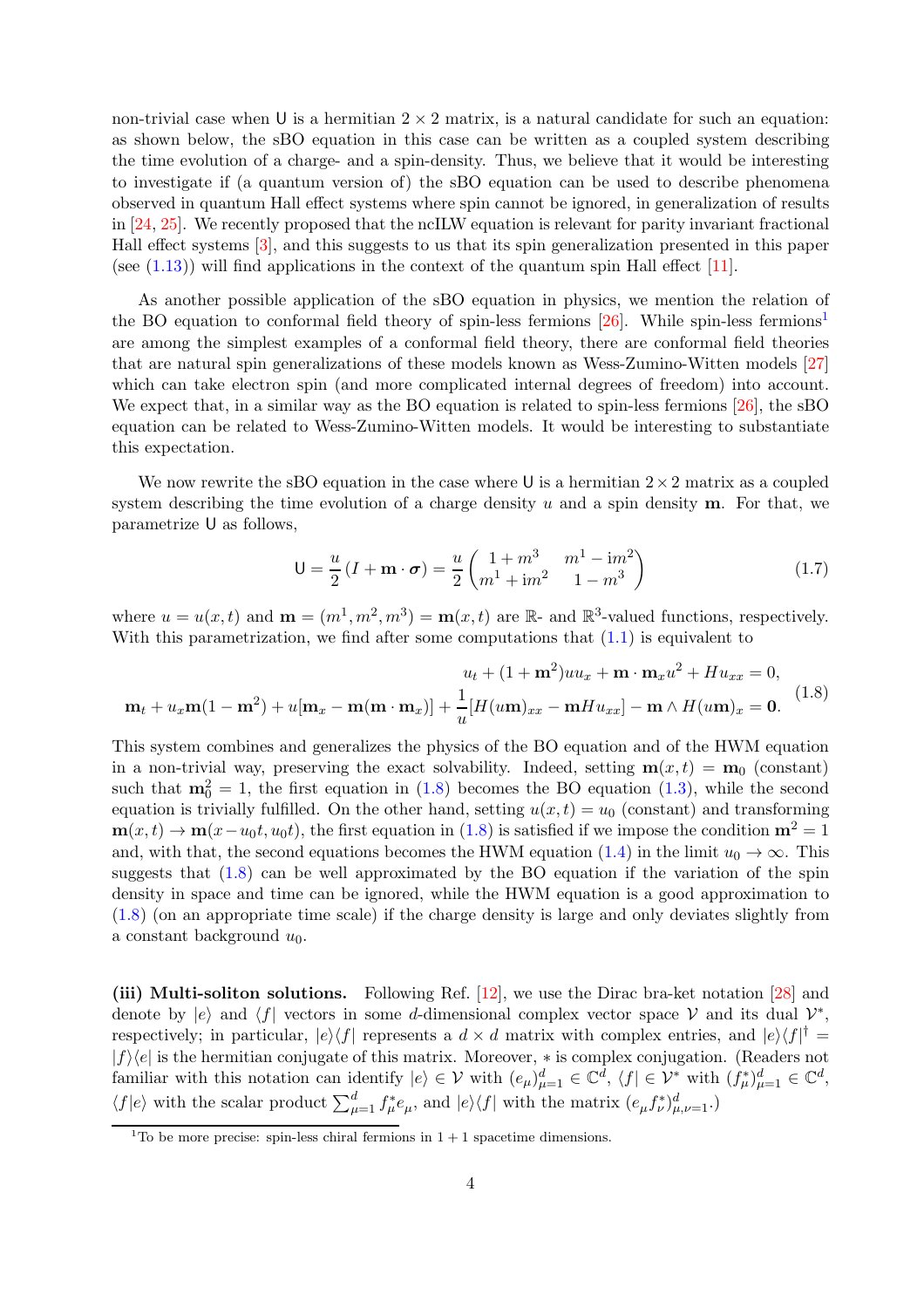We show in Section [3](#page-13-0) that, for arbitrary integer  $N \geq 1$  and  $x \in \mathbb{R}$ ,

<span id="page-4-1"></span>
$$
\mathsf{U}(x,t) = \mathsf{i} \sum_{j=1}^{N} |e_j(t)\rangle \langle f_j(t)| \frac{1}{x - a_j(t)} - \mathsf{i} \sum_{j=1}^{N} |f_j(t)\rangle \langle e_j(t)| \frac{1}{x - a_j(t)^*}
$$
(1.9)

is a solution of the sBO equation [\(1.1\)](#page-0-0) provided that the variables  $a_i = a_i(t) \in \mathbb{C}$ ,  $|e_i\rangle = |e_i(t)\rangle \in \mathcal{V}$ and  $\langle f_j | = \langle f_j (t) | \in \mathcal{V}^*$  satisfy the following time evolution equations,<sup>[2](#page-4-0)</sup>

$$
\frac{\mathrm{d}^2}{\mathrm{d}t^2} a_j = 8 \sum_{k \neq j}^N \frac{\langle f_j | e_k \rangle \langle f_k | e_j \rangle}{(a_j - a_k)^3},
$$
  

$$
\frac{\mathrm{d}}{\mathrm{d}t} | e_j \rangle = 2 \mathrm{i} \sum_{k \neq j}^N \frac{|e_k \rangle \langle f_k | e_j \rangle}{(a_j - a_k)^2},
$$
  

$$
\frac{\mathrm{d}}{\mathrm{d}t} \langle f_j | = -2 \mathrm{i} \sum_{k \neq j}^N \frac{\langle f_j | e_k \rangle \langle f_k |}{(a_j - a_k)^2}
$$
(1.10)

<span id="page-4-2"></span>for  $j = 1, \ldots, N$ , with initial conditions that satisfy certain constraints; see Theorem [3.1](#page-14-0) for a precise formulation. Moreover, we show that initial conditions satisfying the pertinent constraints can be constructed by solving a linear algebra problem involving a  $Nd \times Nd$  hermitian matrix, and that the solution  $(1.9)$  depends on Nd complex parameters; see Section [3.1.3](#page-15-0) for details.

It is important to note that, up to a rescaling of time, the time evolution equations [\(1.10\)](#page-4-2) and one of the above-mentioned constraints on the initial conditions (given in  $(3.3)$ ) defines the sCM model discovered by Gibbons and Hermsen  $[12]$ , and another constraint (given in  $(3.4)$ ) is a known Bäcklund transformation of the sCM model [\[19\]](#page-32-3). Moreover, for  $d = 1$ , the solution above reduces to the N-soliton solution of the BO equation found in [\[15\]](#page-31-14) that relates the BO equation to the rational  $A_{N-1}$  CM model. Thus, in the same sense as the sCM model is a natural generalization of the simplest non-trivial CM model, the sBO equation is a natural generalization of the BO equation.

As shown by Gibbons and Hermsen in their original paper [\[12,](#page-31-11) Section 6], the sCM model describes the time evolution of poles and spins of rational solutions of the boomeron equation, which is a soliton equation introduced and studied in [\[29\]](#page-32-13). One might wonder if there is a relation between this fact and our work. We cannot exclude this possibility: it is conceivable to us that it is possible to derive the boomeron equation as a local limit  $\delta \to \infty$  of the sncILW equation  $(1.13)$  or the sILW equation  $(1.21)$  introduced below and, in this way, there could be an indirect relation. However, even if this is the case, we expect that it would be challenging to make this relation precise. Indeed, while the boomeron equation is similar to  $(1.8)$  in that it is a system describing the time evolution of a vector coupled to a scalar, it is different in other important ways; in particular, [\(1.8\)](#page-3-1) is rotation invariant (and this is also the case for the certain local limits of these equations that we derive, see Section [5.2](#page-23-0) for details), while the boomeron equation is not.

(iv) Spin generalization of ncILW equation and soliton-CM correspondence. For  $\delta$ 0, we define the following integral operators acting on functions f of  $x \in \mathbb{R}$ ,

$$
(Tf)(x) = \frac{1}{2\delta} \int_{\mathbb{R}} \coth\left(\frac{\pi}{2\delta}(x'-x)\right) f(x') dx',
$$
  

$$
(\tilde{T}f)(x) = \frac{1}{2\delta} \int_{\mathbb{R}} \tanh\left(\frac{\pi}{2\delta}(x'-x)\right) f(x') dx'.
$$
 (1.11)

<span id="page-4-3"></span><span id="page-4-0"></span> ${}^2\Sigma_{k\neq j}^N$  is short for  $\sum_{k=1,k\neq j}^N$ .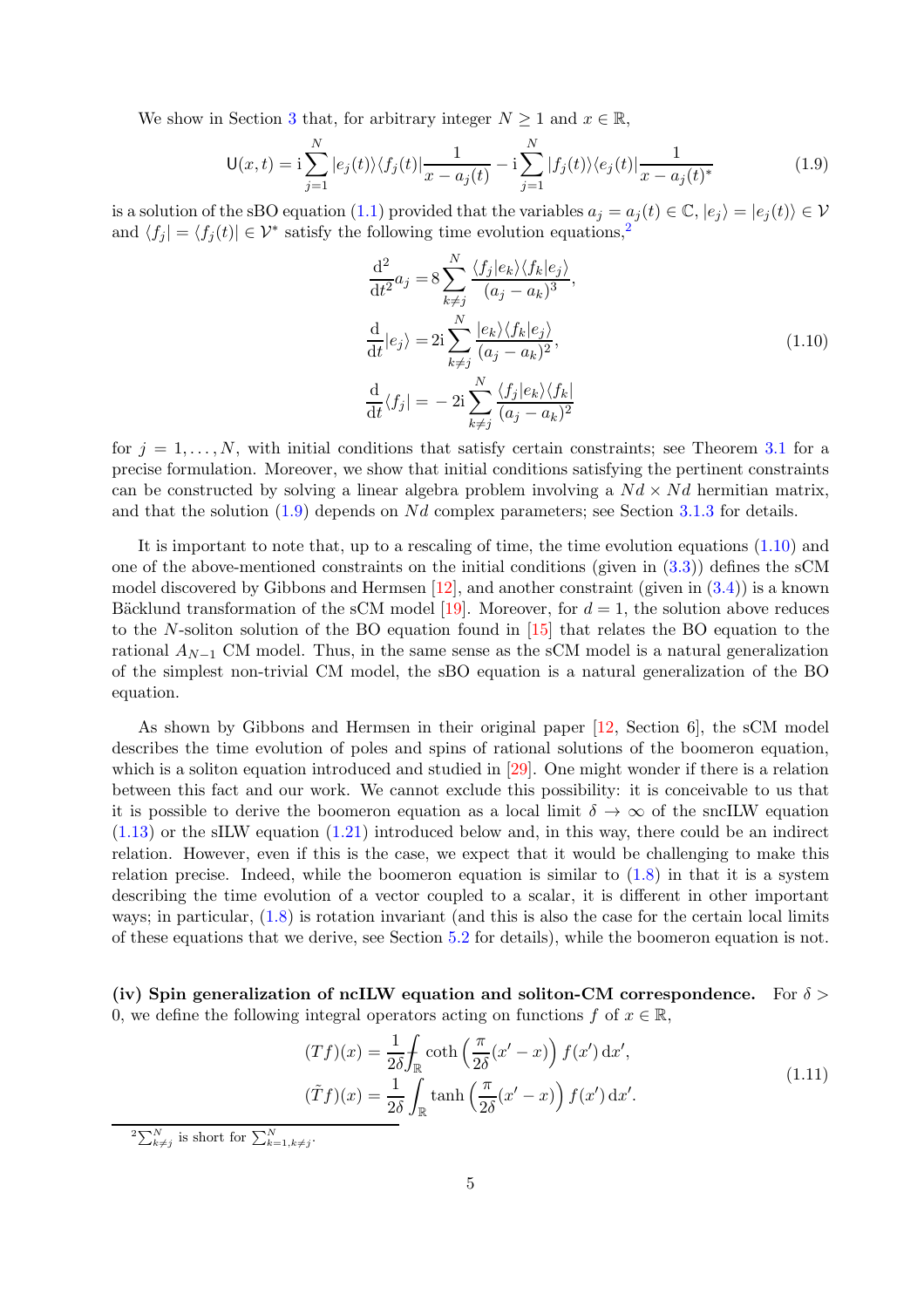The ncILW equation was introduced in [\[3\]](#page-31-2) as a non-chiral version of the ILW equation and is given for two scalar-valued functions  $u(x, t)$  and  $v(x, t)$  by

$$
u_t + 2uu_x + Tu_{xx} + \tilde{T}v_{xx} = 0,
$$
  

$$
v_t - 2vv_x - Tv_{xx} - \tilde{T}u_{xx} = 0.
$$
 (1.12)

<span id="page-5-1"></span>Here, we introduce the following spin generalization of the ncILW equation given for two square matrix-valued functions  $U = U(x, t)$  and  $V = V(x, t)$  by

<span id="page-5-0"></span>
$$
\begin{vmatrix} \mathsf{U}_t + \{\mathsf{U}, \mathsf{U}_x\} + T\mathsf{U}_{xx} + \tilde{T}\mathsf{V}_{xx} + \mathsf{i}[\mathsf{U}, T\mathsf{U}_x] + \mathsf{i}[\mathsf{U}, \tilde{T}\mathsf{V}_x] = 0, \\ \mathsf{V}_t - \{\mathsf{V}, \mathsf{V}_x\} - T\mathsf{V}_{xx} - \tilde{T}\mathsf{U}_{xx} + \mathsf{i}[\mathsf{V}, T\mathsf{V}_x] + \mathsf{i}[\mathsf{V}, \tilde{T}\mathsf{U}_x] = 0 \end{vmatrix} \tag{1.13}
$$

(again, the matrix size  $d \times d$  of U and V is arbitrary;  $d = 1$  corresponds to the ncILW equation [\(1.12\)](#page-5-1)). We refer to [\(1.13\)](#page-5-0) as the *spin ncILW (sncILW) equation*. Our main result on the sncILW equation is a construction of  $N$ -soliton solutions obtained via a spin-pole ansatz where the dynamics of the spins and poles are determined by the  $A_{N-1}$  sCM model in the hyperbolic case (III), in natural generalization of a known result about the ncILW equation [\[3\]](#page-31-2); see Theorem [4.1.](#page-20-0)

Note that  $\lim_{\delta \to +\infty} \tilde{T} = 0$  [\[3\]](#page-31-2) and thus, clearly, the two equations in [\(1.13\)](#page-5-0) decouple in the limit  $\delta \to \infty$ . Moreover, since the limit  $\delta \to \infty$  of T coincides with the Hilbert transform H given in  $(1.2)$  [\[30\]](#page-32-14) (see also [\[3\]](#page-31-2)), the first of these decoupled equations is identical to the sBO equation  $(1.1)$ , and the second equation is obtained from the sBO equation  $(1.1)$  by the parity transformation  $U(x, t) \to V(x, t) = U(-x, t)$ . Since the sBO equation and the one obtained from it by this parity transformation are different, the sBO equation [\(1.1\)](#page-0-0) is chiral, and we therefore regard [\(1.13\)](#page-5-0) as a non-chiral generalization of the sBO equation where the two chiral degrees of freedom, U and V, are coupled by the operator  $\tilde{T}$ .

We also introduce periodic versions of the sBO and sncILW equations: the former is given by [\(1.1\)](#page-0-0) for an L-periodic, square matrix-valued function U,  $U(x + L, t) = U(x, t)$  with  $L > 0$  a fixed parameter, and the Hilbert transform

<span id="page-5-2"></span>
$$
(Hf)(x) := \frac{1}{L} \int_{-L/2}^{L/2} \cot\left(\frac{\pi}{L}(x'-x)\right) f(x') dx';
$$
\n(1.14)

the latter is given by  $(1.13)$  for L-periodic, square matrix-valued functions U and V and the integral operators

$$
(Tf)(x) = \frac{1}{\pi} \int_{L/2}^{L/2} \zeta_1(x'-x) f(x') dx',
$$
  

$$
(\tilde{T}f)(x) = \frac{1}{\pi} \int_{-L/2}^{L/2} \zeta_1(x'-x+i\delta) f(x') dx',
$$
\n(1.15)

<span id="page-5-3"></span>where

$$
\zeta_1(z) \coloneqq \zeta(z) - \frac{\eta_1}{\omega_1} z \tag{1.16}
$$

with  $\zeta(z)$  the Weierstrass  $\zeta$ -function with half-periods  $(\omega_1, \omega_2) = (L/2, i\delta)$  and  $\eta_1 = \zeta(\omega_1)$  [\[31\]](#page-32-15). Similarly as in the real-line case, the periodic sBO equation is chiral, and the periodic sncILW equation reduces to two decoupled periodic sBO equations of opposite chirality in the limit  $\delta \to \infty$ (details can be found in [\[3\]](#page-31-2)).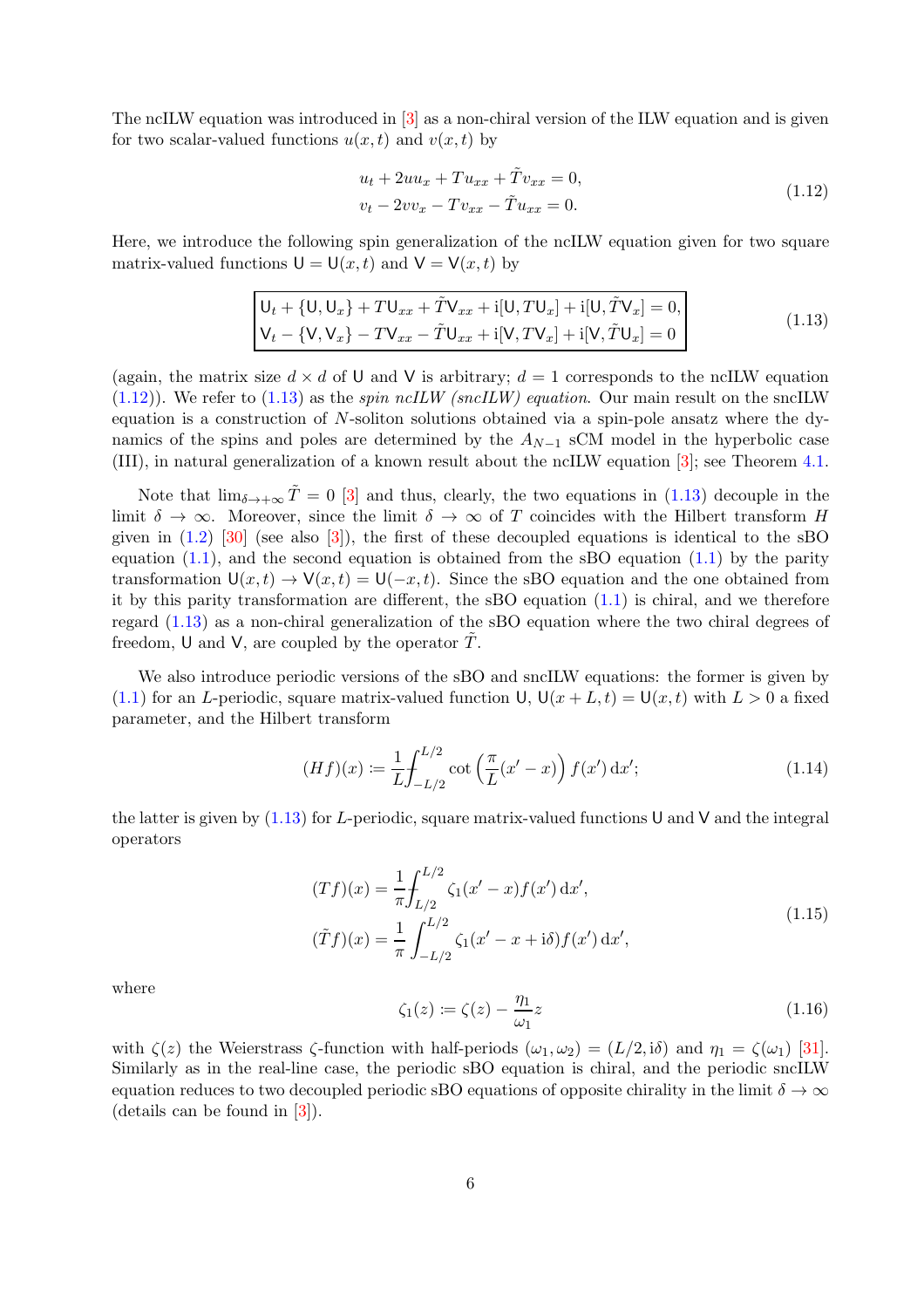To explain the relation between the soliton equations discussed above and CM systems, we recall that each CM system comes in four versions which can be distinguished by the special function

<span id="page-6-1"></span>
$$
\alpha(z) := \begin{cases}\n1/z & \text{(I: rational case)} \\
(\pi/L)\cot(\pi z/L) & \text{(II: trigonometric case)} \\
(\pi/2\delta)\coth(\pi z/2\delta) & \text{(III: hyperbolic case)}\n\end{cases} \quad (z \in \mathbb{C})
$$
\n(1.17)

with  $L > 0$  and  $\delta > 0$  fixed parameters; the fourth version corresponds to

$$
\alpha(z) \coloneqq \zeta_1(z) \quad (\text{IV: elliptic case}), \tag{1.18}
$$

but we do not include it in [\(1.17\)](#page-6-1) since it is more complicated and, for this reason, our results in this paper are restricted to cases I–III. This function  $\alpha(z)$  is important since, for example, it determines the corresponding CM interaction potential as  $V(z) = -\alpha'(z)$  [\[14\]](#page-31-13). Moreover, using these special functions, one can define integral operators

$$
(Tf)(x) := \frac{1}{\pi} \int \alpha(x'-x) f(x') dx' \quad \text{(cases I–IV)},
$$
  

$$
(\tilde{T}f)(x) := \frac{1}{\pi} \int \alpha(x'-x+\mathrm{i}\delta) f(x') dx' \quad \text{(cases III and IV)},
$$
\n(1.19)

<span id="page-6-2"></span>where the integrations are over R in cases I and III and over  $[-L/2, L/2]$  in cases II and IV. We note that, in cases I and II, T is identical to the Hilbert transform H in  $(1.2)$  and  $(1.14)$ , respectively, suggesting that the real-line and periodic versions of the sBO equation are related to the A-type sCM system in the rational and trigonometric cases, respectively. Similarly, in cases III and IV, the operators T and T in  $(1.19)$  are identical to the operators in  $(1.11)$  and  $(1.15)$ , suggesting that the real-line and periodic versions of the sncILW equation are related to the A-type sCM system in the hyperbolic and elliptic cases, respectively. The N-soliton solutions of these equations obtained in this paper confirm these expectations in cases I–III, and we conjecture that this result can be generalized to case IV. Thus, the equations proposed in the present paper extend the relation between soliton equations and CM systems proposed in [\[3\]](#page-31-2) to the spin setting.

As shown by two of us in collaboration with Klabbers [\[32\]](#page-32-16), there exists a non-chiral variant of an intermediate generalization of the Heisenberg ferromagnetic equation which generalizes the HWM equation and which has soliton solutions given by a spin-pole ansatz governed by the hyperbolic sCM model, in generalization of a result in [\[16\]](#page-32-0) for the HWM equation mentioned above; this *non-chiral intermediate Heisenberg ferromagnetic equation* is given by

$$
\mathbf{m}_t = +\mathbf{m} \wedge T\mathbf{m}_x - \mathbf{m} \wedge \tilde{T}\mathbf{n}_x, \n\mathbf{n}_t = -\mathbf{n} \wedge T\mathbf{n}_x + \mathbf{n} \wedge \tilde{T}\mathbf{m}_x,
$$
\n(1.20)

for two  $\mathbb{R}^3$ -valued functions  $\mathbf{m} = \mathbf{m}(x,t)$  and  $\mathbf{n} = \mathbf{n}(x,t)$  satisfying  $\mathbf{m}^2 = \mathbf{n}^2 = 1$  [\[32\]](#page-32-16), and we checked that it is obtained from the sncILW equation  $(1.13)$  in a similar way as the HWM equation is obtained from the sBO equation  $(1.1)$  (as explained in the paragraph containing  $(1.5)$ ), after changing the sign of V (the latter is merely a convention).

Our results in the present paper, together with results in the literature on the standard (chiral) ILW equation [\[30\]](#page-32-14) and on the non-chiral intermediate Heisenberg ferromagnet equation [\[32\]](#page-32-16), suggest that the following is also an integrable generalization of the sBO equation,

<span id="page-6-0"></span>
$$
U_t + \{U, U_x\} + \frac{1}{\delta}U_x + TU_{xx} + i[U, TU_x] = 0
$$
\n(1.21)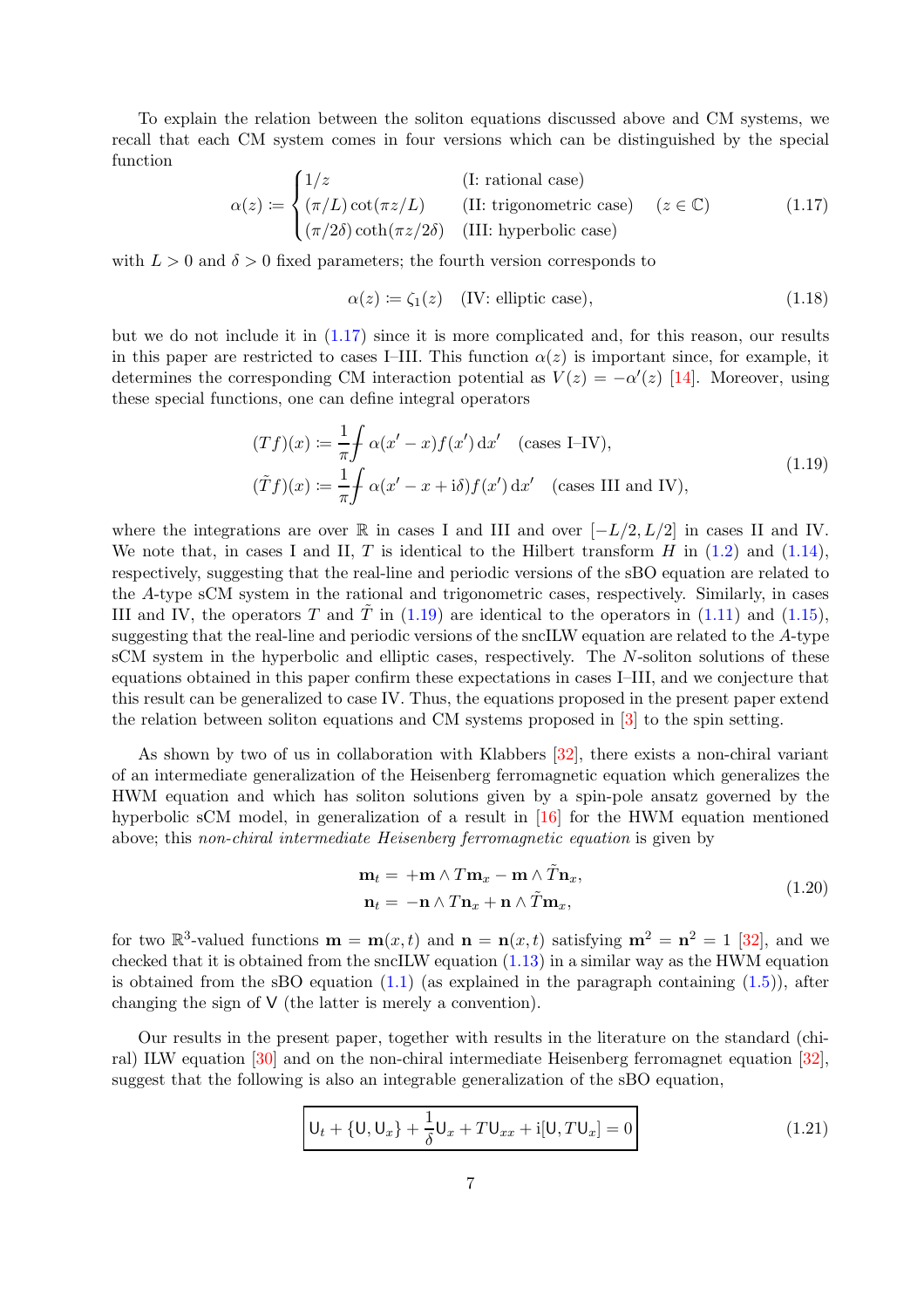(we added the term  $U_x/\delta$  for convenience; note that this term can be removed by a Galilean transformation  $x \to x - t/\delta$ . We refer to [\(1.21\)](#page-6-0) as the *spin ILW (sILW) equation*. Note that, in the limit  $\delta \to \infty$ , it reduces to the sBO equation [\(1.1\)](#page-0-0). We show that, in generalization of the well-known fact that the standard ILW equation reduces to the Korteweg-de Vries (KdV) equation in a limit  $\delta \downarrow 0$  (see e.g. [\[33\]](#page-33-0)), [\(1.21\)](#page-6-0) reduces to the following matrix generalization of the KdV equation in a certain  $\delta \downarrow 0$  limit,

<span id="page-7-1"></span>
$$
U_t + \{U, U_x\} + U_{xxx} = 0 \tag{1.22}
$$

(see Section [5.2\)](#page-23-0). This so-called *matrix KdV equation* was introduced by Lax [\[34\]](#page-33-1), and its multisoliton solutions were constructed in [\[35\]](#page-33-2). Moreover, the sILW equation allows for another limit  $\delta \downarrow 0$  leading to the following generalization of the Heisenberg ferromagnet (HF) equation

<span id="page-7-0"></span>
$$
\mathsf{U}_t + \mathrm{i}[\mathsf{U}, \mathsf{U}_{xx}] = 0 \tag{1.23}
$$

with the constraint  $U^2 = I$ , where I denotes the identity matrix (see Section [5.2](#page-23-0) for details); note that [\(1.23\)](#page-7-0) reduces to the standard HF equation if U is restricted to lie in the class of  $2 \times 2$ hermitian traceless matrices. Thus, the sILW equation is an interpolation between the matrix KdV equation, the HF equation, and the sBO equation.

We call the equations introduced in the present paper the *spin* (rather than the *matrix*) BO and  $\text{(nc)ILW}$  equations since, in contrast to the matrix KdV equation  $(1.22)$ , they incorporate the nonlinear physics of charge- and spin-densities in a single equation; as discussed above, this property is lost in the local limit  $\delta \to \infty$  (since, depending on the scaling, either the Heisenbergterm i[U, U<sub>xx</sub>] or the KdV-terms  $\{U, U\}_x + U_{xxx}$  disappear in that limit).

(v) Summary and open problems. In this paper, we introduce a family of equations containing well-known soliton equations as special and limiting cases. This family of equations consists of the sBO equation  $(1.1)$ , the sncILW equation  $(1.13)$ , and the sILW equation  $(1.21)$  for different matrix sizes  $d \in \mathbb{Z}_{\geq 2}$ ; for  $d = 1$ , these equations reduce to the known BO, ncILW, and ILW equations, respectively. We show that the sBO and sncILW equations are exactly solvable and, by that, establish a relation to sCM models. While we do not give any result about the sILW equation for  $0 < \delta < \infty$ , we believe that the arguments we present about this equation strongly suggest that it is integrable. Obviously, it would be interesting to generalize other known results about the special case  $d = 1$  (e.g., Hirota bilinear forms, Lax pairs, Bäcklund transformations, and inverse scattering transforms) to  $d > 1$ .

For the ncILW equation, we were able to generalize the multi-soliton solutions in the real-line case to the periodic case in  $[3]$ . However, for the sncILW equation  $(1.13)$ , we do not have this result. We found that the construction of soliton solutions of the sncILW equation in the periodic case is more challenging for  $d > 1$  than for  $d = 1$  for the following reasons: first, the generalization of Proposition [2.1](#page-10-0) to the elliptic case (IV) is more difficult (for  $d = 1$ , this generalization is known), and second, the commutator terms in [\(1.13\)](#page-5-0) lead to severe complications. We thus believe that the construction of soliton solutions of the periodic sncILW equation is an interesting problem requiring new ideas.

We were inspired to search for the soliton equations presented in this paper by heuristic arguments suggested to us by the known relation between the quantum version of the BO equation and the Calogero-Sutherland model<sup>[3](#page-7-2)</sup> [\[26\]](#page-32-10), together with a generalization of this relation to the

<span id="page-7-2"></span><sup>&</sup>lt;sup>3</sup>This is the quantum version of the trigonometric A-type CM model.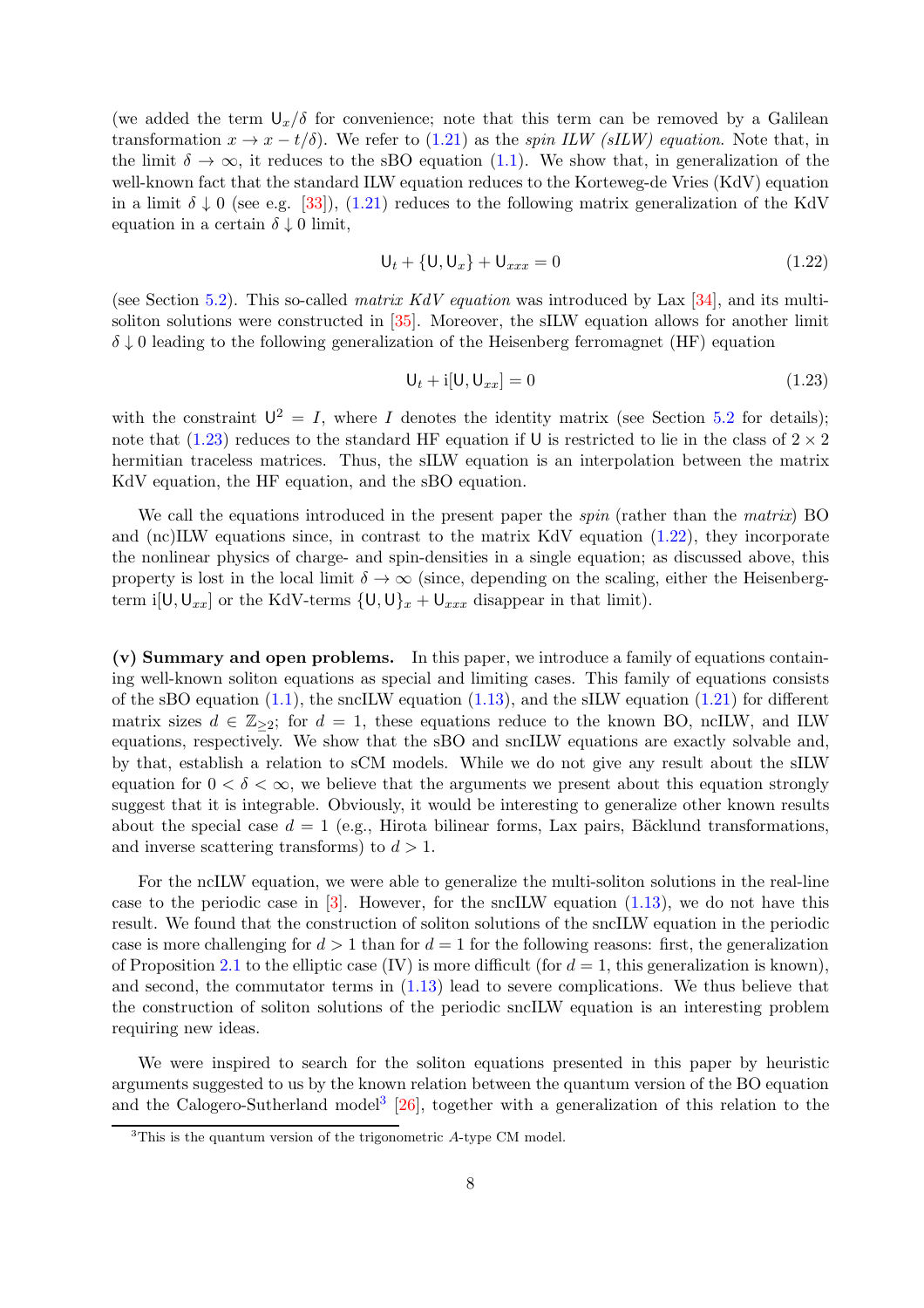corresponding elliptic Calogero-Sutherland model that lead us to the ncILW equation [\[3\]](#page-31-2). It would be interesting to promote these heuristic arguments to precise results by constructing a second quantization of the quantum versions of the trigonometric sCM models, in generalization of results in [\[36\]](#page-33-3). We believe that this can open a way towards finding a precise relation between the sBO equation and Wess-Zumino-Witten models.

As already discussed in (ii) above, there are several systems in the real world motivating the development of hydrodynamic descriptions of identical particles with spin; however, hydrodynamics for coupled charge- and spin-densities is not a fully developed subject. As one specific example, we mention recent work deriving such hydrodynamic equations using the known hydrodynamic description of the standard CM model as a guide [\[37\]](#page-33-4); see also Xing's PhD thesis [\[38\]](#page-33-5) aiming in this direction. We hope that the present paper opens up a way to push these results further towards a hydrodynamic description of the sCM model which can serve as a prototype of spinful hydrodynamics.

**Plan of paper.** We state and prove the Bäcklund transformations for the sCM model in the rational, trigonometric and hyperbolic cases in Section [2.](#page-8-0) In Section [3](#page-13-0) and [4,](#page-20-1) we state and prove our multi-soliton solutions of the sBO and sncILW equation, respectively; we note that while the results in Section [3](#page-13-0) on the sBO equation are for the real-line and periodic cases, the results in Section [4](#page-20-1) on the sncILW equation only apply to the real-line case. Section [5](#page-22-0) contains the Hamiltonian formulations of the sBO and sncILW equations (Section [5.1\)](#page-22-1), details on the local limit  $\delta \to \infty$  of the sILW equation (Section [5.2\)](#page-23-0), and the spin generalization of the bidirectional BO equation that led us to the results in the present paper (Section [5.3\)](#page-23-1). We also include three appendices with functional identities that we need  $(Appendix A)$  $(Appendix A)$ , and the non-hermitian solutions of the sBO equation (Appendix [B\)](#page-24-1) and the sncILW equation (Appendix [C\)](#page-27-0), respectively.

## <span id="page-8-0"></span>2 Spin Calogero-Moser systems

In this section, we collect results about the A-type sCM systems due to Gibbons and Hermsen [\[12\]](#page-31-11) that we need. In particular, we define the A-type sCM systems in Section [2.1,](#page-9-0) and, following [\[19\]](#page-32-3), we state and prove a Bäcklund transformation for these systems in Sections [2.2](#page-9-1) and [2.3.](#page-10-1) For simplicity, we restrict our discussion to cases I–III; we expect a similar result for the elliptic case IV, but this case is more complicated and thus left to future work.

We believe that the results in this section are of interest in their own right: to our knowledge, the proof of the relevant Bäcklund transformation (see  $(2.8)$ ) in the literature has previously been restricted to the rational case (I) and  $M = N$  [\[19\]](#page-32-3). We mention in passing that, while the original paper introduced and solved the sCM model only in the rational case [\[12\]](#page-31-11), the integrability of the sCM model in all cases I–IV was proved in [\[39\]](#page-33-6), and explicit solutions of the sCM model in the elliptic case (IV) can be found in [\[40\]](#page-33-7).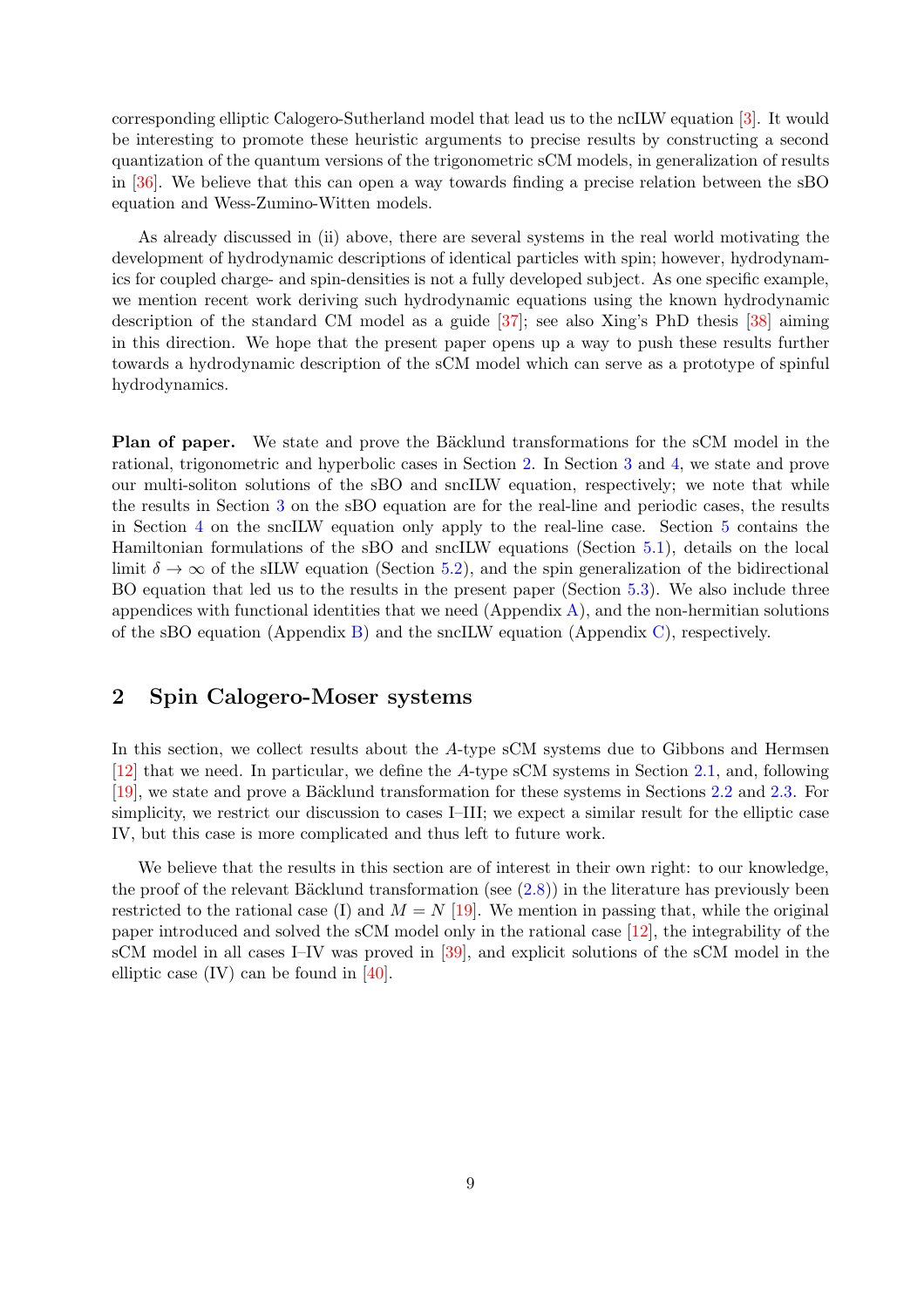### <span id="page-9-0"></span>2.1 Definition

Let  $N \in \mathbb{Z}_{\geq 1}$  be arbitrary and let

<span id="page-9-7"></span>
$$
V(z) := \begin{cases} 1/z^2 & (\text{I: rational case})\\ (\pi/L)^2/\sin^2(\pi z/L) & (\text{II: trigonometric case})\\ (\pi/2\delta)^2/\sinh^2(\pi z/2\delta) & (\text{III: hyperbolic case}). \end{cases} (z \in \mathbb{C})
$$
(2.1)

For each case I–III, the corresponding  $A_{N-1}$  sCM system is a dynamical system of N particles moving in the complex plane and with internal degrees of freedom described by a d-dimensional vector space V and its dual  $\mathcal{V}^*$ , with  $d \in \mathbb{Z}_{\geq 1}$  arbitrary. Denoting the position of the jth particle at time  $t \in \mathbb{R}$  by  $a_i = a_i(t) \in \mathbb{C}$  and its internal degrees of freedom by vectors  $|e_i\rangle = |e_i(t)\rangle \in \mathcal{V}$ and  $\langle f_j | = \langle f_j (t) | \in \mathcal{V}^*$ , this system can be defined by the time evolution equations

<span id="page-9-4"></span>
$$
\ddot{a}_j = -4 \sum_{k \neq j}^{N} \langle f_j | e_k \rangle \langle f_k | e_j \rangle V'(a_j - a_k) \quad (j = 1, \dots, N)
$$
\n(2.2)

<span id="page-9-3"></span>and

$$
|\dot{e}_j\rangle = 2i \sum_{k \neq j}^{N} |e_k\rangle \langle f_k | e_j \rangle V(a_j - a_k),
$$
  
\n
$$
\langle \dot{f}_j | = -2i \sum_{k \neq j}^{N} \langle f_j | e_k \rangle \langle f_k | V(a_j - a_k) \rangle
$$
\n(2.3)

(the dot indicates differentiation with respect to  $t$  and the prime indicates differentiation with respect to the argument of the respective function), together with the following constraints,

<span id="page-9-2"></span>
$$
\langle f_j | e_j \rangle = 1 \quad (j = 1, \dots, N) \tag{2.4}
$$

(our notation is explained in the paragraph above  $(1.9)$ ). Observe that the constraints  $(2.4)$  are preserved under the equations of motion [\(2.3\)](#page-9-3).

### <span id="page-9-1"></span>2.2 Bäcklund transformations

We consider the sCM system [\(2.2\)](#page-9-4)–[\(2.4\)](#page-9-2), together with another such system involving  $M \in \mathbb{Z}_{\geq 0}$ particles located at the positions  $b_j = b_j(t) \in \mathbb{C}, j = 1, ..., M$ , together with spin degrees of freedom  $|g_j\rangle = |g_j(t)\rangle \in \mathcal{V}$  and  $\langle h_j| = \langle h_j(t)| \in \mathcal{V}^*$  (note that the vector spaces  $\mathcal{V}$  and  $\mathcal{V}^*$  are the same as for the first system; while  $M = N$  is an important special case, also the cases  $M \neq N$ and, in particular,  $M = 0$  are interesting). More specifically, the second system is given by the time evolution equations

<span id="page-9-5"></span>
$$
\ddot{b}_j = -4 \sum_{k \neq j}^{M} \langle h_j | g_k \rangle \langle h_k | g_j \rangle V'(b_j - b_k) \quad (j = 1, \dots, M)
$$
\n(2.5)

<span id="page-9-6"></span>and

$$
|\dot{g}_j\rangle = 2i \sum_{k \neq j}^{M} |g_k\rangle \langle h_k | g_j \rangle V(b_j - b_k),
$$
  
\n
$$
\langle \dot{h}_j | = -2i \sum_{k \neq j}^{M} \langle h_j | g_k \rangle \langle h_k | V(b_j - b_k),
$$
\n(2.6)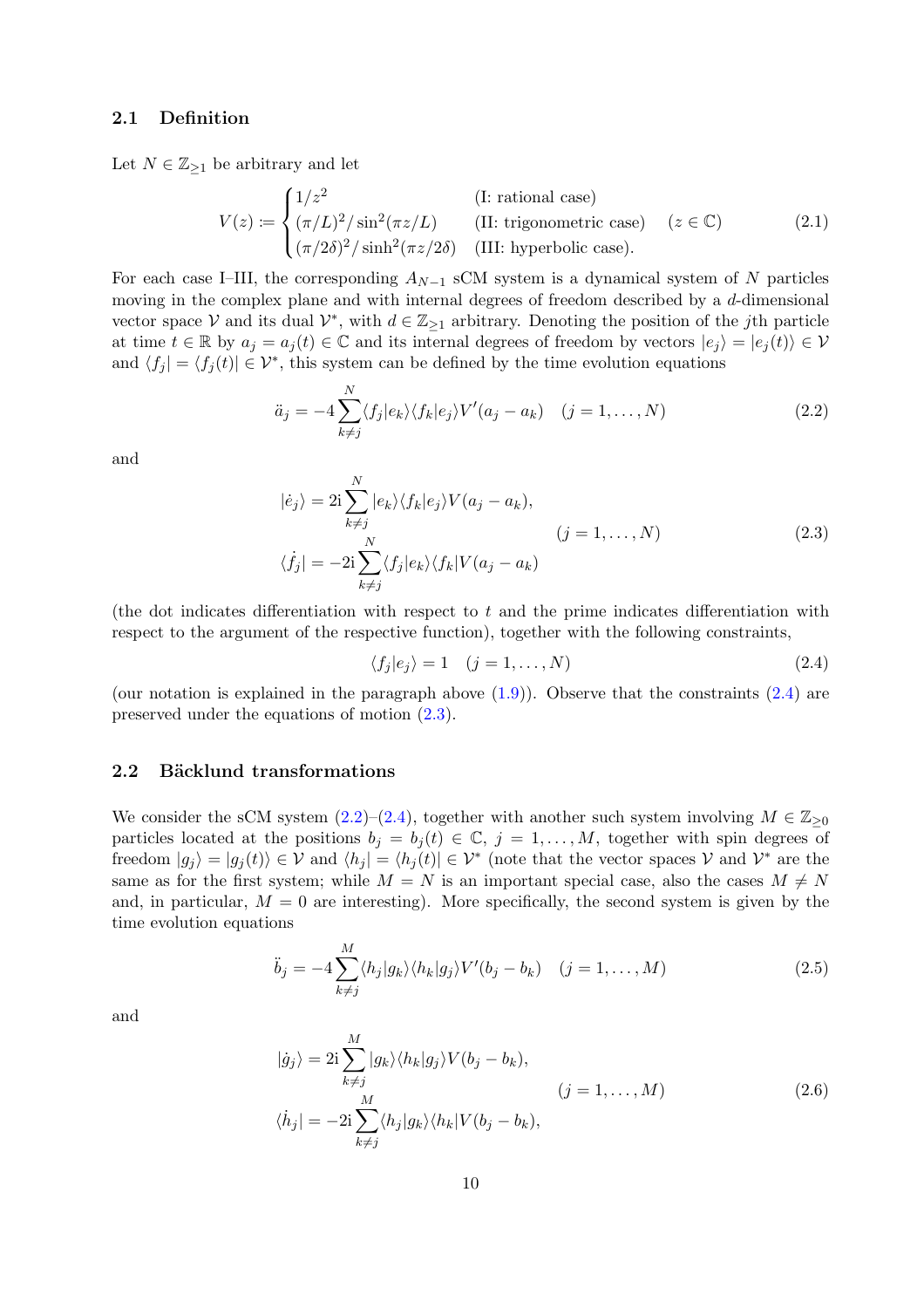and the constraints

<span id="page-10-5"></span><span id="page-10-4"></span><span id="page-10-3"></span><span id="page-10-2"></span>
$$
\langle h_j | g_j \rangle = 1 \quad (j = 1, \dots, M). \tag{2.7}
$$

As shown in [\[19\]](#page-32-3) in a special case, two such sCM systems  $(2.2)$ – $(2.4)$  and  $(2.5)$ – $(2.7)$  are connected by a Bäcklund transformation as follows,

$$
\dot{a}_j \langle f_j | = 2i \sum_{k \neq j}^N \langle f_j | e_k \rangle \langle f_k | \alpha(a_j - a_k) - 2i \sum_{k=1}^M \langle f_j | g_k \rangle \langle h_k | \alpha(a_j - b_k) \rangle
$$
  $(j = 1, ..., N),$  (2.8a)

$$
\dot{b}_j|g_j\rangle = -2i\sum_{k\neq j}^M|g_k\rangle\langle h_k|g_j\rangle\alpha(b_j - b_k) + 2i\sum_{k=1}^N|e_k\rangle\langle f_k|g_j\rangle\alpha(b_j - a_k) \qquad (j = 1, ..., M), \quad (2.8b)
$$

with the function  $\alpha(z)$  given by [\(1.17\)](#page-6-1). The precise statement is given below.

<span id="page-10-0"></span>**Proposition 2.1** (Bäcklund transformation for sCM system). In each case I–III, the first order *equations* [\(2.3\)](#page-9-3)*,* [\(2.6\)](#page-9-6) *and* [\(2.8\)](#page-10-2)*, together with the constraints* [\(2.4\)](#page-9-2) *and* [\(2.7\)](#page-10-3)*, imply the second order equations* [\(2.2\)](#page-9-4) *and* [\(2.5\)](#page-9-5)*.*

A self-contained proof of Proposition [2.1](#page-10-0) can be found in Section [2.3.](#page-10-1)

*Remark* 2.1. As already mentioned, the special case  $M = N$  in the rational case (I) was stated and proved in  $[19]$ , More specifically, in this special case, the equations  $(2.8a)$  and  $(2.8b)$  reduce to the second and first equations in [\[19,](#page-32-3) Eq. (17)], respectively, using the transformation  $t \to -2t$ and the identifications

$$
(a_j, \dot{a}_j, |e_j\rangle, \langle f_j|, b_j, \dot{b}_j, |g_j\rangle, \langle h_j|) \rightarrow x_j^+, p_j^+, |e_j^+\rangle, \langle f_j^+|, x_j, p_j, |e_j\rangle, \langle f_j|) \quad (j = 1, \dots, N). \tag{2.9}
$$

It is interesting to note that Proposition [2.1](#page-10-0) has the following consistent reduction when  $N = M$ ,

<span id="page-10-7"></span>
$$
b_j = a_j^*, \quad |g_j\rangle = \langle f_j|^\dagger = |f_j\rangle, \quad \langle h_j| = |e_j\rangle^\dagger = \langle e_j| \quad (j = 1, \dots, N)
$$
\n(2.10)

where ∗ and † indicate complex and hermitian conjugation, respectively. Indeed, by imposing these conditions,  $(2.5)$ – $(2.7)$  and  $(2.8b)$  become the hermitian conjugate of  $(2.2)$ – $(2.4)$  and  $(2.8a)$ , respectively, and Proposition [2.1](#page-10-0) simplifies as follows.

Corollary 2.1. *In each case I–III, the first order equations* [\(2.3\)](#page-9-3) *and*

<span id="page-10-6"></span>
$$
\dot{a}_j \langle f_j | = 2\mathbf{i} \sum_{k \neq j}^N \langle f_j | e_k \rangle \langle f_k | \alpha(a_j - a_k) - 2\mathbf{i} \sum_{k=1}^N \langle f_j | f_k \rangle \langle e_k | \alpha(a_j - a_k^*) \quad (j = 1, \dots, N), \tag{2.11}
$$

<span id="page-10-1"></span>*together with the constraints* [\(2.4\)](#page-9-2)*, imply the second order equations* [\(2.2\)](#page-9-4)*.*

### 2.3 Proof of Proposition [2.1](#page-10-0)

We note that, in the system of equations [\(2.2\)](#page-9-4)–[\(2.8\)](#page-10-2), the sets of variables  $\{a_j, |e_j\rangle, \langle f_j|\}_{j=1}^N$  and  $\{b_j, \langle h_j |, |g_j \rangle\}_{j=1}^M$  can be swapped by hermitian conjugation and renaming  $a_j^* \to a_j, b_j^* \to b_j$ . Due to this symmetry, it suffices to verify the claim for the first set of variables, i.e., it is enough to show that  $(2.2)$  follows from  $(2.3)$ ,  $(2.6)$ ,  $(2.8)$ , subject to  $(2.4)$  and  $(2.7)$ .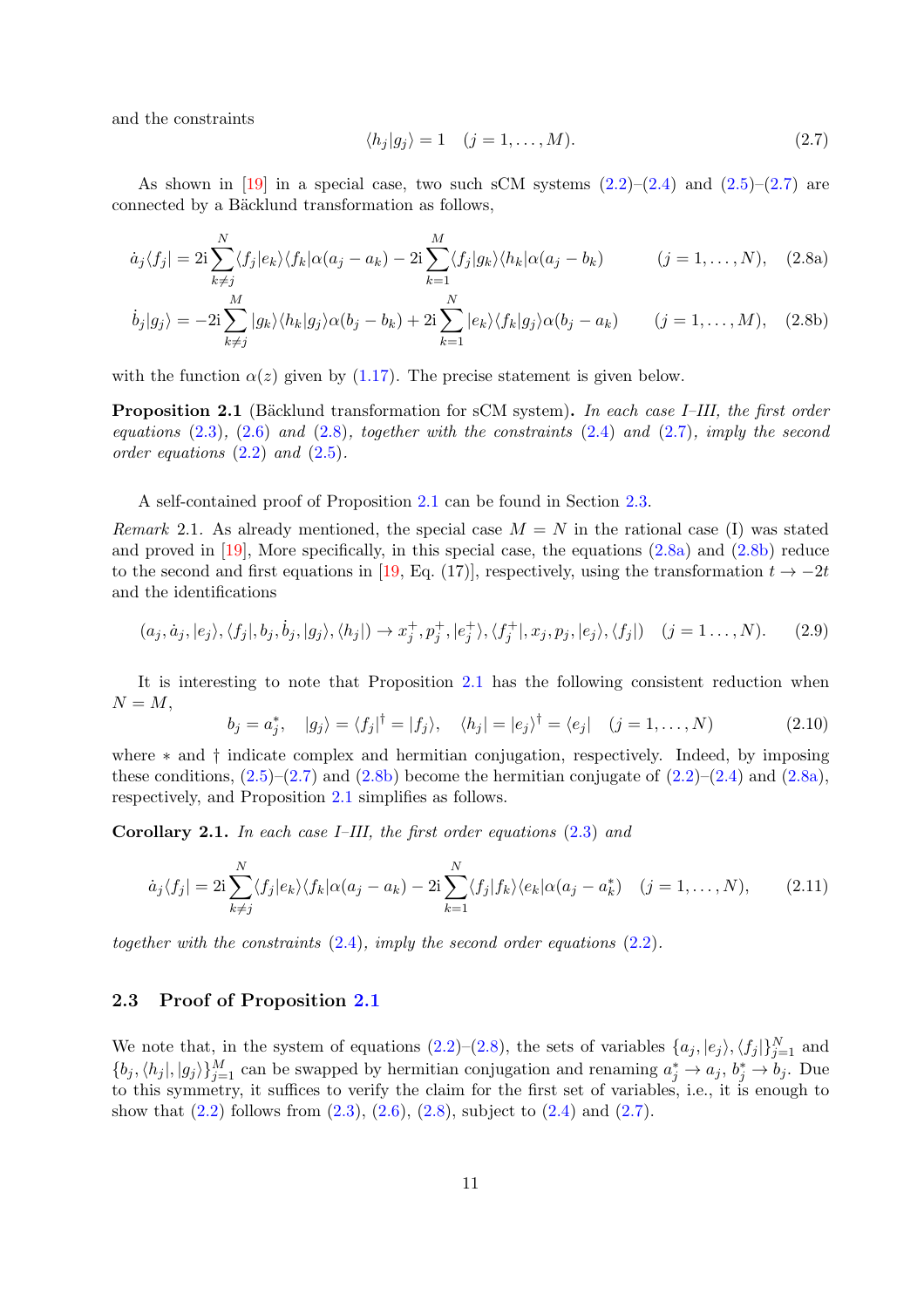We introduce the shorthand notation

$$
(a_j, |e_j\rangle, \langle f_j|, r_j) = \begin{cases} (a_j, |e_j\rangle, \langle f_j|, +1) & (j = 1, \dots, N) \\ (b_{j-N}, |g_{j-N}\rangle, \langle h_{j-N}|, -1) & (j = N+1, \dots, N), \end{cases} \quad \mathcal{N} := N + M, \quad (2.12)
$$

and

<span id="page-11-2"></span>
$$
P_j := |e_j\rangle\langle f_j|, \quad B_j := i \sum_{k \neq j}^{N} r_k P_k \alpha(a_j - a_k), \quad (j = 1, ..., \mathcal{N})
$$
\n(2.13)

<span id="page-11-0"></span>to write  $(2.8)$  as

$$
\dot{a}_j \langle f_j | = 2 \langle f_j | B_j \quad (j = 1, ..., N), \n\dot{a}_j | e_j \rangle = 2B_j | e_j \rangle \quad (j = N + 1, ..., N).
$$
\n(2.14)

Moreover, this notation allows us to write the two sets of equations  $(2.2)$ – $(2.4)$  and  $(2.5)$ – $(2.7)$ as one:

$$
\ddot{a}_j = -2 \sum_{k \neq j}^{N} (1 + r_j r_k) \langle f_j | e_k \rangle \langle f_k | e_j \rangle V'(a_j - a_k) \quad (j = 1, \dots, N)
$$
\n(2.15)

<span id="page-11-1"></span>and

$$
|\dot{e}_j\rangle = i \sum_{k \neq j}^{N} (1 + r_j r_k) |e_k\rangle \langle f_k | e_j \rangle V(a_j - a_k),
$$
  
\n
$$
\langle \dot{f}_j | = -i \sum_{k \neq j}^{N} (1 + r_j r_k) \langle f_j | e_k \rangle \langle f_k | V(a_j - a_k),
$$
\n(2.16)

together with

<span id="page-11-5"></span>
$$
\langle f_j | e_j \rangle = 1 \quad (j = 1, \dots, \mathcal{N}). \tag{2.17}
$$

By differentiating the first set of equations in [\(2.14\)](#page-11-0) with respect to time, we obtain

<span id="page-11-4"></span>
$$
\ddot{a}_j \langle f_j | = \langle \dot{f}_j | (2\mathsf{B}_j - \dot{a}_j) + 2\langle f_j | \dot{\mathsf{B}}_j \rangle \tag{2.18}
$$

where, here and below in this section,  $j = 1, ..., N$ . We compute, using  $(2.16)$  and  $|e_k\rangle\langle f_k| = \mathsf{P}_k$ (note that  $r_j = +1$ ),

$$
\langle \dot{f}_j | (2\mathsf{B}_j - \dot{a}_j) = -\,\mathbf{i} \sum_{k \neq j}^{\mathcal{N}} (1 + r_k) \langle f_j | e_k \rangle \langle f_k | (2\mathsf{B}_j - \dot{a}_j) V(a_j - a_k) \n= -\,\mathbf{i} \sum_{k \neq j}^{\mathcal{N}} (1 + r_k) \langle f_j | (2\mathsf{P}_k \mathsf{B}_j - 2\mathsf{B}_j \mathsf{P}_k) V(a_j - a_k) \n= -\,\mathbf{2} \mathbf{i} \sum_{k \neq j}^{\mathcal{N}} (1 + r_k) \langle f_j | [\mathsf{P}_k, \mathsf{B}_j] V(a_j - a_k),
$$
\n(2.19)

<span id="page-11-3"></span>inserting [\(2.14\)](#page-11-0) in the second step. Moreover, the definition [\(2.13\)](#page-11-2) of  $B_j$  and the relation  $\alpha'(z) =$  $-V(z)$  imply

$$
2\langle f_j|\dot{\mathbf{B}}_j = 2i\sum_{k\neq j}^N r_k \langle f_j|\dot{\mathbf{P}}_k\alpha(a_j - a_k) - 2i\sum_{k\neq j}^N r_k \langle f_j|\mathbf{P}_k(\dot{a}_j - \dot{a}_k)V(a_j - a_k), \tag{2.20}
$$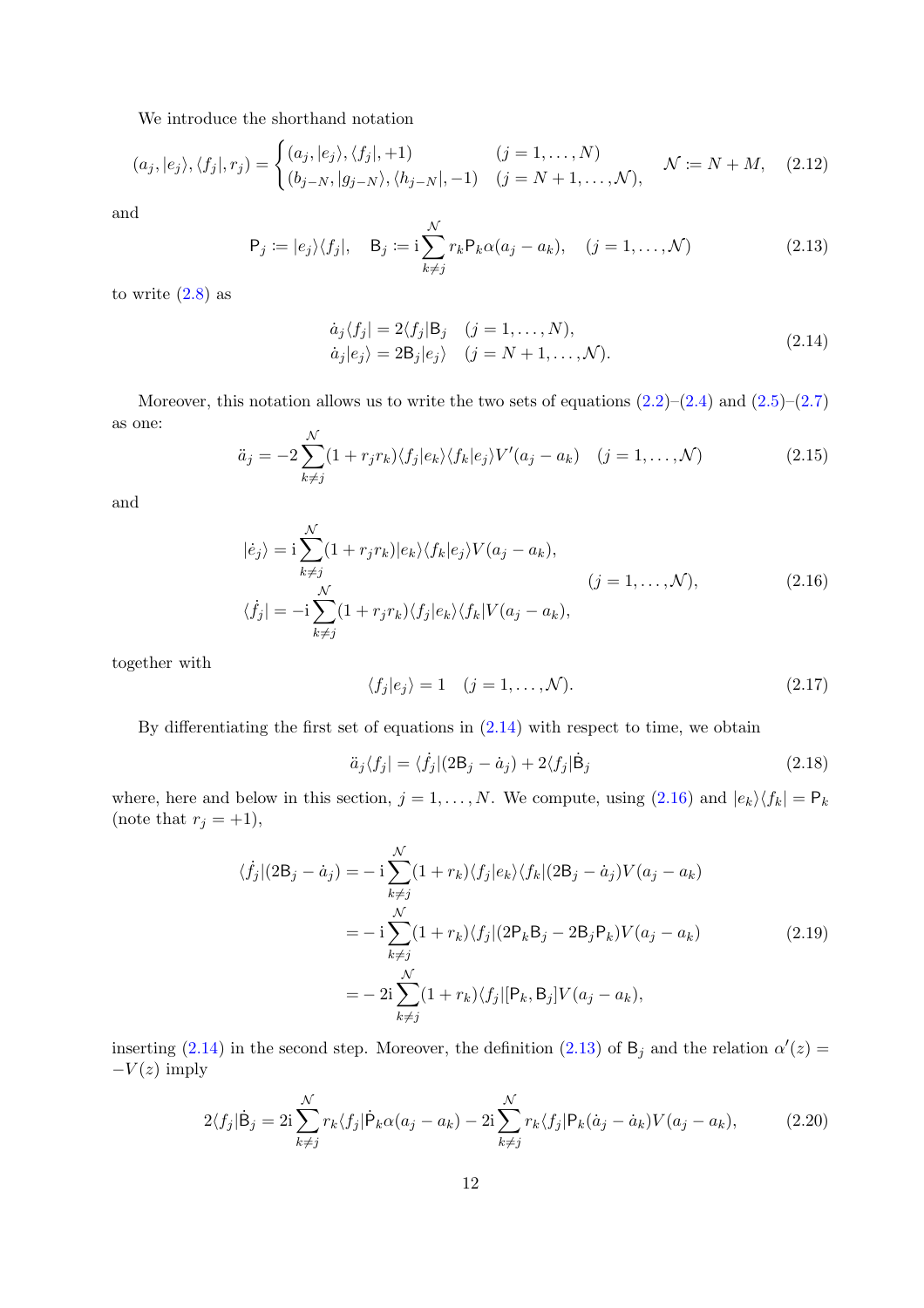and by using  $(2.14)$  we compute

<span id="page-12-0"></span>
$$
\langle f_j | P_k(\dot{a}_j - \dot{a}_k) \rangle = \langle f_j | e_k \rangle \langle f_k | (\dot{a}_j - \dot{a}_k) \rangle
$$
  
\n
$$
= \dot{a}_j \langle f_j | e_k \rangle \langle f_k | - \frac{1}{2} (1 + r_k) \langle f_j | e_k \rangle \dot{a}_k \langle f_k | - \frac{1}{2} (1 - r_k) \langle f_j | e_k \rangle \dot{a}_k \langle f_k |
$$
  
\n
$$
= 2 \langle f_j | B_j P_k - (1 + r_k) \langle f_j | P_k B_k - (1 - r_k) \langle f_j | B_k P_k |
$$
  
\n
$$
= \langle f_j | (\{P_k, B_j - B_k\} + r_k [P_k, B_j - B_k] - (1 + r_k) [P_k, B_j]).
$$
\n(2.21)

Inserting the results in  $(2.19)-(2.21)$  $(2.19)-(2.21)$  into  $(2.18)$  and using  $r_k^2 = 1$ , we find that  $\langle \dot{f}_j |(2B_j - \dot{a}_j)$  is canceled by the part of  $2\langle f_j | \dot{B}_j \text{ involving the term } -(1 + r_k)\langle f_j | P_k, B_j ]$  in [\(2.21\)](#page-12-0), and we obtain

$$
\ddot{a}_{j}\langle f_{j}| = 2i \sum_{k \neq j}^{N} r_{k}\langle f_{j}| \dot{P}_{k} \alpha(a_{j} - a_{k})
$$
\n
$$
- 2i \sum_{k \neq j}^{N} \langle f_{j}| (r_{k} \{P_{k}, B_{j} - B_{k}\} + [P_{k}, B_{j} - B_{k}]) V(a_{j} - a_{k}).
$$
\n(2.22)

<span id="page-12-4"></span><span id="page-12-1"></span>To proceed, we use  $P_k = |e_k\rangle\langle f_k|$  and [\(2.16\)](#page-11-1) to compute

$$
\dot{\mathsf{P}}_k = | \dot{e}_k \rangle \langle f_k | + | e_k \rangle \langle \dot{f}_k |
$$
\n
$$
= \mathbf{i} \sum_{l \neq k}^{\mathcal{N}} (1 + r_k r_l) (|e_l\rangle \langle f_l | e_k \rangle \langle f_k | - |e_k\rangle \langle f_k | e_l \rangle \langle f_l |) V(a_k - a_l)
$$
\n
$$
= -\mathbf{i} \sum_{l \neq k}^{\mathcal{N}} (1 + r_k r_l) [\mathsf{P}_k, \mathsf{P}_l] V(a_k - a_l).
$$
\n(2.23)

For future use, it is convenient to rewrite  $(2.23)$  as

<span id="page-12-2"></span>
$$
\dot{\mathsf{P}}_k = -\mathrm{i}(1+r_k)[\mathsf{P}_k, \mathsf{P}_j]V(a_j - a_k) - \mathrm{i} \sum_{l \neq j,k}^{N} (1+r_k r_l)[\mathsf{P}_k, \mathsf{P}_l]V(a_k - a_l), \tag{2.24}
$$

using  $r_j = 1$  and that  $V(z)$  is even in the first term. Next, by the definition of  $B_j$  [\(2.13\)](#page-11-2), we have, for  $k = 1, ..., \mathcal{N}$  with  $k \neq j$ ,

<span id="page-12-3"></span>
$$
(\mathsf{B}_{j} - \mathsf{B}_{k})V(a_{j} - a_{k}) = \mathrm{i}\Big(\sum_{l \neq j}^{N} r_{l}\mathsf{P}_{l}\alpha(a_{j} - a_{l}) - \sum_{l \neq k}^{N} r_{l}\mathsf{P}_{l}\alpha(a_{k} - a_{l})\Big)V(a_{j} - a_{k})
$$

$$
= \mathrm{i}(r_{k}\mathsf{P}_{k} + \mathsf{P}_{j})\alpha(a_{j} - a_{k})V(a_{j} - a_{k})
$$

$$
+ \mathrm{i}\sum_{l \neq j,k}^{N} r_{l}\mathsf{P}_{l}V(a_{j} - a_{k})\big(\alpha(a_{j} - a_{l}) - \alpha(a_{k} - a_{l})\big), \tag{2.25}
$$

using  $r_j = 1$  and that  $\alpha(z)$  is odd to simplify  $r_k \mathsf{P}_k \alpha(a_j - a_k) - r_j \mathsf{P}_j \alpha(a_k - a_j) = (r_k \mathsf{P}_k + \mathsf{P}_j) \alpha(a_j - a_k)$ . By inserting  $(2.24)$  and  $(2.25)$  into  $(2.22)$  and simplifying, we obtain

<span id="page-12-5"></span>
$$
\ddot{a}_{j}\langle f_{j}| = 2\sum_{k\neq j}^{N} \sum_{l\neq j,k}^{N} (r_{k} + r_{l})\langle f_{j}|[P_{k}, P_{l}]\alpha(a_{j} - a_{k})V(a_{k} - a_{l}) \n+ 2\sum_{k\neq j}^{N}\langle f_{j}|(2P_{k} + r_{k}\{P_{k}, P_{j}\} + (2 + r_{k})[P_{k}, P_{j}])\alpha(a_{j} - a_{k})V(a_{j} - a_{k}) \n+ 2\sum_{k\neq j}^{N} \sum_{l\neq j,k}^{N}\langle f_{j}|(r_{k}r_{l}\{P_{k}, P_{l}\} + r_{l}[P_{k}, P_{l}])(\alpha(a_{j} - a_{l}) - \alpha(a_{k} - a_{l}))V(a_{j} - a_{k}),
$$
\n(2.26)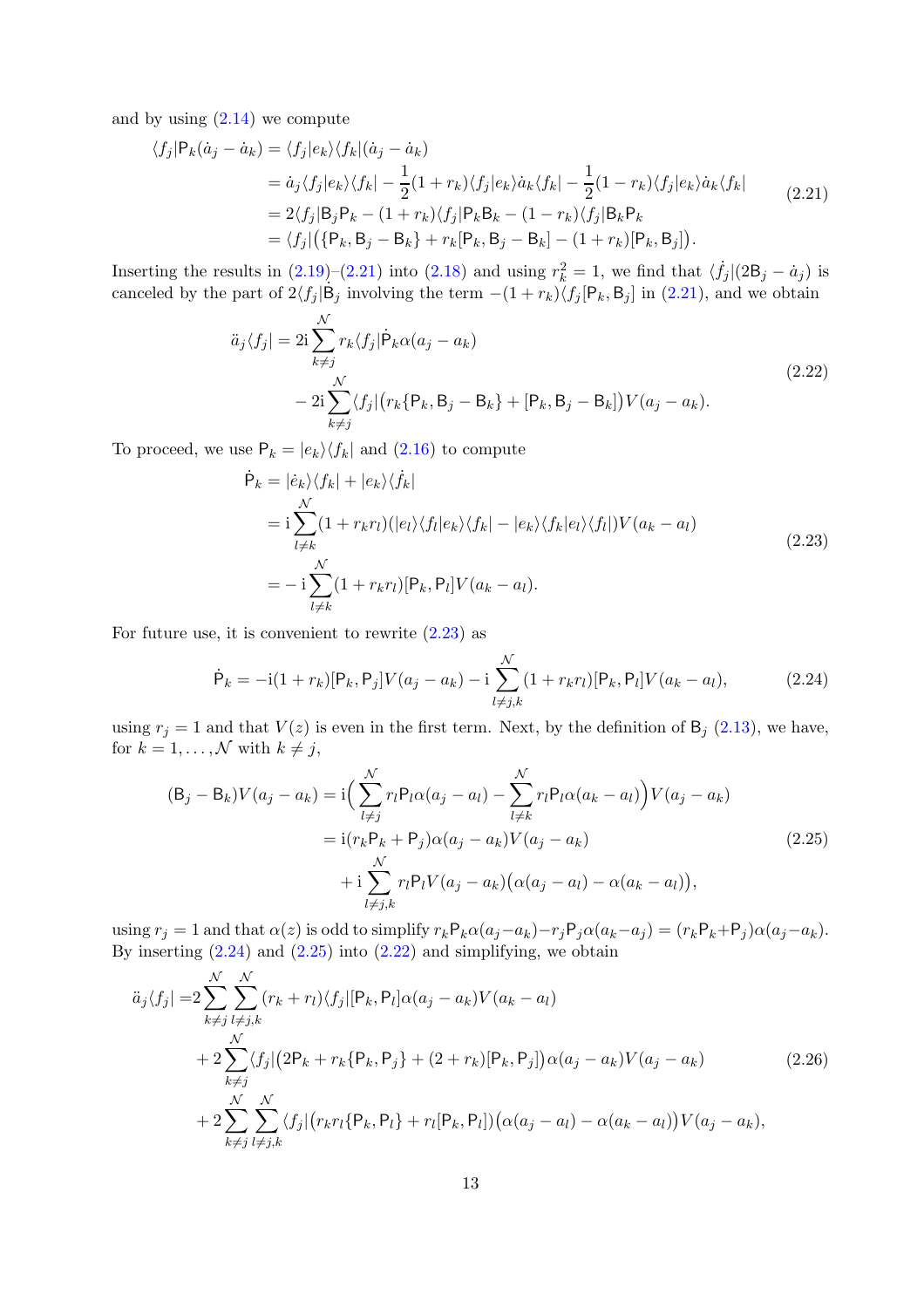using 
$$
r_k^2 = 1
$$
,  $r_k \{P_k, r_k P_k + P_j\} = 2P_k^2 + r_k \{P_k, P_j\}$ ,  $[P_k, r_k P_k + P_j] = [P_k, P_j]$ , and  

$$
P_k^2 = |e_k\rangle\langle f_k|e_k\rangle\langle f_k| = |e_k\rangle\langle f_k| = P_k
$$
(2.27)

by [\(2.17\)](#page-11-5). Since  $\langle f_j | P_j = \langle f_j | e_j \rangle \langle f_j | = \langle f_j |$  by (2.17), we can simplify further:

<span id="page-13-3"></span>
$$
\langle f_j | (2\mathsf{P}_k + r_k \{ \mathsf{P}_k, \mathsf{P}_j \} + (2 + r_k) [\mathsf{P}_k, \mathsf{P}_j] \rangle = 2(1 + r_k) \langle f_j | \mathsf{P}_k \mathsf{P}_j. \tag{2.28}
$$

Moreover, since  $V(z)$  is even,

$$
2\sum_{k\neq j}^{N} \sum_{l\neq j,k}^{N} (r_k + r_l) \langle f_j | [P_k, P_l] \alpha(a_j - a_k) V(a_k - a_l)
$$
  
= 
$$
\sum_{k\neq j}^{N} \sum_{l\neq j,k}^{N} (r_k + r_l) \langle f_j | [P_k, P_l] (\alpha(a_j - a_k) - \alpha(a_j - a_l)) V(a_k - a_l). \quad (2.29)
$$

To proceed, we need the identities

<span id="page-13-4"></span><span id="page-13-1"></span>
$$
\alpha(z)V(z) = -\frac{1}{2}V'(z)
$$
\n(2.30)

and

<span id="page-13-2"></span>
$$
(\alpha(a_j - a_l) - \alpha(a_k - a_l))V(a_j - a_k) = -(\alpha(a_j - a_k) - \alpha(a_j - a_l))V(a_k - a_l).
$$
 (2.31)

The first identity  $(2.30)$  can be obtained by differentiating  $(A.2)$  with respect to z while the second identity [\(2.31\)](#page-13-2) can be obtained by differentiating [\(A.4\)](#page-24-3) with respect to b and setting  $a = a_j$ ,  $b = a_k$ , and  $c = a_l$ . Thus, inserting  $(2.28)$ ,  $(2.29)$  with  $(2.31)$ , and  $(2.30)$ ,  $(2.26)$  becomes

$$
\ddot{a}_{j}\langle f_{j}| = \sum_{k \neq j}^{N} \sum_{l \neq j,k}^{N} (r_{k} - r_{l}) \langle f_{j}| [P_{k}, P_{l}] (\alpha(a_{j} - a_{k}) - \alpha(a_{j} - a_{l})) V(a_{k} - a_{l}) \n- 2 \sum_{k \neq j}^{N} (1 + r_{k}) \langle f_{j} | P_{k} P_{j} V'(a_{j} - a_{k}) \n- 2 \sum_{k \neq j}^{N} \sum_{l \neq j,k}^{N} r_{k} r_{l} \langle f_{j} | \{P_{k}, P_{l}\} (\alpha(a_{j} - a_{k}) - \alpha(a_{j} - a_{l})) V(a_{k} - a_{l}).
$$
\n(2.32)

<span id="page-13-5"></span>Since  $V(z)$  is even, the double sums in the second and third lines in  $(2.32)$  both vanish by symmetry, and using that  $(1 + r_k) = 2$  for  $k = 1, ..., N$  and 0 otherwise, we get

$$
\ddot{a}_j \langle f_j | = -4 \sum_{k \neq j}^N \langle f_j | P_k P_j V'(a_j - a_k) \quad (j = 1, ..., N). \tag{2.33}
$$

By multiplying this from the right with  $|e_j\rangle$  and using  $P_j |e_j\rangle = |e_j\rangle$  and  $\langle f_j | P_k | e_j \rangle = \langle f_j | e_k \rangle \langle f_k | e_j \rangle$ , we obtain  $(2.2)$ .

## <span id="page-13-0"></span>3 Multi-soliton solutions of the sBO equation

In this section, we present and derive multi-soliton solutions of the sBO equation [\(1.1\)](#page-0-0), both in the real-line case and the L-periodic case. The special functions  $\alpha(z)$  and  $V(z)$  are given in  $(1.17)$  and  $(2.1)$ , with the real-line case corresponding to I (rational case) and the L-periodic case corresponding to II (trigonometric case), respectively, throughout this section. All our results hold true in both cases.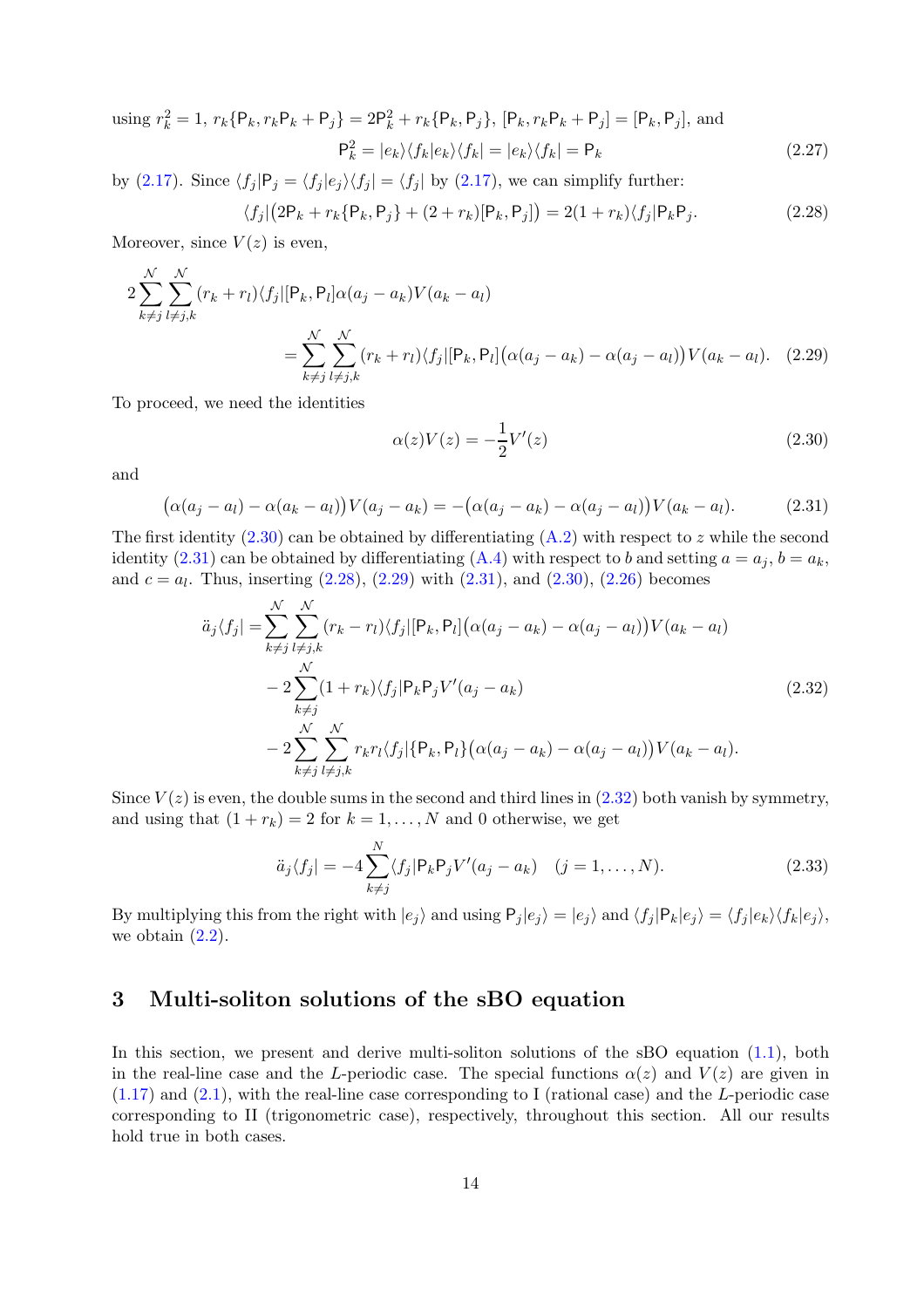## <span id="page-14-7"></span>3.1 Result

We fix  $d \in \mathbb{Z}_{\geq 1}$  and consider the case where U is a  $d \times d$  matrix-valued function; for  $d = 1$ , [\(1.1\)](#page-0-0) reduces to the standard BO equation, and our result below is well-known in this case [\[15\]](#page-31-14).

The following theorem, whose proof is given in Section [3.2,](#page-16-0) is our main result about the sBO equation.

<span id="page-14-0"></span>**Theorem 3.1.** Let  $\{a_j(t), |e_j(t)\rangle, \langle f_j(t)|\}_{j=1}^N$  be a solution of the time evolution equations [\(2.2\)](#page-9-4)– [\(2.3\)](#page-9-3) *with initial conditions*

$$
a_j(0) = a_{j,0}, \quad \dot{a}_j(0) = v_j, \quad |e_j(0)\rangle = |e_{j,0}\rangle, \quad \langle f_j(0)| = \langle f_{j,0}| \quad (j = 1, ..., N) \quad (3.1)
$$

*satisfying the constraints*

<span id="page-14-4"></span>
$$
Im(a_{j,0}) < 0 \quad (j = 1, ..., N),
$$
\n(3.2)

<span id="page-14-1"></span>
$$
\langle f_{j,0}|e_{j,0}\rangle = 1 \quad (j = 1, ..., N),
$$
\n(3.3)

<span id="page-14-2"></span>*and*

$$
v_j \langle f_{j,0} \rangle = 2i \sum_{k \neq j}^{N} \langle f_{j,0} | e_{k,0} \rangle \langle f_{k,0} | \alpha(a_{j,0} - a_{k,0})
$$
  

$$
- 2i \sum_{k=1}^{N} \langle f_{j,0} | f_{k,0} \rangle \langle e_{k,0} | \alpha(a_{j,0} - a_{k,0}^*) \quad (j = 1, ..., N).
$$
 (3.4)

*Then,*

<span id="page-14-6"></span>
$$
\mathsf{U}(x,t) = \mathrm{i} \sum_{j=1}^{N} |e_j(t)\rangle \langle f_j(t)|\alpha(x - a_j(t)) - \mathrm{i} \sum_{j=1}^{N} |f_j(t)\rangle \langle e_j(t)|\alpha(x - a_j^*(t))
$$
\n(3.5)

*is a solution of the sBO equation* [\(1.1\)](#page-0-0) *for all times* t *provided that the following condition holds true,*

<span id="page-14-3"></span>
$$
Im(a_j(t)) < 0 \quad (j = 1, ..., N). \tag{3.6}
$$

*Remark* 3.1. We expect that the condition in [\(3.6\)](#page-14-3) is automatically fulfilled for all times  $t \in \mathbb{R}$ under the stated assumptions, and thus can be dropped. It would be interesting to prove, or falsify, this expectation. Similar remarks apply to Theorems [4.1,](#page-20-0) [B.1](#page-25-0) and [C.1.](#page-27-1)

#### 3.1.1 One-soliton solutions

For  $N = 1$ , the time evolution equations  $(2.2)$ – $(2.3)$  simplify to  $\ddot{a}_1 = 0$ ,  $|\dot{e}_1\rangle = 0$ , and  $\langle \dot{f}_1| = 0$ . Moreover, the general solution of the constraints  $(3.2)$ – $(3.4)$  is  $|e_{1,0}\rangle = |f_{1,0}\rangle / \langle f_{1,0}|f_{1,0}\rangle$  with  $\langle f_{1,0} | \in \mathcal{V}^*$  an arbitrary non-zero vector, together with

$$
v_1 = -2i\alpha (a_{1,0} - a_{1,0}^*) = \begin{cases} -1/a_1^{\text{I}} & (\text{I}) \\ -(2\pi/L)\coth(2\pi a_1^{\text{I}}/L) & (\text{II}) \end{cases},
$$
(3.7)

where  $a_{1,0} = a_1^R + ia_1^I$  with  $a_1^R \in \mathbb{R}$  and  $a_1^I < 0$ . Thus,  $a_1(t) = a_1^R + ia_1^I + v_1t$ ,  $|e_1(t)\rangle\langle f_1(t)| =$  $|f_{1,0}\rangle\langle f_{1,0}|/f_{1,0}|f_{1,0}\rangle$  independent of t, and Theorem [3.1](#page-14-0) implies the following explicit formula for the one-soliton solutions of the sBO equation  $(1.1)$ ,

<span id="page-14-5"></span>
$$
\mathsf{U}(x,t) = \frac{|f_{1,0}\rangle\langle f_{1,0}|}{\langle f_{1,0}|f_{1,0}\rangle} \big( i\alpha(x - a_1^R - i a_1^I - v_1 t) - i\alpha(x - a_1^R + i a_1^I - v_1 t) \big). \tag{3.8}
$$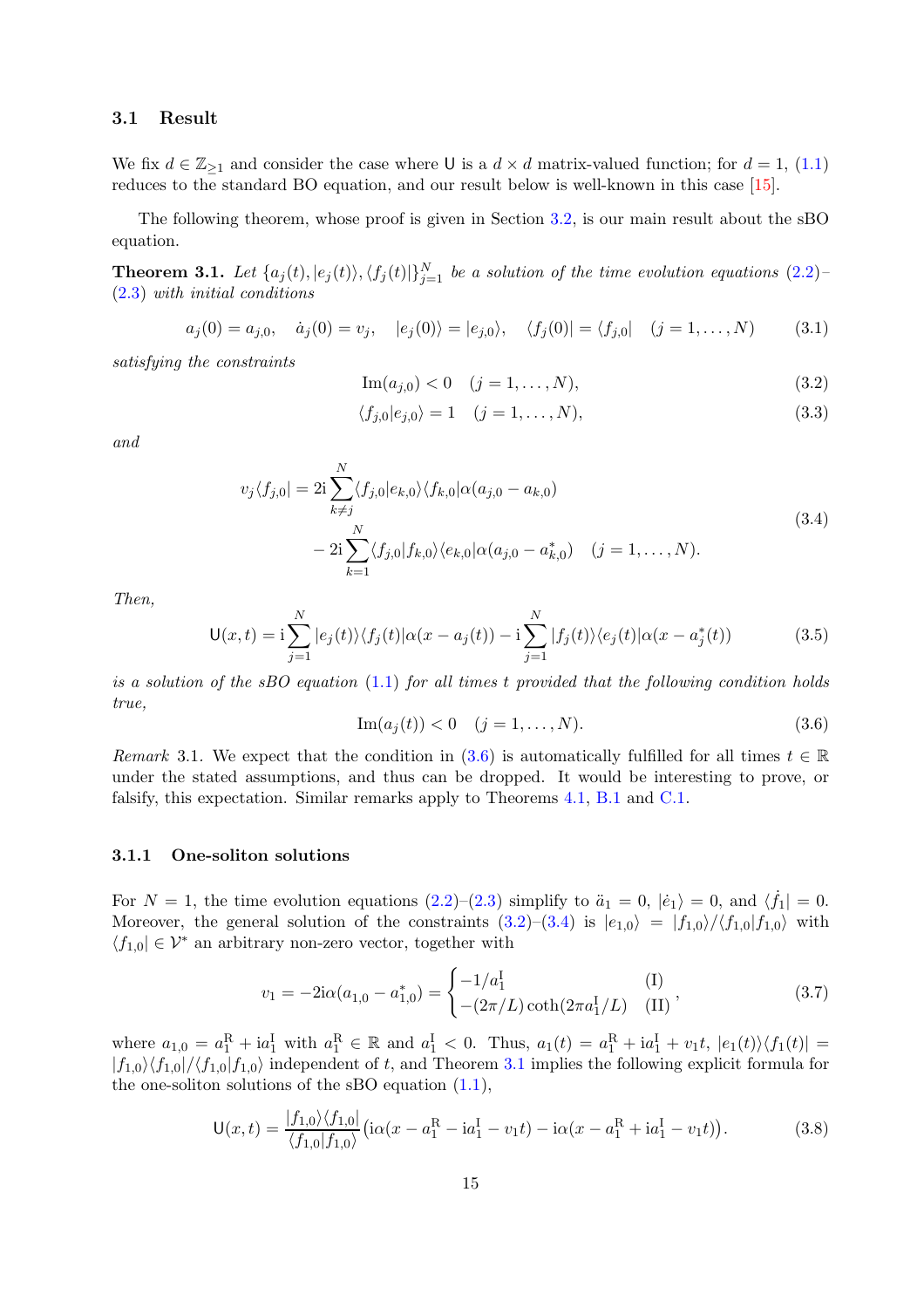Thus, a soliton of the sBO equation is characterized by d complex parameters: the pole  $a_{i,0}$  at time  $t = 0$  (one complex parameter), and a non-zero vector  $\langle f_{1,0} | \in \mathcal{V}^*$  modulo the transformations  $\langle f_{1,0} | \rightarrow c \langle f_{1,0} |, c \in \mathbb{C} \setminus \{0\}$  arbitrary, which leave [\(3.8\)](#page-14-5) invariant (d − 1 complex parameters). It is interesting to note that only  $v_1 > 0$  is allowed: the sBO equation is chiral in the sense that its solitons can only move to the right (note that the center of the soliton is located at the position  $x = a_1^{\rm R} + v_1 t$ .

#### 3.1.2 Non-interacting multi-soliton solutions

Let  $N \leq d$ , and pick N non-zero orthogonal vectors  $\langle f_{j,0} | \in \mathcal{V}^*$ :

$$
\langle f_{j,0} | f_{k,0} \rangle = \delta_{j,k} \langle f_{j,0} | f_{j,0} \rangle \quad (j,k = 1,\dots,N). \tag{3.9}
$$

One can check that  $a_j(t) = a_j^R + ia_j^I + v_jt$  and  $|e_j(t)\rangle\langle f_j(t)| = |f_{j,0}\rangle\langle f_{j,0}|/ \langle f_{j,0}|f_{j,0}\rangle$  is a solution of the time evolution equations  $(2.2)$ – $(2.3)$  satisfying the constraints  $(3.4)$ – $(3.6)$  provided that  $a_j^{\rm R} \in \mathbb{R}, a_j^{\rm I} < 0$  and

$$
v_j = \begin{cases} -1/a_j^{\text{I}} & \text{(I)}\\ -(2\pi/L)\coth(2\pi a_j^{\text{I}}/L) & \text{(II)} \end{cases}
$$
(3.10)

for  $j = 1, \ldots, N$ . Thus, by Theorem [1.1,](#page-0-0)

$$
\mathsf{U}(x,t) = \sum_{j=1}^{N} \frac{|f_{j,0}\rangle \langle f_{j,0}|}{\langle f_{j,0}|f_{j,0}\rangle} \left( i\alpha (x - a_j^{\mathrm{R}} - i a_j^{\mathrm{I}} - v_j t) - i\alpha (x - a_j^{\mathrm{R}} + i a_j^{\mathrm{I}} - v_j t) \right)
$$
(3.11)

is an exact solution of the sBO equation  $(1.1)$ . Clearly, this solution describes N non-interacting one-solitons.

#### <span id="page-15-0"></span>3.1.3 Generic multi-soliton solutions

The initial data for the  $N$ -soliton in Theorem [3.1](#page-14-0) is specified in terms of the  $2N$  complex numbers  $a_{j,0}$  and  $v_j$ , as well as the 2N vectors  $|e_{j,0}\rangle \in \mathcal{V}$  and  $\langle f_{j,0} | \in \mathcal{V}^*$   $(j = 1, ..., N)$ . However, the constraints [\(3.3\)](#page-14-1) and [\(3.4\)](#page-14-2) imply that these parameters cannot all be independently specified. Moreover, some choices of these parameters give rise to the same soliton solution U. In what follows, we show that, in the generic case when certain matrices are invertible, the constraints [\(3.3\)](#page-14-1) and [\(3.4\)](#page-14-2) can be solved explicitly in terms of only linear operations. As a result, we will see that if  $V$  is (complex) d-dimensional, then the family of N-solitons of the sBO equation generically depends on  $Nd$  complex parameters. Moreover, we give a recipe for the construction of the  $N$ soliton solution in terms of these  $Nd$  parameters.

For each  $j = 1, ..., N$ , let us identify  $|e_{j,0}\rangle \in \mathcal{V}$  with the vector  $e_j \in \mathbb{C}^d$  whose components  $(e_j)_{\mu}, \mu = 1, \ldots, d$ , are the components of  $|e_{j,0}\rangle$  with respect to some given basis of V. Next, let us identify the collection of N vectors  $e_j$ ,  $j = 1, ..., N$ , with the single vector  $e \in \mathbb{C}^{Nd}$ whose components  $\mathbf{e}_{j,\mu} := (\mathbf{e}_j)_{\mu}$  are indexed by  $j = 1, \dots, N$  and  $\mu = 1, \dots, d$ . Similarly, let us identify the three collections of vectors  $\langle e_{j,0}|, \langle f_{j,0}|, \text{ and } |f_{j,0}\rangle, j = 1, \ldots, N$ , with the vectors  $\mathbf{e}^* = (e_{j,\mu}^*) \in \mathbb{C}^{Nd}$ ,  $\mathbf{f}^* = (f_{j,\mu}^*) \in \mathbb{C}^{Nd}$ , and  $\mathbf{f} = (f_{j,\mu}) \in \mathbb{C}^{Nd}$ , respectively. (Since all considerations here will concern the constraints at time  $t = 0$ , we do not include the subscript 0 in our notation for simplicity.) With this notation, we can write the constraint  $(3.4)$  as

<span id="page-15-1"></span>
$$
Ae^* + Be = Cf^* \tag{3.12}
$$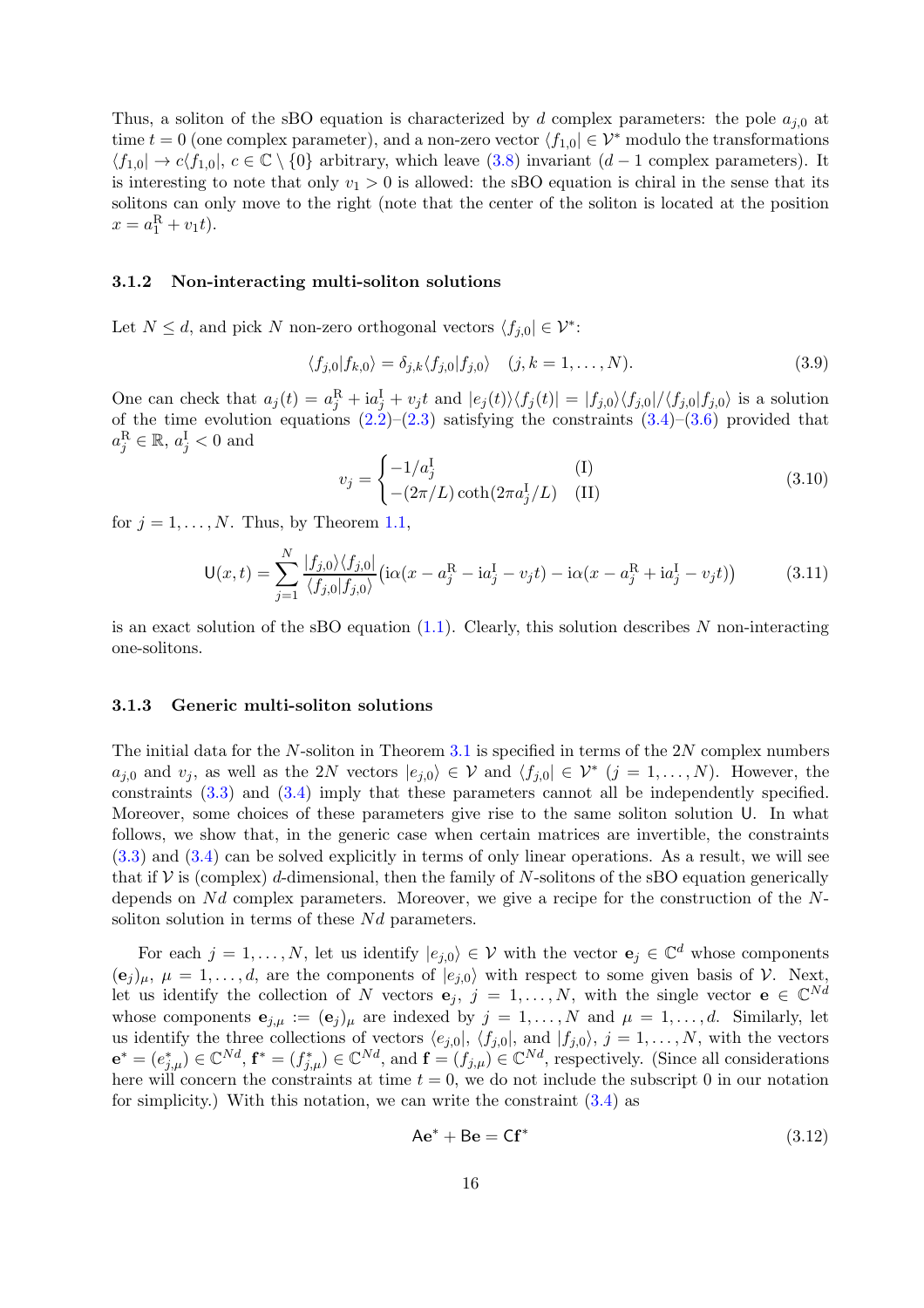where the  $Nd \times Nd$  matrices A, B, and C are given by

$$
A_{j,\mu;k,\nu} = -2i \langle f_j | f_k \rangle \delta_{\mu,\nu} \alpha(a_{j,0} - a_{k,0}^*),
$$
  
\n
$$
B_{j,\mu;k,\nu} = 2i(1 - \delta_{j,k}) f_{k,\mu}^* f_{j,\nu}^* \alpha(a_{j,0} - a_{k,0}),
$$
  
\n
$$
C_{j,\mu;k,\nu} = v_j \delta_{j,k} \delta_{\mu,\nu}.
$$
\n(3.13)

We write  $(3.12)$  and the negative of its complex conjugate as the linear system,<sup>[4](#page-16-1)</sup>

<span id="page-16-2"></span>
$$
\begin{pmatrix} A & B \ -B^* & -A^* \end{pmatrix} \begin{pmatrix} e^* \\ e \end{pmatrix} = \begin{pmatrix} Cf^* \\ -C^*f \end{pmatrix},
$$
\n(3.14)

and note that the  $2Nd \times 2Nd$  matrix in  $(3.14)$  is hermitian. Thus, restricting ourselves to the generic case when this  $2Nd \times 2Nd$  matrix is invertible, we obtain

<span id="page-16-3"></span>
$$
\begin{pmatrix} \mathbf{e}^* \\ \mathbf{e} \end{pmatrix} = \begin{pmatrix} A & B \\ -B^* & -A^* \end{pmatrix}^{-1} \begin{pmatrix} C\mathbf{f}^* \\ -C^*\mathbf{f} \end{pmatrix}.
$$
 (3.15)

Substitution of these expressions for  $e$  and  $e^*$  into the constraint  $(3.3)$  and its complex conjugate gives 2N linear equations which can be solved uniquely for the 2N initial velocities  $v_j, v_j^* \in \mathbb{C}$ ,  $j = 1, \ldots, N$ , provided that the relevant determinant is nonzero (this is the generic case). Given these expressions for  $v_j$ , the vectors **e** and **e**<sup>\*</sup> can be found from  $(3.15)$ . This means that all the constraints can be solved in terms of  $\{a_{j,0}\}_{j=1}^N$  and **f**. So in the Hermitian case considered here, the class of  $N$ -soliton solutions of the sBO equation is parametrized by the  $N$  complex parameters  ${a_{j,0}}_{j=1}^N$  as well as Nd further complex parameters needed to determine f. However, some of these parameter configurations yield the same N-soliton solution  $U(x, t)$  via [\(3.5\)](#page-14-6). Indeed, the equations  $(2.2)$ – $(2.3)$  and  $(3.2)$ – $(3.5)$  are invariant under the replacements

$$
|e_j\rangle \to c_j|e_j\rangle, \qquad \langle f_j| \to \frac{1}{c_j}\langle f_j|,\tag{3.16}
$$

where  $\{c_j\}_{j=1}^N$  are nonzero complex constants. This means that the family of N-solitons generically is  $Nd$  complex dimensional; in other words, each soliton is specified by  $d$  complex parameters, which is consistent with the result for the one-soliton obtained above.

#### <span id="page-16-0"></span>3.2 Proof of Theorem [3.1](#page-14-0)

We start with the spin-pole ansatz

<span id="page-16-4"></span>
$$
U(x,t) = i \sum_{j=1}^{N} P_j(t) \alpha(x - a_j(t)) - i \sum_{j=1}^{N} P_j^{\dagger}(t) \alpha(x - a_j^*(t))
$$
\n(3.17)

where  $P_j = P_j(t)$  are  $d \times d$  matrices and  $a_j = a_j(t) \in \mathbb{C}$ ; the  $P_j$  and  $a_j$  correspond to the spin degrees of freedom and poles, respectively.

<span id="page-16-6"></span>**Proposition 3.1.** *The function*  $U(x, t)$  *in* [\(3.17\)](#page-16-4) *satisfies the sBO equation* [\(1.1\)](#page-0-0) *provided* [\(3.6\)](#page-14-3) *and the following equations hold true,*

<span id="page-16-5"></span>
$$
\dot{a}_j P_j = 2i \sum_{k \neq j}^N P_j P_k \alpha(a_j - a_k) - 2i \sum_{k=1}^N P_j P_k^{\dagger} \alpha(a_j - a_k^*) \quad (j = 1, ..., N),
$$
 (3.18)

<span id="page-16-1"></span><sup>&</sup>lt;sup>4</sup>Note that the star in A<sup>\*</sup> etc. means complex conjugation, i.e., A<sup>\*</sup> is given by the matrix elements  $(A_{j,\mu;k,\nu})^*$ where  $A_{j,\mu;k,\nu}$  are the matrix elements of A.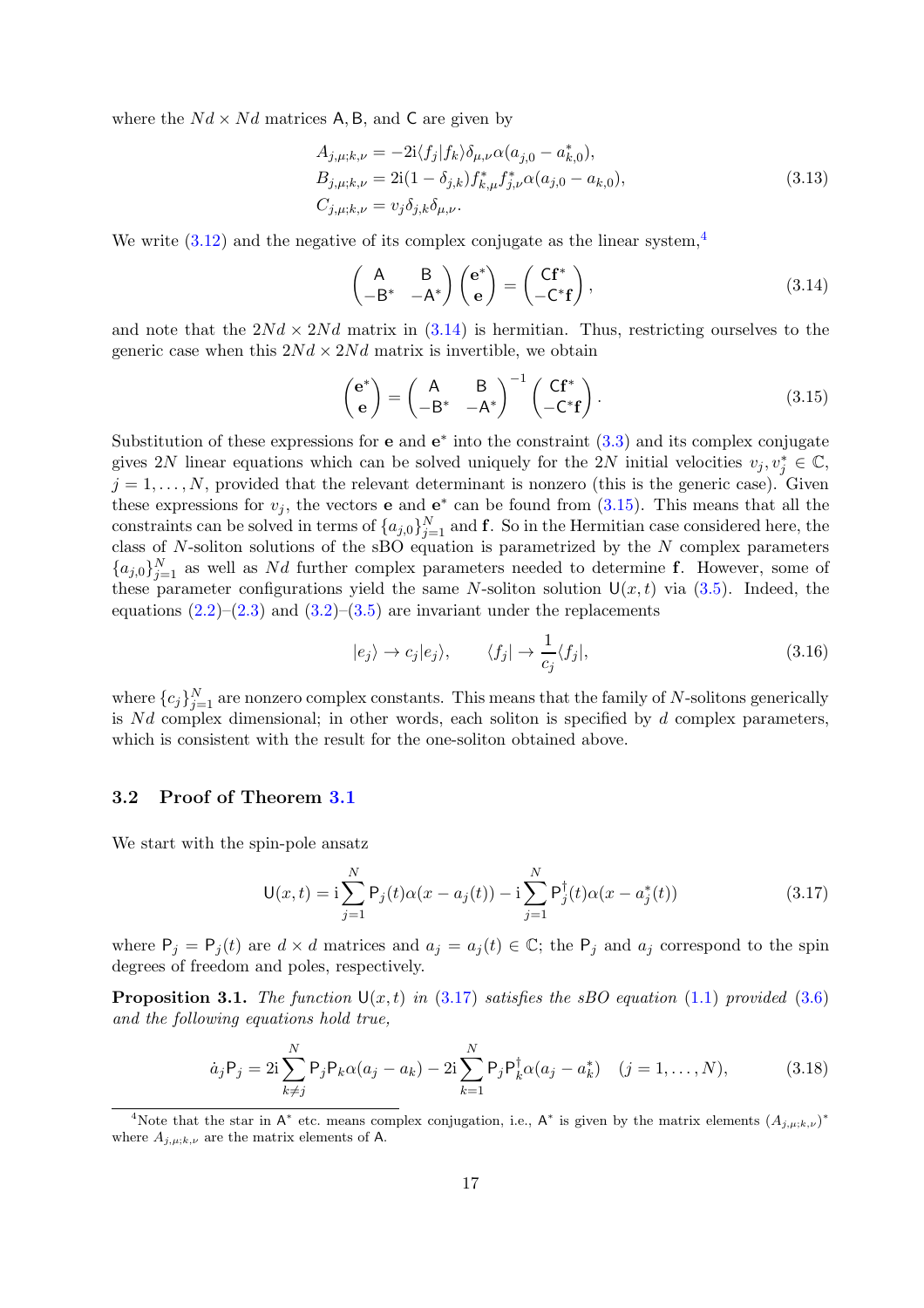<span id="page-17-7"></span>
$$
\dot{\mathsf{P}}_j = -2\mathbf{i} \sum_{k \neq j}^N [\mathsf{P}_j, \mathsf{P}_k] V(a_j - a_k) \quad (j = 1, \dots, N), \tag{3.19}
$$

*and*

<span id="page-17-8"></span>
$$
\mathsf{P}_j^2 = \mathsf{P}_j \quad (j = 1, \dots, N). \tag{3.20}
$$

*Proof.* We use the short-hand notation

<span id="page-17-6"></span>
$$
(a_j, P_j, r_j) := \begin{cases} (a_j, P_j, +1) & (j = 1, ..., N) \\ (a_{j-N}^*, P_{j-N}^\dagger, -1) & (j = N+1, ..., N) \end{cases}, \quad \mathcal{N} = 2N
$$
 (3.21)

to write  $(3.17)$  as

<span id="page-17-0"></span>
$$
U = i \sum_{j=1}^{N} r_j P_j \alpha(x - a_j).
$$
 (3.22)

The proof will follow by inserting  $(3.22)$  into the sBO equation  $(1.1)$  and performing long but straightforward computations.

We compute each term in  $(1.1)$ . We start with

<span id="page-17-5"></span>
$$
\mathsf{U}_{t} = \sum_{j=1}^{N} \left( \mathrm{ir}_{j} \dot{\mathsf{P}}_{j} \alpha(x - a_{j}) - \mathrm{ir}_{j} \mathsf{P}_{j} \dot{a}_{j} \alpha'(x - a_{j}) \right). \tag{3.23}
$$

Next, we compute

$$
\{U, U_x\} = -\sum_{j=1}^{N} \sum_{k=1}^{N} r_j r_k \{P_j, P_k\} \alpha(x - a_j) \alpha'(x - a_k)
$$
  
\n
$$
= -2 \sum_{j=1}^{N} P_j^2 \alpha(x - a_j) \alpha'(x - a_j) - \sum_{j=1}^{N} \sum_{k \neq j}^{N} r_j r_k \{P_j, P_k\} \alpha(x - a_j) \alpha'(x - a_k)
$$
  
\n
$$
= \sum_{j=1}^{N} P_j^2 \alpha''(x - a_j) + \sum_{j=1}^{N} \sum_{k \neq j}^{N} r_j r_k \{P_j, P_k\} \alpha(a_j - a_k) \alpha'(x - a_k)
$$
  
\n
$$
+ \sum_{j=1}^{N} \sum_{k \neq j}^{N} r_j r_k \{P_j, P_k\} V(a_j - a_k) (\alpha(x - a_j) - \alpha(x - a_k)), \qquad (3.24)
$$

where we have used the identities

<span id="page-17-4"></span><span id="page-17-2"></span>
$$
2\alpha(x-a_j)\alpha'(x-a_j) = -\alpha''(x-a_j)
$$
\n(3.25)

and<sup>[5](#page-17-1)</sup>

<span id="page-17-3"></span>
$$
\alpha(x - a_j)\alpha'(x - a_k) = -\alpha(a_j - a_k)\alpha'(x - a_k) - V(a_j - a_k)(\alpha(x - a_j) - \alpha(x - a_k)).
$$
 (3.26)

The first identity  $(3.25)$  can be obtained by differentiating  $(A.2)$  with respect to z and setting  $z = x - a_j$  while the second identity [\(3.26\)](#page-17-3) can be obtained by differentiating [\(A.4\)](#page-24-3) with respect to c and setting  $a = x$ ,  $b = a_j$ , and  $c = a_k$ .

<span id="page-17-1"></span><sup>&</sup>lt;sup>5</sup>We write the following identity in a seemingly strange way, mixing  $\alpha'$  and  $V = -\alpha'$ , to emphasize the similarity with a corresponding identity [\(4.16\)](#page-22-2) used in the sncILW case.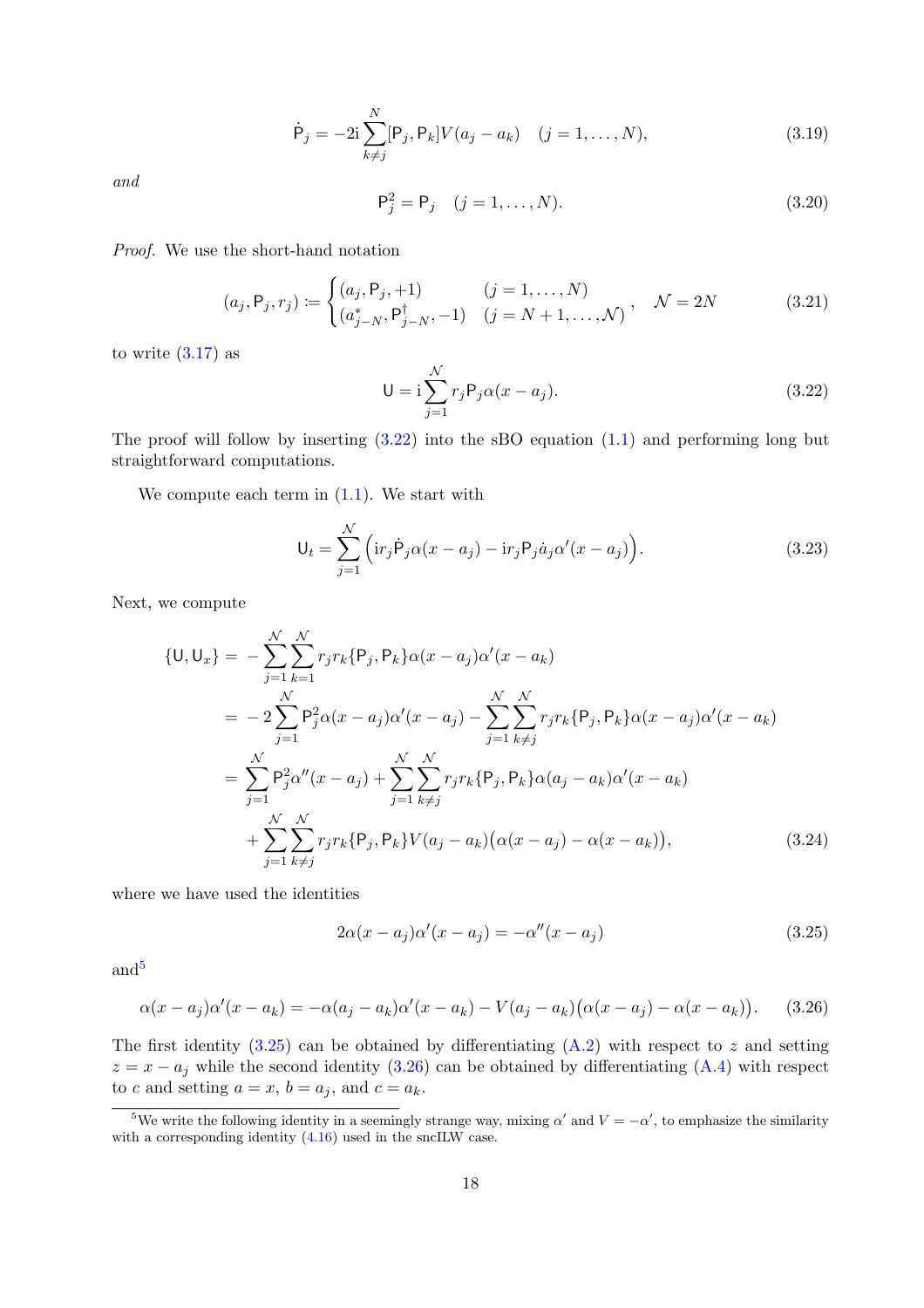The final sum in [\(3.24\)](#page-17-4) vanishes because the summand is antisymmetric under the interchange  $j \leftrightarrow k$ . Hence, after re-labelling summation indices  $j \leftrightarrow k$  in the second sum in [\(3.24\)](#page-17-4) using [\(A.1\)](#page-24-4), we are left with

<span id="page-18-2"></span>
$$
\{U, U_x\} = \sum_{j=1}^{N} P_j^2 \alpha''(x - a_j) - \sum_{j=1}^{N} \sum_{k \neq j}^{N} r_j r_k \{P_j, P_k\} \alpha(a_j - a_k) \alpha'(x - a_j). \tag{3.27}
$$

To compute terms in  $(1.1)$  involving the Hilbert transform  $H$ , we use

$$
(H\alpha'(\cdot - a_j))(x) = \mathrm{i}r_j\alpha'(x - a_j) \tag{3.28}
$$

<span id="page-18-4"></span>(this follows from the well-known facts (i)  $\alpha(x-a)$  is an eigenfunction of H with eigenvalue +i for Im(a) < 0 and −i for Im(a) > 0 [\[15\]](#page-31-14) and (ii) H commutes with differentiation [\[41,](#page-33-8) Chapter 4.8]). Hence,

<span id="page-18-0"></span>
$$
H\mathsf{U}_{x} = -\sum_{j=1}^{N} \mathsf{P}_{j} \alpha'(x - a_{j}), \qquad H\mathsf{U}_{xx} = -\sum_{j=1}^{N} \mathsf{P}_{j} \alpha''(x - a_{j}), \qquad (3.29)
$$

where we have again used the fact that  $H$  commutes with differentiation to derive the second equation from the first. From  $(3.22)$  and the first equation in  $(3.29)$ , we compute

$$
i[U, HU_x] = \sum_{j=1}^{N} \sum_{k \neq j}^{N} r_j [P_j, P_k] \alpha(x - a_j) \alpha'(x - a_k)
$$
  

$$
= - \sum_{j=1}^{N} \sum_{k \neq j}^{N} r_j [P_j, P_k] \alpha(a_j - a_k) \alpha'(x - a_k)
$$
  

$$
- \sum_{j=1}^{N} \sum_{k \neq j}^{N} r_j [P_j, P_k] V(a_j - a_k) (\alpha(x - a_j) - \alpha(x - a_k)),
$$
\n(3.30)

<span id="page-18-1"></span>inserting [\(3.26\)](#page-17-3) in the second step. We can rewrite the second sum as follows,

$$
\sum_{j=1}^{N} \sum_{k \neq j}^{N} r_j [P_j, P_k] V(a_j - a_k) (\alpha (x - a_j) - \alpha (x - a_k))
$$
  
= 
$$
\frac{1}{2} \sum_{j=1}^{N} \sum_{k \neq j}^{N} (r_j + r_k) [P_j, P_k] V(a_j - a_k) (\alpha (x - a_j) - \alpha (x - a_k))
$$
  
= 
$$
\sum_{j=1}^{N} \sum_{k \neq j}^{N} (r_j + r_k) [P_j, P_k] V(a_j - a_k) \alpha (x - a_j) \quad (3.31)
$$

<span id="page-18-3"></span>since  $V(z)$  is an even function. Also changing variables  $j \leftrightarrow k$  in the first sum in [\(3.30\)](#page-18-1) using that  $\alpha(z)$  is odd, we arrive at

$$
i[U, HU_x] = -\sum_{j=1}^{N} \sum_{k \neq j}^{N} r_k [P_j, P_k] \alpha(a_j - a_k) \alpha'(x - a_j)
$$
  

$$
- \sum_{j=1}^{N} \sum_{k \neq j}^{N} (r_j + r_k) [P_j, P_k] V(a_j - a_k) \alpha(x - a_j).
$$
 (3.32)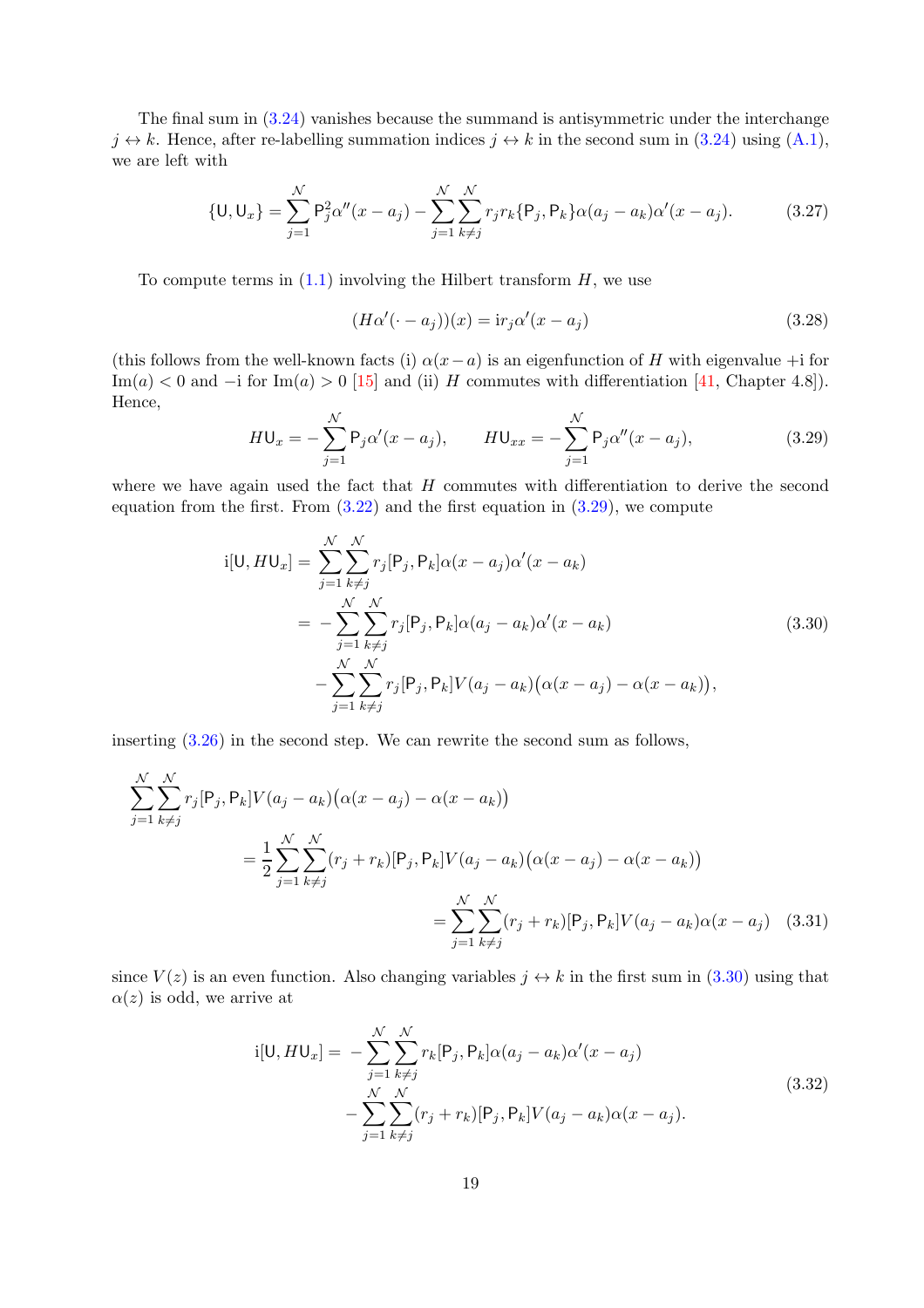Inserting  $(3.23)$ ,  $(3.27)$ , the second equation in  $(3.29)$ , and  $(3.32)$  into  $(1.1)$  gives

$$
0 = \sum_{j=1}^{N} \left( i r_j \dot{P}_j - \sum_{k \neq j}^{N} (r_j + r_k) [P_j, P_k] V(a_j - a_k) \right) \alpha(x - a_j)
$$
  
+ 
$$
\sum_{j=1}^{N} \left( -i r_j P_j \dot{a}_j - \sum_{k \neq j}^{N} r_k (r_j \{P_j, P_k\} + [P_j, P_k]) \alpha(a_j - a_k) \right) \alpha'(x - a_j)
$$
  
+ 
$$
\sum_{j=1}^{N} (P_j^2 - P_j) \alpha''(x - a_j).
$$
 (3.33)

Thus, the function U defined in  $(3.22)$  satisfies the sBO equation  $(1.1)$  if and only if the following conditions are fulfilled,

<span id="page-19-0"></span>
$$
P_j \dot{a}_j = i \sum_{k \neq j}^{N} r_k (\{P_j, P_k\} + r_j [P_j, P_k]) \alpha(a_j - a_k),
$$
\n(3.34)

<span id="page-19-1"></span>
$$
\dot{\mathsf{P}}_j = -\mathrm{i} \sum_{k \neq j}^{N} (1 + r_j r_k) [\mathsf{P}_j, \mathsf{P}_k] V(a_j - a_k), \tag{3.35}
$$

<span id="page-19-2"></span>
$$
\mathsf{P}_j^2 = \mathsf{P}_j \tag{3.36}
$$

for  $j = 1, ..., N$ . Recalling [\(3.21\)](#page-17-6), one can check that [\(3.34\)](#page-19-0), [\(3.35\)](#page-19-1), and [\(3.36\)](#page-19-2) are equivalent to (3.18), (3.19) and (3.20), respectively. [\(3.18\)](#page-16-5), [\(3.19\)](#page-17-7) and [\(3.20\)](#page-17-8), respectively.

We now make the ansatz

<span id="page-19-3"></span>
$$
P_j = |e_j\rangle\langle f_j| \quad (j = 1, \dots, N)
$$
\n(3.37)

with vectors  $|e_j\rangle \in \mathcal{V}$  and  $\langle f_j | \in \mathcal{V}^*$ . Then the function  $\mathsf{U}(x,t)$  defined in  $(3.17)$  satisfies the equa-tions in Proposition [3.1](#page-16-6) whenever  $\{a_j, |e_j\rangle, \langle f_j|\}_{j=1}^N$  satisfy the equations defining the Bäcklund transformations of the sCM system discussed in Section [2.2.](#page-9-1) The precise statement is as follows.

<span id="page-19-4"></span>**Lemma 3.1.** Suppose that  $\{a_j, |e_j\rangle, \langle f_j|\}_{j=1}^N$  satisfy the equations [\(2.3\)](#page-9-3), [\(2.4\)](#page-9-2) and [\(2.11\)](#page-10-6), and  $\mathsf{P}_j$ *is given by* [\(3.37\)](#page-19-3)*. Then* U [\(3.17\)](#page-16-4) *satisfies* [\(3.18\)](#page-16-5)*–*[\(3.20\)](#page-17-8)*.*

*Proof.* By multiplying [\(2.11\)](#page-10-6) from the left by  $|e_j\rangle$ , one gets

$$
\dot{a}_j|e_j\rangle\langle f_j| = 2i\sum_{k\neq j}^N|e_j\rangle\langle f_j|e_k\rangle\langle f_k|\alpha(a_j - a_k) - 2i\sum_{k=1}^M|e_j\rangle\langle f_j|f_k\rangle\langle e_k|\alpha(a_j - a_k^*)
$$

which is [\(3.18\)](#page-16-5) (note that  $P_j^{\dagger} = |f_j\rangle \langle e_j|$ ).

Using  $(2.3)$ , we compute

$$
\dot{P}_j = |e_j\rangle\langle f_j| + |e_j\rangle\langle f_j|
$$
\n
$$
= -2i \sum_{k \neq j}^N (|e_j\rangle\langle f_j|e_k\rangle\langle f_k| - |e_k\rangle\langle f_k|e_j\rangle\langle f_j|) V(a_j - a_k)
$$
\n
$$
= -2i \sum_{k \neq j}^N (P_j P_k - P_k P_j) V(a_j - a_k),
$$
\n(3.38)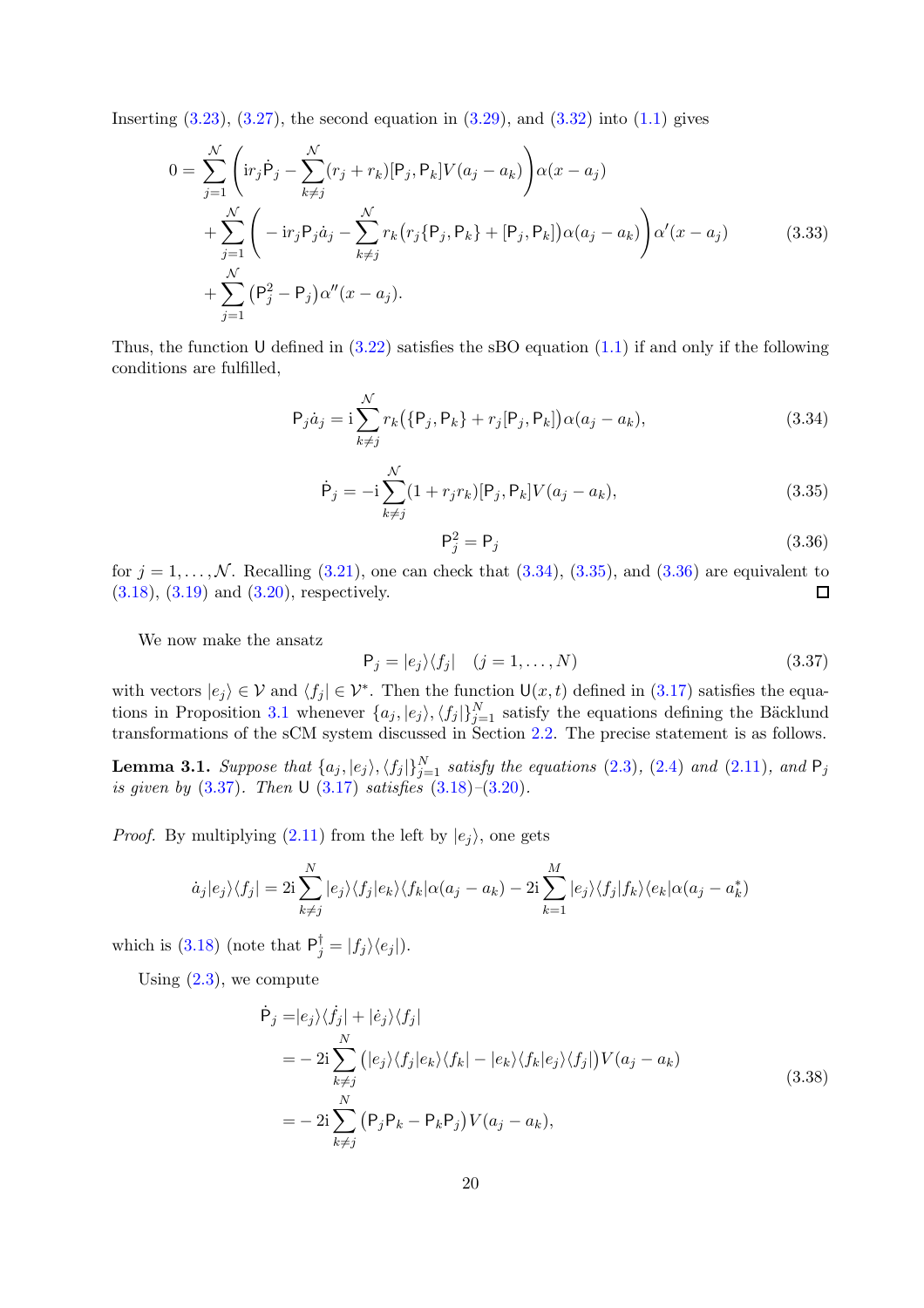which is  $(3.19)$ .

Finally, using  $(2.4)$ ,

$$
\mathsf{P}_j^2 = |e_j\rangle\langle f_j|e_j\rangle\langle f_j| = |e_j\rangle\langle f_j| = \mathsf{P}_j,\tag{3.39}
$$

 $\Box$ 

which is  $(3.20)$ .

<span id="page-20-1"></span>Then, the theorem is implied by Proposition [2.1.](#page-10-0)

## 4 Multi-soliton solutions of the sncILW equation

In this section, we present results for the sncILW equation on the real line in analogy with those for the sBO equation in the previous section. We use the hyperbolic case (III) special functions  $\alpha(z) = (\pi/2\delta) \coth(\pi z/2\delta)$  and  $V(z) = (\pi/2\delta)^2/\sinh^2(\pi z/2\delta)$  with  $\delta > 0$ ; see [\(1.17\)](#page-6-1) and [\(2.1\)](#page-9-7).

#### 4.1 Result

We use the same conventions as described in Section [3.1.](#page-14-7) In the case  $d = 1$ , [\(1.13\)](#page-5-0) reduces to the standard ncILW equation, whose soliton solutions were constructed in [\[3\]](#page-31-2). Our main result about the sncILW equation, stated below, generalizes the construction in [\[3\]](#page-31-2).

<span id="page-20-0"></span>**Theorem 4.1.** Let  $\{a_j(t), |e_j(t)\rangle, \langle f_j(t)|\}_{j=1}^N$  be a solution of the time evolution equations  $(2.2)$ [\(2.3\)](#page-9-3) *with initial conditions*

$$
a_j(0) = a_{j,0}, \quad \dot{a}_j(0) = v_j, \quad |e_j(0)\rangle = |e_{j,0}\rangle, \quad \langle f_j(0)| = \langle f_{j,0}| \quad (j = 1, ..., N) \quad (4.1)
$$

*satisfying the constraints*

$$
-\frac{3\delta}{2} < \text{Im}(a_{j,0}) < -\frac{\delta}{2} \quad (j = 1, \dots, N), \tag{4.2}
$$

$$
\langle f_{j,0}|e_{j,0}\rangle = 1 \quad (j=1,\ldots,N),\tag{4.3}
$$

*and*

$$
v_j \langle f_{j,0} | = 2i \sum_{k \neq j}^{N} \langle f_{j,0} | e_{k,0} \rangle \langle f_{k,0} | \alpha(a_{j,0} - a_{k,0})
$$
  

$$
- 2i \sum_{k=1}^{N} \langle f_{j,0} | f_{k,0} \rangle \langle e_{k,0} | \alpha(a_{j,0} - a_{k,0}^*) + i \delta \rangle \quad (j = 1, ..., N).
$$
 (4.4)

*Then,*

$$
\mathsf{U}(x,t) = \mathrm{i} \sum_{j=1}^{N} |e_j(t)\rangle \langle f_j(t)|\alpha(x - a_j(t) - \mathrm{i}\delta/2) - \mathrm{i} \sum_{j=1}^{N} |f_j(t)\rangle \langle e_j(t)|\alpha(x - a_j^*(t) + \mathrm{i}\delta/2),
$$
  
\n
$$
\mathsf{V}(x,t) = -\mathrm{i} \sum_{j=1}^{N} |e_j(t)\rangle \langle f_j(t)|\alpha(x - a_j(t) + \mathrm{i}\delta/2) + \mathrm{i} \sum_{j=1}^{N} |f_j(t)\rangle \langle e_j(t)|\alpha(x - a_j^*(t) - \mathrm{i}\delta/2)
$$
\n(4.5)

*is a solution of the sncILW equation* [\(1.13\)](#page-5-0) *for all times* t *provided that the following condition holds true,*

$$
-\frac{3\delta}{2} < \text{Im}(a_j(t)) < -\frac{\delta}{2} \quad (j = 1, \dots, N). \tag{4.6}
$$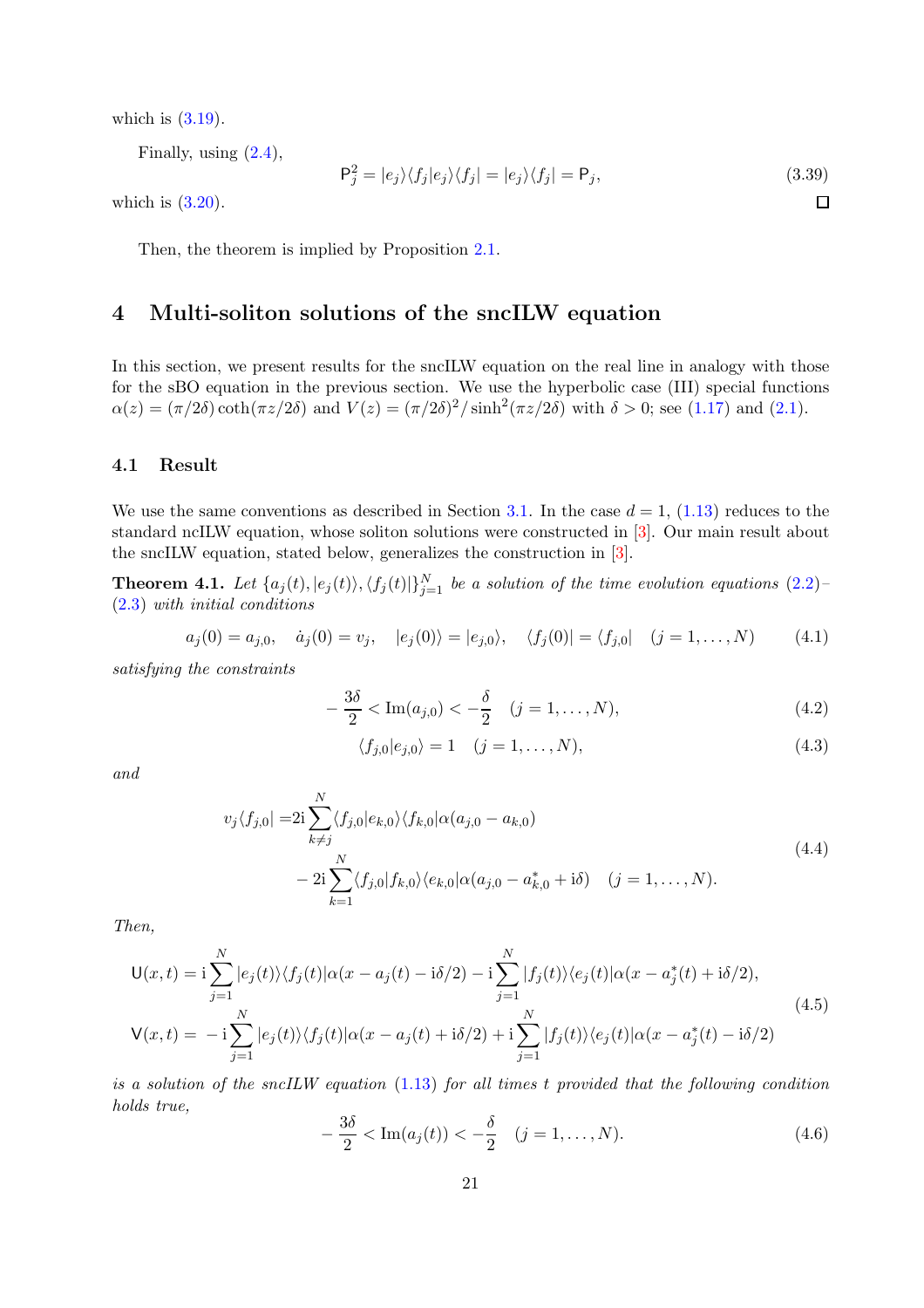### 4.2 Proof of Theorem [4.1](#page-20-0)

Since details of the proof are very similar to the ones of Theorem [3.1,](#page-14-0) we only explain the key differences.

The proof is facilitated by introducing the notation

<span id="page-21-0"></span>
$$
\left(\begin{array}{c} F_1 \\ F_2 \end{array}\right) \circ \left(\begin{array}{c} G_1 \\ G_2 \end{array}\right) := \left(\begin{array}{c} F_1 G_1 \\ -F_2 G_2 \end{array}\right) \tag{4.7}
$$

for C-valued functions  $F_j$ ,  $G_j$  ( $j = 1, 2$ ), and the operator

$$
\mathcal{T} \coloneqq \left( \begin{array}{cc} T & \tilde{T} \\ -\tilde{T} & -T \end{array} \right) \tag{4.8}
$$

to be interpreted as linear operator acting on vector-valued functions, see [\[3\]](#page-31-2). In the present paper, we use the product  $\circ$  defined in [\(4.7\)](#page-21-0) also for vectors F, G whose components  $F_i$ ,  $G_i$  are complex  $d \times d$  matrices, and we let

$$
\{\mathcal{F}\,;\mathcal{G}\}:=\mathcal{F}\circ\mathcal{G}+\mathcal{G}\circ\mathcal{F},\qquad[\mathcal{F}\,;\mathcal{G}]:=\mathcal{F}\circ\mathcal{G}-\mathcal{G}\circ\mathcal{F}\tag{4.9}
$$

be the corresponding generalizations of the commutator and anticommutator, respectively.

Using this notation, the system  $(1.13)$  can be written in terms of the vector

$$
\mathcal{U}(x,t) := \left(\begin{array}{c} \mathsf{U}(x,t) \\ \mathsf{V}(x,t) \end{array}\right) \tag{4.10}
$$

as

<span id="page-21-1"></span>
$$
\mathcal{U}_t + \{ \mathcal{U}^{\circ}\mathcal{U}_x \} + \mathcal{T}\mathcal{U}_{xx} + \mathrm{i}[\mathcal{U}^{\circ}\mathcal{T}\mathcal{U}_x] = 0. \tag{4.11}
$$

To solve  $(4.11)$ , we use the spin-pole ansatz

<span id="page-21-2"></span>
$$
\mathcal{U}(x,t) = \mathbf{i} \sum_{j=1}^{N} \mathsf{P}_j(t) \mathcal{A}_+(x - a_j(t)) - \mathbf{i} \sum_{j=1}^{N} \mathsf{P}_j^{\dagger}(t) \mathcal{A}_-(x - a_j^*(t)), \tag{4.12}
$$

where  $P_j = P_j(t)$  are  $d \times d$  matrices,  $a_j = a_j(t) \in \mathbb{C}$ , and

<span id="page-21-3"></span>
$$
\mathcal{A}_{\pm}(z) := \begin{pmatrix} +\alpha(z \mp i\delta/2) \\ -\alpha(z \pm i\delta/2) \end{pmatrix}
$$
 (4.13)

for all  $z \in \mathbb{C}$  such that  $\delta/2 < |Im(z)| < 3\delta/2$ . Using the shorthand notation [\(3.21\)](#page-17-6), we can write  $(4.12)$  as

<span id="page-21-4"></span>
$$
\mathcal{U} = \mathbf{i} \sum_{j=1}^{N} r_j \mathbf{P}_j \mathcal{A}_{r_j} (x - a_j). \tag{4.14}
$$

With this notation in place, one can prove Theorem [4.1](#page-20-0) by the very same computations we presented in our proof of Theorem [3.1](#page-14-0) in Section [3.2.](#page-16-0) The reason for this is that the vector-valued function  $A(z)$  defined in [\(4.13\)](#page-21-3) satisfies the following identities which are natural generalizations of the identities [\(3.25\)](#page-17-2), [\(3.26\)](#page-17-3) and [\(3.28\)](#page-18-4), respectively  $(j, k = 1, ..., \mathcal{N}$  and  $x \in \mathbb{R}$ ):

<span id="page-21-5"></span>
$$
2\mathcal{A}_{r_j}(x-a_j) \circ \mathcal{A}'_{r_j}(x-a_j) = -\mathcal{A}''_{r_j}(x-a_j)
$$
\n(4.15)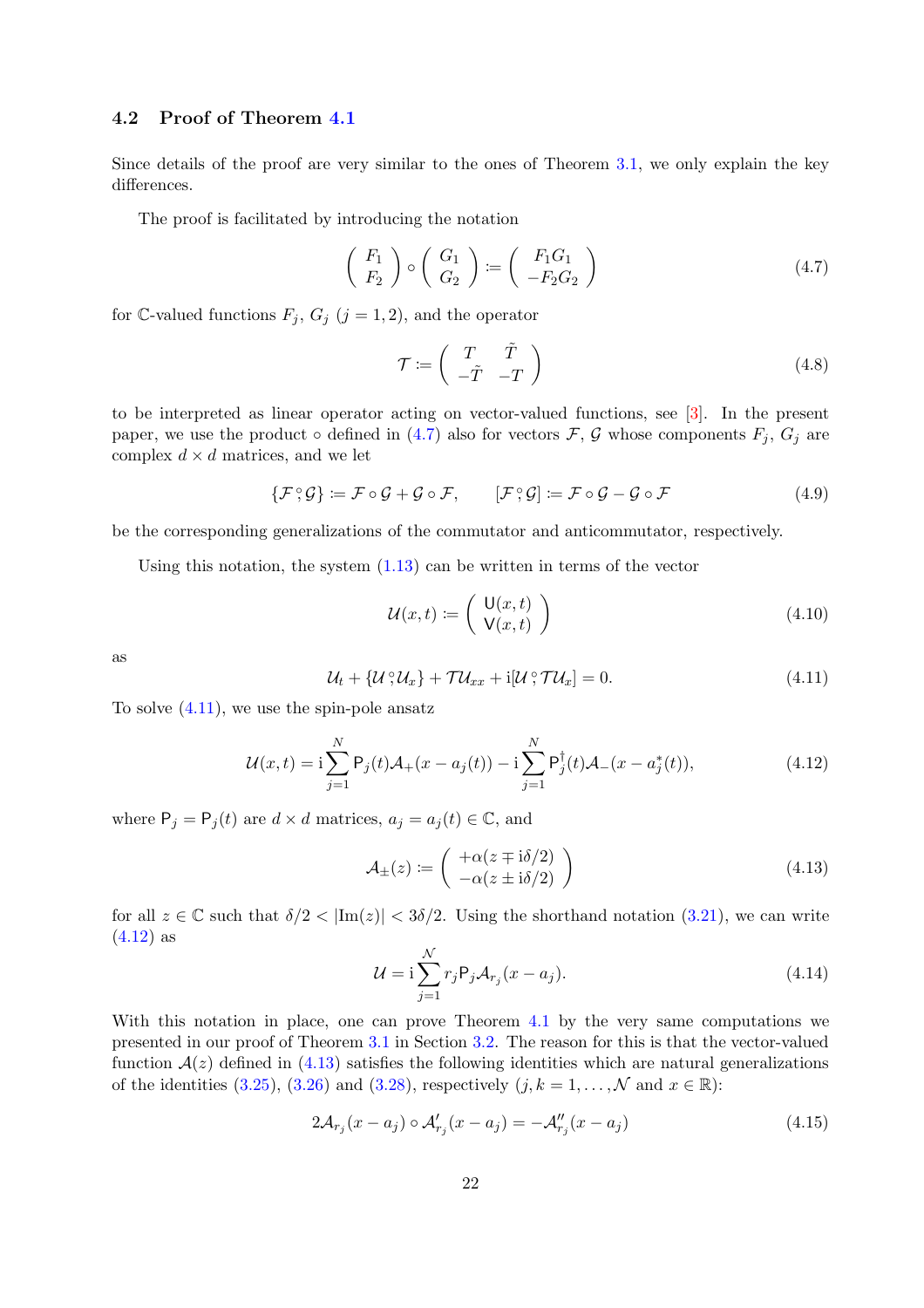(this is implied by [\(3.25\)](#page-17-2) and definitions),

$$
\mathcal{A}_{r_j}(x - a_j) \circ \mathcal{A}'_{r_k}(x - a_k) = -\alpha(a_j - a_k + i(r_j - r_k)\delta/2)\mathcal{A}'_{r_k}(x - a_k) - V(a_j - a_k + i(r_j - r_k)\delta/2)(\mathcal{A}_{r_j}(x - a_j) - \mathcal{A}_{r_k}(x - a_k))
$$
(4.16)

(this is implied by [\(3.26\)](#page-17-3) and definitions, together with  $\alpha'(z) = -V(z)$  and the fact that  $\alpha(z)$  and  $V(z)$  both are 2iδ-periodic), and

<span id="page-22-4"></span><span id="page-22-2"></span>
$$
(\mathcal{TA}'_{r_j}(\cdot - a_j))(x) = \mathrm{i}r_j \mathcal{A}'_{r_j}(x - a_j) \tag{4.17}
$$

(this follows from the result, proved in [\[3\]](#page-31-2), that for the vector-valued functions  $\mathcal{A}_{\pm}(z)$  in [\(4.13\)](#page-21-3),  $\mathcal{A}'_+(x-a)$  is an eigenfunction of the matrix operator  $\mathcal T$  with eigenvalue +i provided that  $-3\delta/2 <$ Im(a) <  $-\delta/2$ , and  $\mathcal{A}'_-(x-a)$  is an eigenfunction of  $\mathcal T$  with eigenvalue  $-i$  provided that  $\delta/2$  <  $\text{Im}(a) < 3\delta/2$ ; see [\[3,](#page-31-2) Appendix A.b]).

The interested reader can find full details on how to prove Theorem [4.1](#page-20-0) in Appendix [C.](#page-27-0) There, we prove a more general result for solutions that are not necessarily hermitian. The hermitian case of Theorem [4.1](#page-20-0) can be established by specializing to  $(3.17)$  at all points in the proof.

## <span id="page-22-0"></span>5 Further results

<span id="page-22-1"></span>We briefly summarize further basic results about the sBO and sncILW equations.

### 5.1 Hamiltonian structure

The sBO equation [\(1.1\)](#page-0-0) can be obtained as a Hamiltonian equation  $U_t = \{\mathcal{H}_{\rm sBO}, U\}_{\rm P.B.}$  from the Hamiltonian (U below is short for  $U(x)$ )

$$
\mathcal{H}_{\rm sBO} = \int \text{tr}\left(\frac{1}{3}\mathsf{U}^3 + \frac{1}{2}\mathsf{U}H\mathsf{U}_x\right) \, \text{d}x\tag{5.1}
$$

and the Poisson brackets<sup>[6](#page-22-3)</sup>

$$
\{U_{\mu,\nu}(x), U_{\mu',\nu'}(x')\}_{\text{P.B.}} = i\delta(x-x')\big(\delta_{\nu,\mu'}U_{\mu,\nu'}(x) - \delta_{\mu,\nu'}U_{\mu',\nu}(x)\big) + \delta'(x-x')\delta_{\nu,\mu'}\delta_{\mu,\nu'} \qquad (5.2)
$$

where  $U_{\mu,\nu}(x)$  are the matrix elements of  $\mathsf{U}(x)$  and  $\mu,\nu,\mu',\nu'=1,\ldots,d;$  the integration is over  $\mathbb R$ and  $[-L/2, L/2]$  in the real-line and periodic cases, respectively, and tr is the usual matrix trace (sum of diagonal elements).

Similarly, the sncILW equation [\(1.13\)](#page-5-0) arises from the Hamiltonian

$$
\mathcal{H}_{\text{snclLW}} = \int \text{tr}\left(\frac{1}{3}\mathsf{U}^3 + \frac{1}{3}\mathsf{V}^3 + \frac{1}{2}\mathsf{U}T\mathsf{U}_x + \frac{1}{2}\mathsf{V}T\mathsf{V}_x + \frac{1}{2}\mathsf{V}\tilde{T}\mathsf{U}_x + \frac{1}{2}\mathsf{U}\tilde{T}\mathsf{V}_x\right) dx\tag{5.3}
$$

and the Poisson brackets

$$
\{U_{\mu,\nu}(x), U_{\mu',\nu'}(x')\}_{P.B.} = i\delta(x - x')(\delta_{\nu,\mu'}U_{\mu,\nu'}(x) - \delta_{\mu,\nu'}U_{\mu',\nu}(x)) + \delta'(x - x')\delta_{\nu,\mu'}\delta_{\mu,\nu'},\{V_{\mu,\nu}(x), V_{\mu',\nu'}(x')\}_{P.B.} = i\delta(x - x')(\delta_{\nu,\mu'}V_{\mu,\nu'}(x) - \delta_{\mu,\nu'}V_{\mu',\nu}(x)) - \delta'(x - x')\delta_{\nu,\mu'}\delta_{\mu,\nu'},\qquad(5.4)
$$
\n
$$
\{U_{\mu,\nu}(x), V_{\mu',\nu'}(x')\}_{P.B.} = 0
$$

in the real-line and periodic cases.

(The verifications of these results are by straightforward computations which we omit.)

<span id="page-22-3"></span><sup>&</sup>lt;sup>6</sup>The subscript P.B. is used to avoid confusion with the anti-commutator.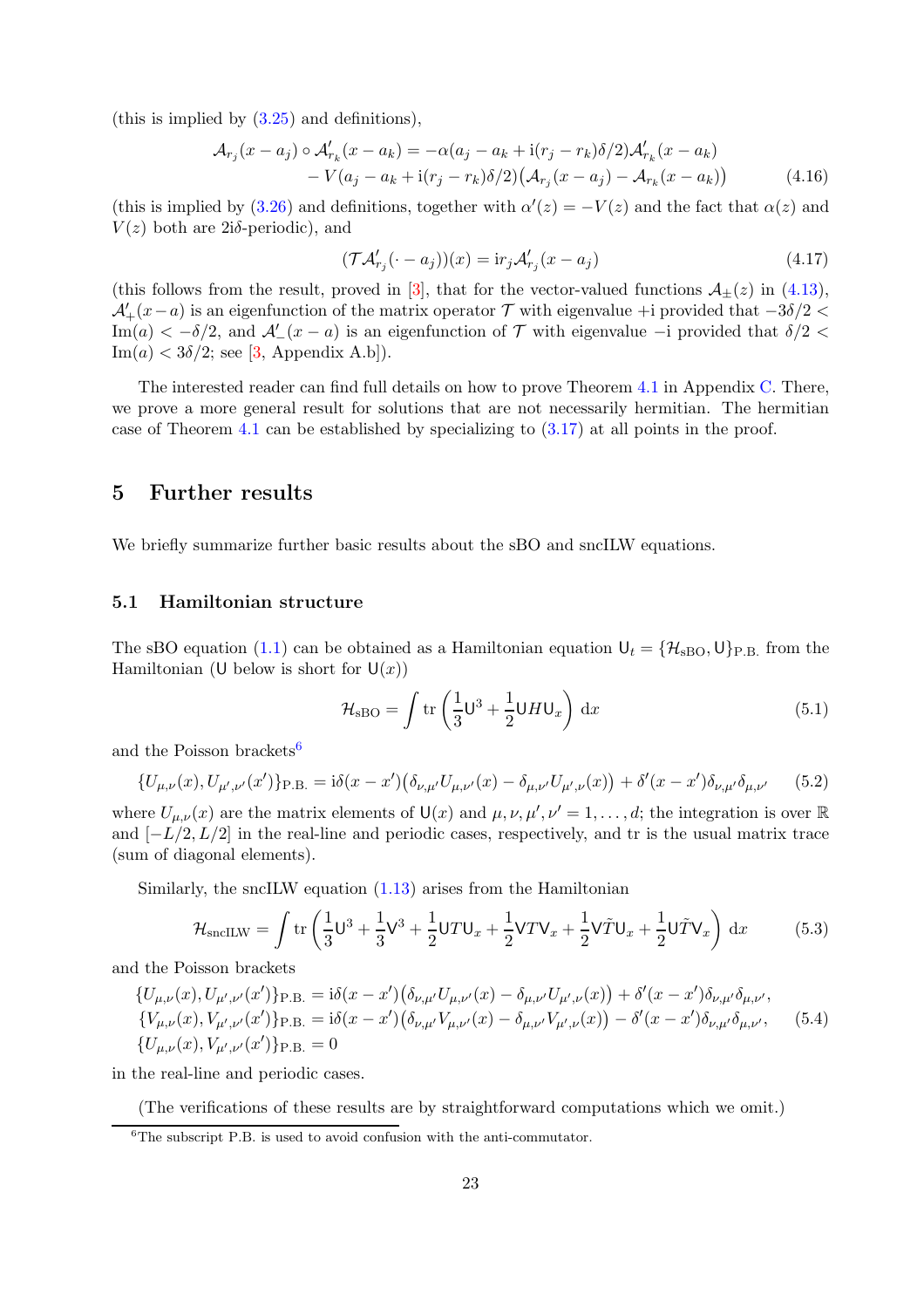#### <span id="page-23-0"></span>5.2 Local limits of the sILW equation

We give details on how the matrix KdV equation [\(1.22\)](#page-7-1) and the (generalization of the) HF equation [\(1.23\)](#page-7-0) are obtained as limits  $\delta \downarrow 0$  from the sILW equation [\(1.21\)](#page-6-0); note that, while the latter equation is non-local, the former equations both are local.

For simplicity, we only consider the real-line case with  $T$  given by  $(1.11)$ . We recall that

<span id="page-23-2"></span>
$$
(Tf_x)(x) = -\frac{1}{\delta}f(x) + \frac{\delta}{3}f_{xx}(x) + O(\delta^3)
$$
\n(5.5)

as  $\delta \downarrow 0$  uniformly for  $x \in \mathbb{R}$  [\[33,](#page-33-0) Appendix A]. We scale

$$
\mathsf{U}(x,t) \to \frac{\delta}{3} \mathsf{U}\left(x, \frac{\delta}{3}t\right) \tag{5.6}
$$

in  $(1.21)$  (and change variables accordingly) to obtain

$$
U_t + \{U, U_x\} + \frac{3}{\delta^2} U_x + \frac{3}{\delta} T U_{xx} + i[U, TU_x] = 0.
$$
 (5.7)

Expanding this in powers of  $\delta$  using  $(5.5)$  yields

$$
U_t + \{U, U_x\} + U_{xxx} + \frac{\delta}{3}i[U, U_x] + O(\delta^2) = 0,
$$
\n(5.8)

which converges to the matrix KdV equation [\(1.22\)](#page-7-1) in the limit  $\delta \downarrow 0$ .

Similarly, by scaling

$$
\mathsf{U}(x,t) \to \frac{1}{\delta} \mathsf{U}\left(x, \frac{t}{3}\right),\tag{5.9}
$$

[\(1.21\)](#page-6-0) is transformed to

$$
U_t + \frac{3}{\delta} \{ U, U_x \} + \frac{3}{\delta} U_x + 3T U_{xx} + \frac{3}{\delta} i [U, TU_x] = 0.
$$
 (5.10)

By inserting this expansion in [\(5.5\)](#page-23-2), we obtain

$$
U_t + \frac{3}{\delta} \{U, U_x\} + \delta U_{xxx} + i[U, U_{xx}] + O(\delta^2) = 0,
$$
\n(5.11)

yielding the generalized HF equation [\(1.23\)](#page-7-0) in the limit  $\delta \downarrow 0$  provided  $\{U, U_x\} = 0$ ; the latter is achieved by imposing the condition  $U^2 = I$  (note that this condition is preserved under the time evolution  $(1.23)$ .

#### <span id="page-23-1"></span>5.3 Spin generalization of the bidirectional Benjamin-Ono equation

The bidirectional BO equation was introduced by Abanov, Bettelheim, and Wiegmann [\[18\]](#page-32-2) as a powerful tool to derive a hydrodynamic description of the A-type trigonometric CM system (to mention just one of several interesting applications). In this section, we present a spin generalization of this equation.

Let  $\alpha(z)$  [\(1.17\)](#page-6-1) and  $V(z)$  [\(2.1\)](#page-9-7) in II (trigonometric case). We assume that the variables  $a_j \in \mathbb{C}$ ,  $|e_j\rangle \in \mathcal{V}, \langle f_j | \in \mathcal{V}^*$  for  $j = 1, ..., N$  and  $b_j \in \mathbb{C}, |g_j\rangle \in \mathcal{V}, \langle h_j | \in \mathcal{V}^*$  for  $j = 1, ..., N$  satisfying the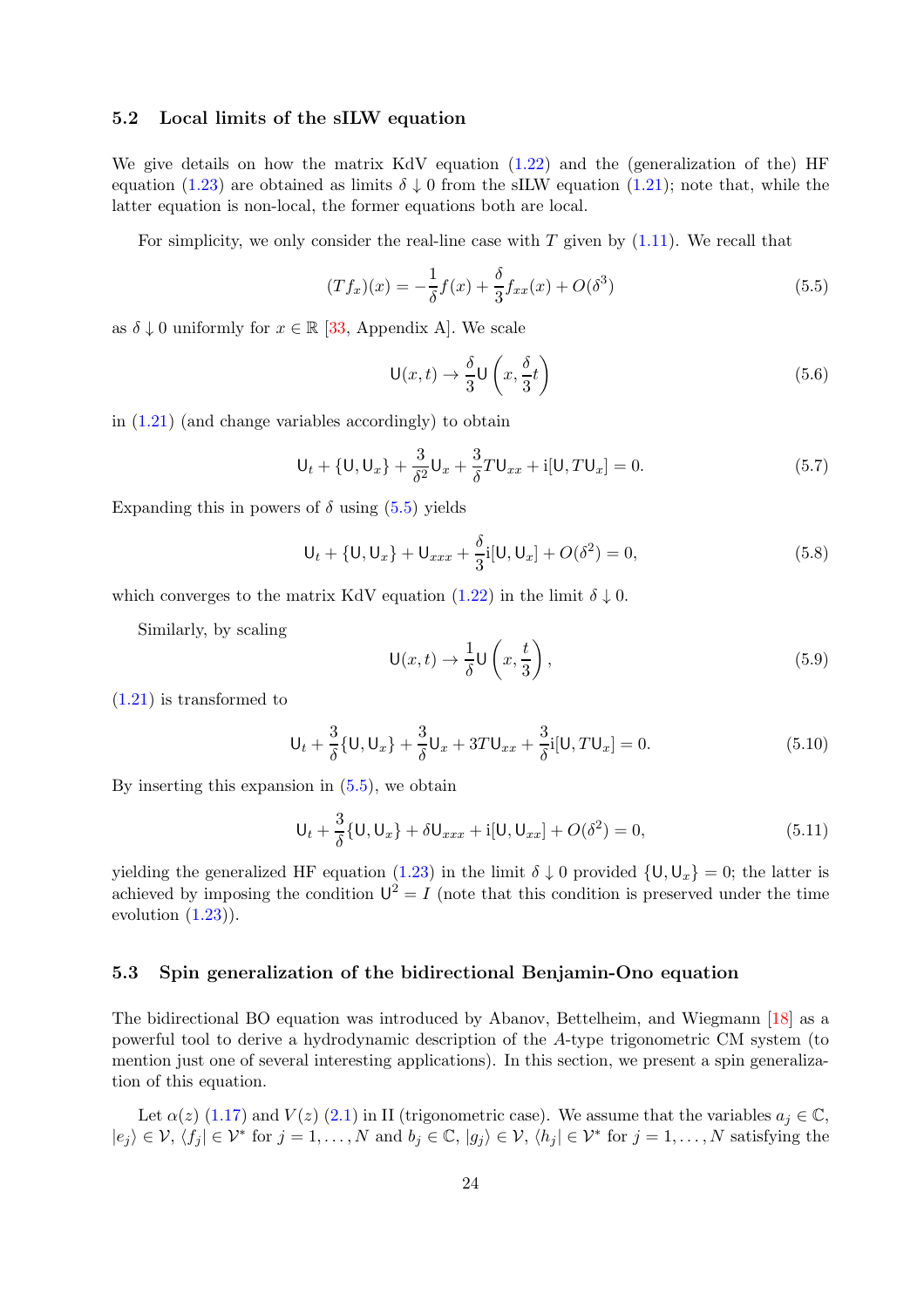first order equations  $(2.3)$ ,  $(2.6)$  and  $(2.8)$ , together with the constraints  $(2.4)$  and  $(2.7)$ ; note that these are exactly the equations defining the Bäcklund transformation of the A-type sCM system in the trigonometric case (see Proposition [2.1\)](#page-10-0). Using that, we define the functions

$$
\mathsf{U}_0(z,t) := -\mathrm{i} \sum_{j=1}^M |g_j(t)\rangle \langle h_j(t)| \alpha(z - b_j(t)), \quad \mathsf{U}_1(z,t) := \mathrm{i} \sum_{j=1}^N |e_j(t)\rangle \langle f_j(t)| \alpha(z - a_j(t)) \quad (5.12)
$$

of the position variable  $z \in \mathbb{C}$  and time  $t \in \mathbb{R}$ , and

$$
U := U_0 + U_1, \quad \tilde{U} := U_0 - U_1.
$$
\n(5.13)

One then can verify, by arguments similar to the ones we use to prove Propositions [B.1,](#page-26-0) that the following equation is satisfied,

<span id="page-24-5"></span>
$$
U_t + \{U, U_z\} + i\tilde{U}_{zz} - [U, \tilde{U}_z] = 0.
$$
\n(5.14)

This is the spin generalization of the bidirectional BO equation. It would be interesting to generalize the arguments in [\[18\]](#page-32-2) to derive a hydrodynamic description of the sCM systems from  $(5.14).$  $(5.14).$ 

## <span id="page-24-0"></span>A Functional identities

Let  $\alpha(z)$  and  $V(z)$  be as in [\(1.17\)](#page-6-1) and [\(2.1\)](#page-9-7), respectively. These functions obey various well-known functional identities which we use in the derivations of our results. For the convenience of the reader, we collect these identities here.

First, the functions  $\alpha(z)$  and  $V(z)$  are odd and even, respectively:

<span id="page-24-4"></span>
$$
\alpha(-z) = -\alpha(z), \quad V(-z) = V(z) \quad (z \in \mathbb{C}). \tag{A.1}
$$

Second,

<span id="page-24-2"></span>
$$
V(z) = -\alpha'(z) = \alpha(z)^2 + C,
$$
 (A.2)

with different constants  $C$  in the three cases I–III:

<span id="page-24-6"></span>
$$
C := \begin{cases} 0 & \text{(I)}\\ (\pi/L)^2 & \text{(II)}\\ -(\pi/2\delta)^2 & \text{(III)} \end{cases}
$$
 (A.3)

Third,

<span id="page-24-3"></span>
$$
\alpha(a-b)\alpha(b-c) + \alpha(b-c)\alpha(c-a) + \alpha(c-a)\alpha(a-b) = C \quad (a, b, c \in \mathbb{C}), \tag{A.4}
$$

with C as in  $(A.3)$ .

Finally, in case III,  $\alpha(z)$  and  $V(z)$  both are are both 2i $\delta$ -periodic:

<span id="page-24-7"></span>
$$
\alpha(z+2i\delta) = \alpha(z), \quad V(z+2i\delta) = V(z) \quad (z \in \mathbb{C}) \quad \text{(III)}.
$$

## <span id="page-24-1"></span>B Non-hermitian solutions of the sBO equation

In the main text, we presented hermitian solutions of the sBO equation which, as we believe, are the most interesting from a physics point of view. We now present more general non-hermitian solutions which are interesting from a mathematics point of view. It is easy to adapt the arguments in the main text to prove this more general result.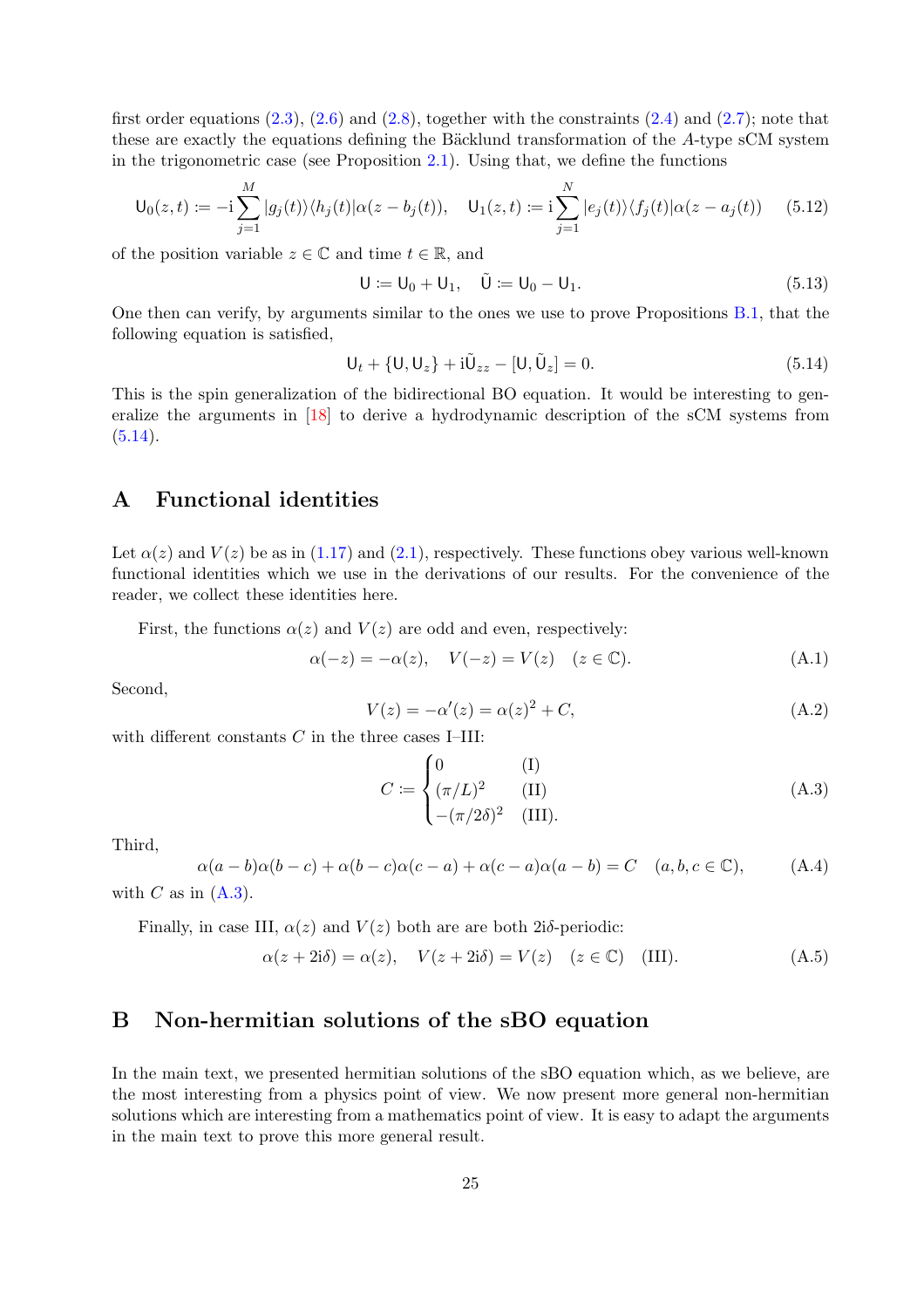### B.1 Result

It is easy to check that the following simplifies to Theorem [3.1](#page-14-0) under the reduction [\(2.10\)](#page-10-7); the latter is equivalent to  $U = U^{\dagger}$ .

<span id="page-25-0"></span>**Theorem B.1.** Let  $\{a_j(t), |e_j(t)\rangle, \langle f_j(t)|\}_{j=1}^N$  and  $\{b_j(t), |g_j(t)\rangle, \langle h_j(t)|\}_{j=1}^M$  be a solution of the *time evolution equations* [\(2.2\)](#page-9-4)*–*[\(2.3\)](#page-9-3) *and* [\(2.5\)](#page-9-5)*–*[\(2.6\)](#page-9-6)*, respectively, with initial conditions*

$$
a_j(0) = a_{j,0}, \quad \dot{a}_j(0) = v_j, \quad |e_j(0)\rangle = |e_{j,0}\rangle, \quad \langle f_j(0)| = \langle f_{j,0}| \quad (j = 1, ..., N),
$$
  
\n
$$
b_j(0) = b_{j,0}, \quad \dot{b}_j(0) = w_j, \quad |g_j(0)\rangle = |g_{j,0}\rangle, \quad \langle h_j(0)| = \langle h_{j,0}| \quad (j = 1, ..., M),
$$
\n(B.1)

*satisfying the constraints*

Im
$$
(a_{j,0}) < 0
$$
  $(j = 1,..., N)$ , Im $(b_{j,0}) > 0$   $(j = 1,..., M)$ , (B.2)

$$
\langle f_{j,0}|e_{j,0}\rangle = 1 \quad (j = 1, ..., N), \quad \langle g_{j,0}|h_{j,0}\rangle = 1 \quad (j = 1, ..., M),
$$
 (B.3)

*and*

$$
\dot{a}_{j,0}\langle f_{j,0}| = 2i \sum_{k \neq j}^{N} \langle f_{j,0}|e_{k,0}\rangle \langle f_{k,0}|\alpha(a_{j,0} - a_{k,0})
$$
\n
$$
- 2i \sum_{k=1}^{M} \langle f_{j,0}|g_{k,0}\rangle \langle h_{k,0}|\alpha(a_{j,0} - b_{k,0})
$$
\n
$$
\dot{b}_{j,0}|g_{j,0}\rangle = -2i \sum_{k \neq j}^{M} |g_{k,0}\rangle \langle h_{k,0}|g_{j,0}\rangle \alpha(b_{j,0} - b_{k,0})
$$
\n
$$
(j = 1, ..., M).
$$
\n(B.4b)\n
$$
+ 2i \sum_{k=1}^{N} |e_{k,0}\rangle \langle f_{k,0}|g_{j,0}\rangle \alpha(b_{j,0} - a_{k,0})
$$

*Then*

$$
\mathsf{U}(x,t) = \mathrm{i} \sum_{j=1}^{N} |e_j(t)\rangle \langle f_j(t)|\alpha(x - a_j(t)) - \mathrm{i} \sum_{j=1}^{M} |g_j(t)\rangle \langle h_j(t)|\alpha(x - b_j(t))
$$
(B.5)

*is a solution of the sBO equation* [\(1.1\)](#page-0-0) *for all times* t *provided that the following condition holds true,*

 $k=1$ 

<span id="page-25-1"></span>
$$
\text{Im}(a_j(t)) < 0 \quad (j = 1, \dots, N), \quad \text{Im}(b_j(t)) > 0 \quad (j = 1, \dots, M). \tag{B.6}
$$

### B.2 Proof of Theorem [B.1](#page-25-0)

We start with the spin-pole ansatz

<span id="page-25-2"></span>
$$
U(x,t) = i \sum_{j=1}^{N} P_j(t)\alpha(x - a_j(t)) - i \sum_{j=1}^{M} Q_j(t)\alpha(x - b_j(t)),
$$
 (B.7)

where  $P_j = P_j(t)$  and  $Q_j = Q_j(t)$  are  $d \times d$  matrices and  $a_j = a_j(t) \in \mathbb{C}$  and  $b_j = b_j(t) \in \mathbb{C}$  satisfy [\(B.6\)](#page-25-1). With the notation

<span id="page-25-3"></span>
$$
(a_j, P_j, r_j) = \begin{cases} (a_j, P_j, +1) & j = 1, ..., N \\ (b_{j-N}, Q_{j-N}, -1) & j = N+1, ..., N \end{cases}, \quad \mathcal{N} = N + M,
$$
 (B.8)

in generalization of  $(3.21)$ ,  $(B.7)$  may be written in the form  $(3.22)$ . Inserting  $(3.22)$  with  $(B.8)$ into  $(1.1)$ , the proof of Proposition [3.1](#page-16-6) may then be followed line-by-line to give the following.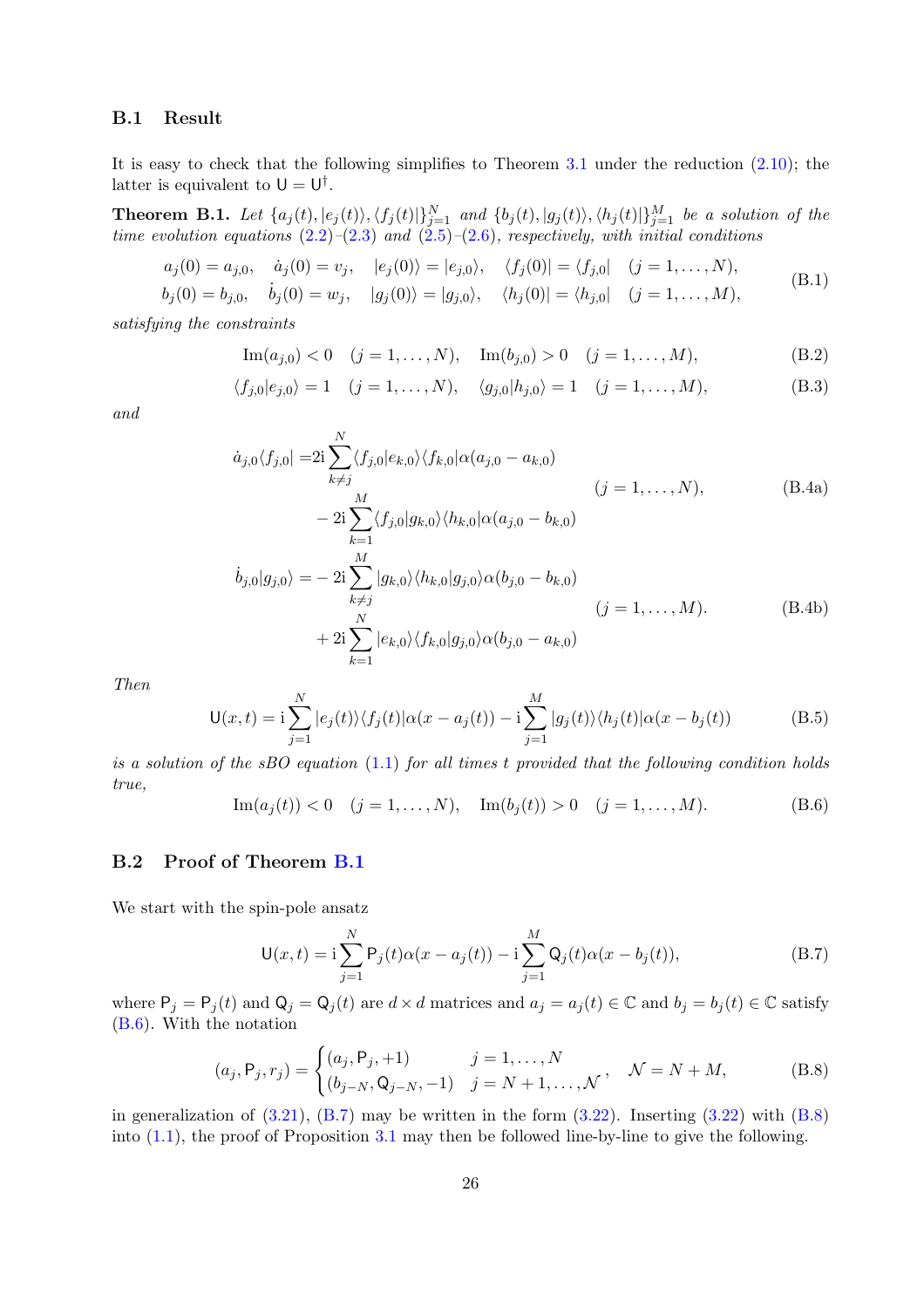<span id="page-26-0"></span>**Proposition B.1.** *The function*  $U(x,t)$  *in* [\(B.7\)](#page-25-2) *satisfies the sBO equation* [\(1.1\)](#page-0-0) *provided* [\(B.6\)](#page-25-1) *and the following equations hold true,*

<span id="page-26-2"></span>
$$
\dot{a}_j P_j = +2i \sum_{k \neq j}^N P_j P_k \alpha(a_j - a_k) - 2i \sum_{k=1}^M P_j Q_k \alpha(a_j - b_k) \quad (j = 1, \dots, N),
$$
 (B.9a)

$$
\dot{b}_j \mathsf{Q}_j = -2\mathrm{i} \sum_{k \neq j}^M \mathsf{Q}_k \mathsf{Q}_j \alpha (b_j - b_k) + 2\mathrm{i} \sum_{k=1}^N \mathsf{P}_k \mathsf{Q}_j \alpha (b_j - a_k) \quad (j = 1, \dots, M), \tag{B.9b}
$$

$$
\dot{\mathsf{P}}_j = -2i \sum_{k \neq j}^{N} [\mathsf{P}_j, \mathsf{P}_k] V(a_j - a_k) \quad (j = 1, ..., N), \tag{B.10a}
$$

$$
\dot{\mathsf{Q}}_j = -2\mathrm{i}\sum_{k\neq j}^N [\mathsf{Q}_j, \mathsf{Q}_k] V(b_j - b_k) \quad (j = 1, \dots, M),
$$
\n(B.10b)

*and*

<span id="page-26-3"></span>
$$
\mathsf{P}_{j}^{2} = \mathsf{P}_{j} \quad (j = 1, ..., N), \quad \mathsf{Q}_{j}^{2} = \mathsf{Q}_{j} \quad (j = 1, ..., M). \tag{B.11}
$$

We now make the ansatz

<span id="page-26-4"></span><span id="page-26-1"></span>
$$
P_j = |e_j\rangle\langle f_j| \quad (j = 1, ..., N), \qquad Q_j = |g_j\rangle\langle h_j| \quad (j = 1, ..., M), \tag{B.12}
$$

with vectors  $|e_j\rangle, |g_j\rangle \in \mathcal{V}$  and  $\langle f_j |, \langle h_j | \in \mathcal{V}^*$ . Similarly as in the special case [\(3.17\)](#page-16-4) treated in Theorem [3.1,](#page-14-0)  $\mathsf{U}(x,t)$  [\(B.7\)](#page-25-2) satisfies the equations in Proposition [\(B.1\)](#page-26-0) if  $\{a_j, |e_j\rangle, \langle f_j|\}_{j=1}^N$  and  $\{b_j, |g_j\rangle, \langle h_j|\}_{j=1}^M$  satisfy the equations defining the Bäcklund transformation of the sCM system discussed in Section [2.2.](#page-9-1)

**Lemma B.1.** Suppose that  $\{a_j, |e_j\rangle, \langle f_j|\}_{j=1}^N$  and  $\{b_j, |g_j\rangle, \langle h_j|\}_{j=1}^N$  satisfy the equations  $(2.3)$ *,*  $(2.4)$ ,  $(2.6)$ ,  $(2.7)$ *, and*  $(2.8)$  *and*  $\mathsf{P}_j$  *and*  $\mathsf{Q}_j$  *are given by*  $(B.12)$ *. Then, the function* U *defined in* [\(B.7\)](#page-25-2) *satisfies* [\(B.9\)](#page-26-2)*–*[\(B.11\)](#page-26-3)*.*

*Proof.* By multiplying  $(2.8a)$  from the left by  $|e_i\rangle$ , one gets

$$
\dot{a}_j|e_j\rangle\langle f_j| = 2i \sum_{k \neq j}^N |e_j\rangle\langle f_j|e_k\rangle\langle f_k|\alpha(a_j - a_k) - 2i \sum_{k=1}^M |e_j\rangle\langle f_j|g_k\rangle\langle h_k|\alpha(a_j - b_k) \quad (j = 1, ..., N).
$$
\n(B.13a)

and, by multiplying  $(2.8b)$  from the right by  $\langle h_j |$ , one gets

$$
\dot{b}_j|g_j\rangle\langle h_j| = -2i\sum_{k\neq j}^M|g_k\rangle\langle h_k|g_j\rangle\langle h_j|\alpha(b_j - b_k) + 2i\sum_{k=1}^N|e_k\rangle\langle f_k|g_j\rangle\langle h_j|\alpha(b_j - a_k) \quad (j = 1, ..., M).
$$
\n(B.13b)

Then, [\(B.13\)](#page-26-4) matches [\(B.9\)](#page-26-2). The remainder of the proof of the Lemma is similar to that of Lemma [3.1](#page-19-4) and hence omitted.  $\Box$ 

Then, the theorem is implied by Proposition [2.1.](#page-10-0)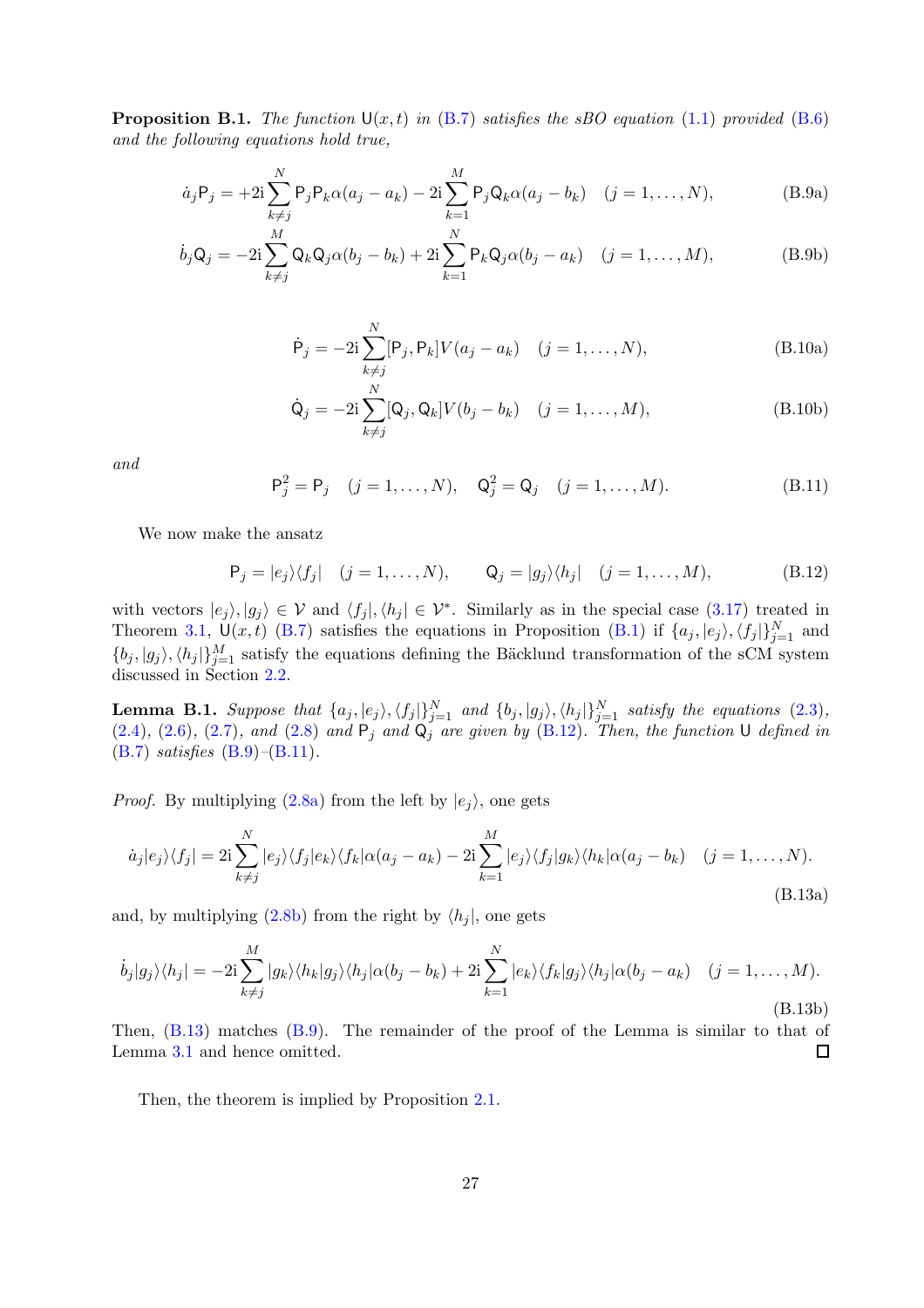## <span id="page-27-0"></span>C Non-hermitian solutions of the sncILW equation

In this appendix, we present non-hermitian solutions of the sncILW equation analogous to those of the sBO equation presented in Appendix [B,](#page-24-1) together with a self-contained proof.

#### C.1 Result

It is easy to check that the following simplifies to Theorem [4.1](#page-20-0) under the reduction [\(2.10\)](#page-10-7); the latter is equivalent to  $U = U^{\dagger}$ . In the main text, we only specified the key ingredients in the proof of Theorem [4.1.](#page-20-0) Here, we prove the following more general result using the notation and methods discussed in Section [4.](#page-20-1) The proof structure parallels that of Theorem [3.1](#page-14-0) (and of Theorem [B.1,](#page-25-0) see Appendix [B\)](#page-24-1) presented in Section [3.2.](#page-16-0)

<span id="page-27-1"></span>**Theorem C.1.** Let  $\{a_j(t), |e_j(t)\rangle, \langle f_j(t)|\}_{j=1}^N$  and  $\{b_j(t), |g_j(t)\rangle, \langle h_j(t)|\}_{j=1}^M$  be a solution of the *time evolution equations* [\(2.2\)](#page-9-4)*–*[\(2.3\)](#page-9-3) *and* [\(2.5\)](#page-9-5)*–*[\(2.6\)](#page-9-6)*, respectively, with initial conditions*

$$
a_j(0) = a_{j,0}, \quad \dot{a}_j(0) = v_j, \quad |e_j(0)\rangle = |e_{j,0}\rangle, \quad \langle f_j(0)| = \langle f_{j,0}| \quad (j = 1, \dots, N),
$$
\n
$$
a_j(0) = a_{j,0}, \quad \dot{a}_j(0) = v_j, \quad |e_j(0)\rangle = |e_{j,0}\rangle, \quad \langle f_j(0)| = \langle f_{j,0}| \quad (j = 1, \dots, N),
$$
\n
$$
(C.1)
$$

$$
b_j(0) = b_{j,0},
$$
  $\dot{b}_j(0) = w_j,$   $|g_j(0)\rangle = |g_{j,0}\rangle,$   $\langle h_j(0)| = \langle h_{j,0}| (j = 1,...,M),$  (0.1)

*satisfying the constraints*

$$
-\frac{3\delta}{2} < \text{Im}(a_{j,0}) < -\frac{\delta}{2} \quad (j = 1, \dots, N), \quad \frac{\delta}{2} < \text{Im}(b_{j,0}) < \frac{3\delta}{2} \quad (j = 1, \dots, M), \tag{C.2}
$$

$$
\langle f_{j,0}|e_{j,0}\rangle = 1 \quad (j = 1,..., N), \quad \langle g_{j,0}|h_{j,0}\rangle = 1 \quad (j = 1,..., M),
$$
 (C.3)

*and*

$$
\dot{a}_{j,0}\langle f_{j,0}| = 2i \sum_{k \neq j}^{N} \langle f_{j,0}|e_{k,0}\rangle \langle f_{k,0}|\alpha(a_{j,0} - a_{k,0})
$$
\n
$$
- 2i \sum_{k=1}^{M} \langle f_{j,0}|g_{k,0}\rangle \langle h_{k,0}|\alpha(a_{j,0} - b_{k,0} + i\delta),
$$
\n
$$
\dot{b}_{j,0}|g_{j,0}\rangle = -2i \sum_{k \neq j}^{M} |g_{k,0}\rangle \langle h_{k,0}|g_{j,0}\rangle \alpha(b_{j,0} - b_{k,0})
$$
\n
$$
(j = 1, ..., M).
$$
\n(C.4b)\n
$$
+ 2i \sum_{k=1}^{N} |e_{k,0}\rangle \langle f_{k,0}|g_{j,0}\rangle \alpha(b_{j,0} - a_{k,0} + i\delta),
$$

*Then,*

<span id="page-27-3"></span>
$$
U(x,t) = i \sum_{j=1}^{N} |e_j(t)\rangle \langle f_j(t)|\alpha(x - a_j(t) + i\delta/2) - i \sum_{j=1}^{M} |g_j(t)\rangle \langle h_j(t)|\alpha(x - b_j(t) - i\delta/2),
$$
  
\n
$$
V(x,t) = -i \sum_{j=1}^{N} |e_j(t)\rangle \langle f_j(t)|\alpha(x - a_j(t) - i\delta/2) + i \sum_{j=1}^{M} |g_j(t)\rangle \langle h_j(t)|\alpha(x - b_j(t) + i\delta/2)
$$
\n(C.5)

*is a solution of the sncILW equation* [\(1.13\)](#page-5-0) *for all times* t *provided that the following condition holds true,*

<span id="page-27-2"></span>
$$
-\frac{3\delta}{2} < \text{Im}(a_j(t)) < -\frac{\delta}{2} \quad (j = 1, \dots, N), \quad \frac{\delta}{2} < \text{Im}(b_j(t)) < \frac{3\delta}{2} \quad (j = 1, \dots, M). \tag{C.6}
$$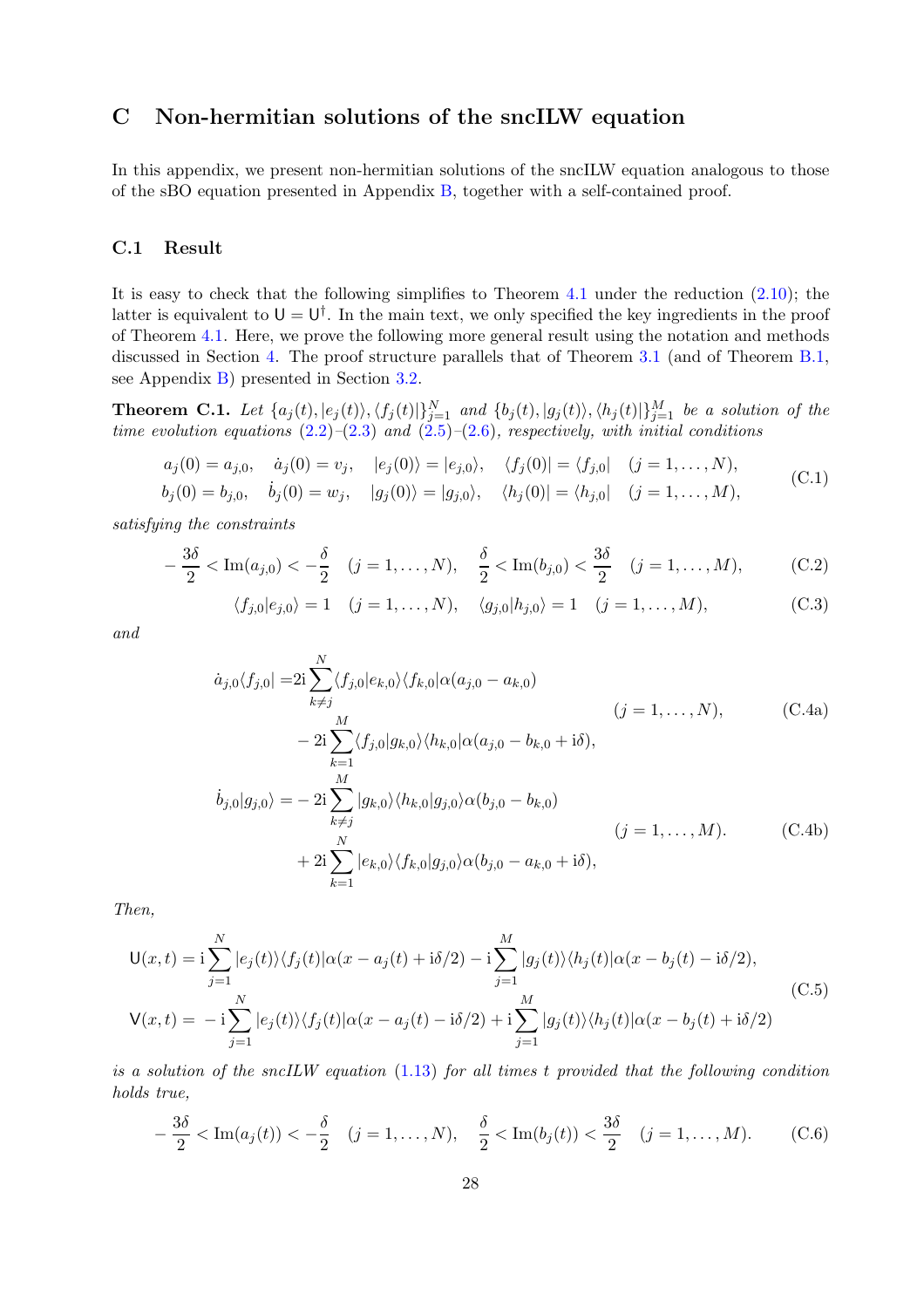### C.2 Proof of Theorem [C.1](#page-27-1)

We start with the spin-pole ansatz

<span id="page-28-0"></span>
$$
\mathcal{U}(x,t) = \mathbf{i} \sum_{j=1}^{N} \mathsf{P}_j(t) \mathcal{A}_+(x - a_j(t)) - \mathbf{i} \sum_{j=1}^{M} \mathsf{Q}_j(t) \mathcal{A}_-(x - b_j(t)),
$$
\n(C.7)

with  $\mathcal{A}_{\pm}$  as in [\(4.13\)](#page-21-3) and where  $P_j = P_j(t)$  and  $Q_j = Q_j(t)$  are  $d \times d$  matrices and  $a_j = a_j(t) \in \mathbb{C}$ , and  $b_j = b_j(t) \in \mathbb{C}$  satisfy [\(C.6\)](#page-27-2). Using the notation [\(B.8\)](#page-25-3), [\(C.7\)](#page-28-0) may be written in the form  $(4.14)$ . By inserting  $(4.14)$  with  $(B.8)$  into the sncILW equation  $(4.11)$  and performing some computations, we obtain the following result.

<span id="page-28-6"></span>**Proposition C.1.** *The functions*  $U(x,t)$  *and*  $V(x,t)$  *in* [\(C.5\)](#page-27-3) *satisfy the sncILW equation* [\(1.13\)](#page-5-0) *provided the following equations hold true,*

$$
\dot{a}_j P_j = +2i \sum_{k \neq j}^N P_j P_k \alpha(a_j - a_k) - 2i \sum_{k=1}^M P_j Q_k \alpha(a_j - b_k + i\delta) \quad (j = 1, ..., N), \tag{C.8a}
$$

<span id="page-28-4"></span>
$$
\dot{b}_j \mathbf{Q}_j = -2\mathbf{i} \sum_{k \neq j}^M \mathbf{Q}_k \mathbf{Q}_j \alpha (b_j - b_k) + 2\mathbf{i} \sum_{k=1}^N \mathbf{P}_k \mathbf{Q}_j \alpha (b_j - a_k + \mathbf{i} \delta) \quad (j = 1, ..., M), \tag{C.8b}
$$

<span id="page-28-3"></span>
$$
\dot{\mathsf{P}}_j = -2\mathbf{i} \sum_{k \neq j}^N [\mathsf{P}_j, \mathsf{P}_k] V(a_j - a_k) \quad (j = 1, ..., N),
$$
\n(C.9a)

$$
\dot{\mathbf{Q}}_j = -2\mathbf{i}\sum_{k\neq j}^M [\mathbf{Q}_j, \mathbf{Q}_k] V(b_j - b_k) \quad (j = 1, \dots, M), \tag{C.9b}
$$

*and*

<span id="page-28-5"></span>
$$
\mathsf{P}_{j}^{2} = \mathsf{P}_{j} \quad (j = 1, ..., N), \quad \mathsf{Q}_{j}^{2} = \mathsf{Q}_{j} \quad (j = 1, ..., M). \tag{C.10}
$$

*Proof.* We compute each term in  $(4.11)$ . Using the notation  $(B.8)$ , we start with

<span id="page-28-2"></span><span id="page-28-1"></span>
$$
\mathcal{U}_t = \sum_{j=1}^{\mathcal{N}} \left( \text{ir}_j \dot{\mathsf{P}}_j \mathcal{A}_{r_j}(x - a_j) - \text{ir}_j \mathsf{P}_j \dot{a}_j \mathcal{A}'_{r_j}(x - a_j) \right). \tag{C.11}
$$

Next, we compute

$$
\{U^{\circ}\mathcal{U}_{x}\} = -\sum_{j=1}^{N} \sum_{k=1}^{N} r_{j} r_{k} \{P_{j}, P_{k}\} \mathcal{A}_{r_{j}}(x - a_{j}) \circ \mathcal{A}'_{r_{k}}(x - a_{k})
$$
  
\n
$$
= -2 \sum_{j=1}^{N} P_{j}^{2} \mathcal{A}_{r_{j}}(x - a_{j}) \circ \mathcal{A}'_{r_{j}}(x - a_{j}) - \sum_{j=1}^{N} \sum_{k \neq j}^{N} r_{j} r_{k} \{P_{j}, P_{k}\} \mathcal{A}_{r_{j}}(x - a_{j}) \circ \mathcal{A}'_{r_{k}}(x - a_{k})
$$
  
\n
$$
= \sum_{j=1}^{N} P_{j}^{2} \mathcal{A}''_{r_{j}}(x - a_{j}) + \sum_{j=1}^{N} \sum_{k \neq j}^{N} r_{j} r_{k} \{P_{j}, P_{k}\} \alpha(a_{j} - a_{k} + i(r_{j} - r_{k})\delta/2) \mathcal{A}'_{r_{k}}(x - a_{k})
$$
  
\n
$$
+ \sum_{j=1}^{N} \sum_{k \neq j}^{N} r_{j} r_{k} \{P_{j}, P_{k}\} V(a_{j} - a_{k} + i(r_{j} - r_{k})\delta/2) (\mathcal{A}_{r_{j}}(x - a_{j}) - \mathcal{A}_{r_{k}}(x - a_{k})),
$$
\n(C.12)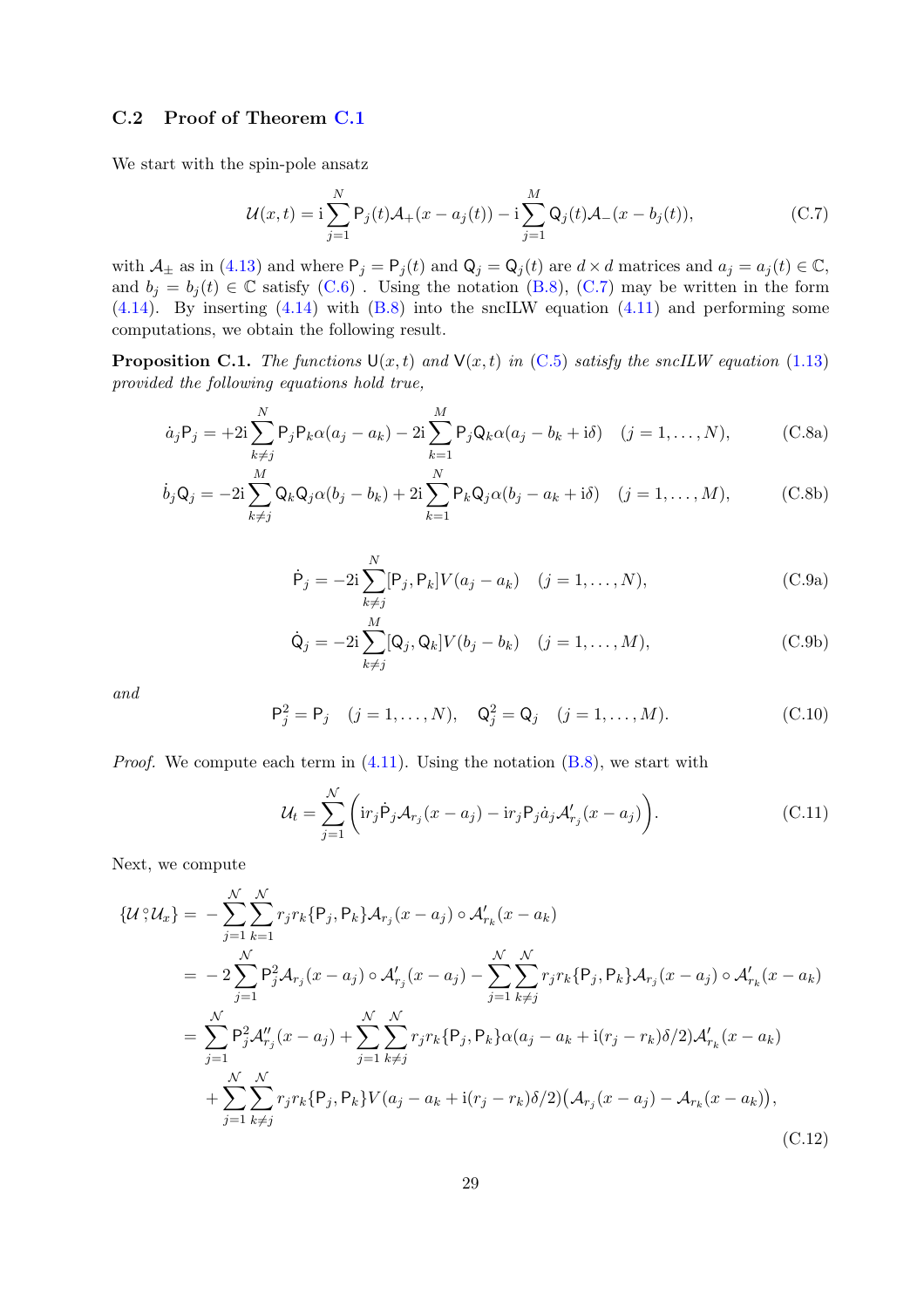where we have used the identities  $(4.15)$  and  $(4.16)$ .

The final sum in [\(C.12\)](#page-28-1) vanishes because the summand is antisymmetric under the interchange  $j \leftrightarrow k$ . Hence, after re-labelling summation indices  $j \leftrightarrow k$  in the second sum in [\(C.12\)](#page-28-1) using [\(A.1\)](#page-24-4), we are left with

<span id="page-29-2"></span>
$$
\{\mathcal{U}\,;\mathcal{U}_x\} = \sum_{j=1}^{\mathcal{N}} \mathsf{P}_j^2 \mathcal{A}''_{r_j}(x - a_j) - \sum_{j=1}^{\mathcal{N}} \sum_{k \neq j}^{\mathcal{N}} r_j r_k \{\mathsf{P}_j, \mathsf{P}_k\} \alpha(a_j - a_k + \mathrm{i} (r_j - r_k) \delta/2) \mathcal{A}'_{r_j}(x - a_j). \tag{C.13}
$$

To compute the terms in [\(4.11\)](#page-21-1) involving  $\mathcal{T}$ , we use [\(4.17\)](#page-22-4). Applied to [\(4.14\)](#page-21-4), this gives

<span id="page-29-1"></span><span id="page-29-0"></span>
$$
\mathcal{T}U_x = -\sum_{j=1}^{\mathcal{N}} \mathsf{P}_j \mathcal{A}'_{r_j}(x - a_j), \qquad \mathcal{T}U_{xx} = -\sum_{j=1}^{\mathcal{N}} \mathsf{P}_j \mathcal{A}''_{r_j}(x - a_j), \tag{C.14}
$$

where we have used the fact that  $\mathcal T$  commutes with differentiation to obtain the second equation from the first.

From  $(4.14)$  and the first equation in  $(C.14)$ , we compute

$$
i[\mathcal{U}^{\circ}\mathcal{T}\mathcal{U}_x] = \sum_{j=1}^{N} \sum_{k \neq j}^{N} r_j [P_j, P_k] \mathcal{A}_{r_j}(x - a_j) \circ \mathcal{A}'_{r_k}(x - a_k)
$$
  
= 
$$
- \sum_{j=1}^{N} \sum_{k \neq j}^{N} r_j [P_j, P_k] \alpha(a_j - a_k + i(r_j - r_k)\delta/2) \mathcal{A}'_{r_k}(x - a_k)
$$
  

$$
- \sum_{j=1}^{N} \sum_{k \neq j}^{N} r_j [P_j, P_k] V(a_j - a_k + i(r_j - r_k)\delta/2) (\mathcal{A}_{r_j}(x - a_j) - \mathcal{A}_{r_k}(x - a_k)), \quad (C.15)
$$

inserting [\(4.16\)](#page-22-2) in the second step. We can rewrite the second sum as follows:

$$
\sum_{j=1}^{N} \sum_{k \neq j}^{N} r_j [P_j, P_k] V(a_j - a_k + i(r_j - r_k) \delta/2) (\mathcal{A}_{r_j}(x - a_j) - \mathcal{A}_{r_k}(x - a_k))
$$
  
= 
$$
\frac{1}{2} \sum_{j=1}^{N} \sum_{k \neq j}^{N} (r_j + r_k) [P_j, P_k] V(a_j - a_k + i(r_j - r_k) \delta/2) (\mathcal{A}_{r_j}(x - a_j) - \mathcal{A}_{r_k}(x - a_k))
$$
  
= 
$$
\sum_{j=1}^{N} \sum_{k \neq j}^{N} (r_j + r_k) [P_j, P_k] V(a_j - a_k + i(r_j - r_k) \delta/2) \mathcal{A}_{r_j}(x - a_j), \quad (C.16)
$$

since  $V(z)$  is an even function. Also changing variables  $j \leftrightarrow k$  in the first sum in [\(C.15\)](#page-29-1) using that  $\alpha(z)$  is odd and 2iδ-periodic [\(A.5\)](#page-24-7), we arrive at

<span id="page-29-3"></span>
$$
i[\mathcal{U}\,;\mathcal{T}\mathcal{U}_x] = -\sum_{j=1}^{\mathcal{N}} \sum_{k\neq j}^{\mathcal{N}} r_k[\mathsf{P}_j,\mathsf{P}_k] \alpha(a_j - a_k + \mathrm{i}(r_j - r_k)\delta/2) \mathcal{A}_{r_j}'(x - a_j)
$$

$$
-\sum_{j=1}^{\mathcal{N}} \sum_{k\neq j}^{\mathcal{N}} (r_j + r_k)[\mathsf{P}_j,\mathsf{P}_k] V(a_j - a_k + \mathrm{i}(r_j - r_k)\delta/2) \mathcal{A}_{r_j}(x - a_j). \tag{C.17}
$$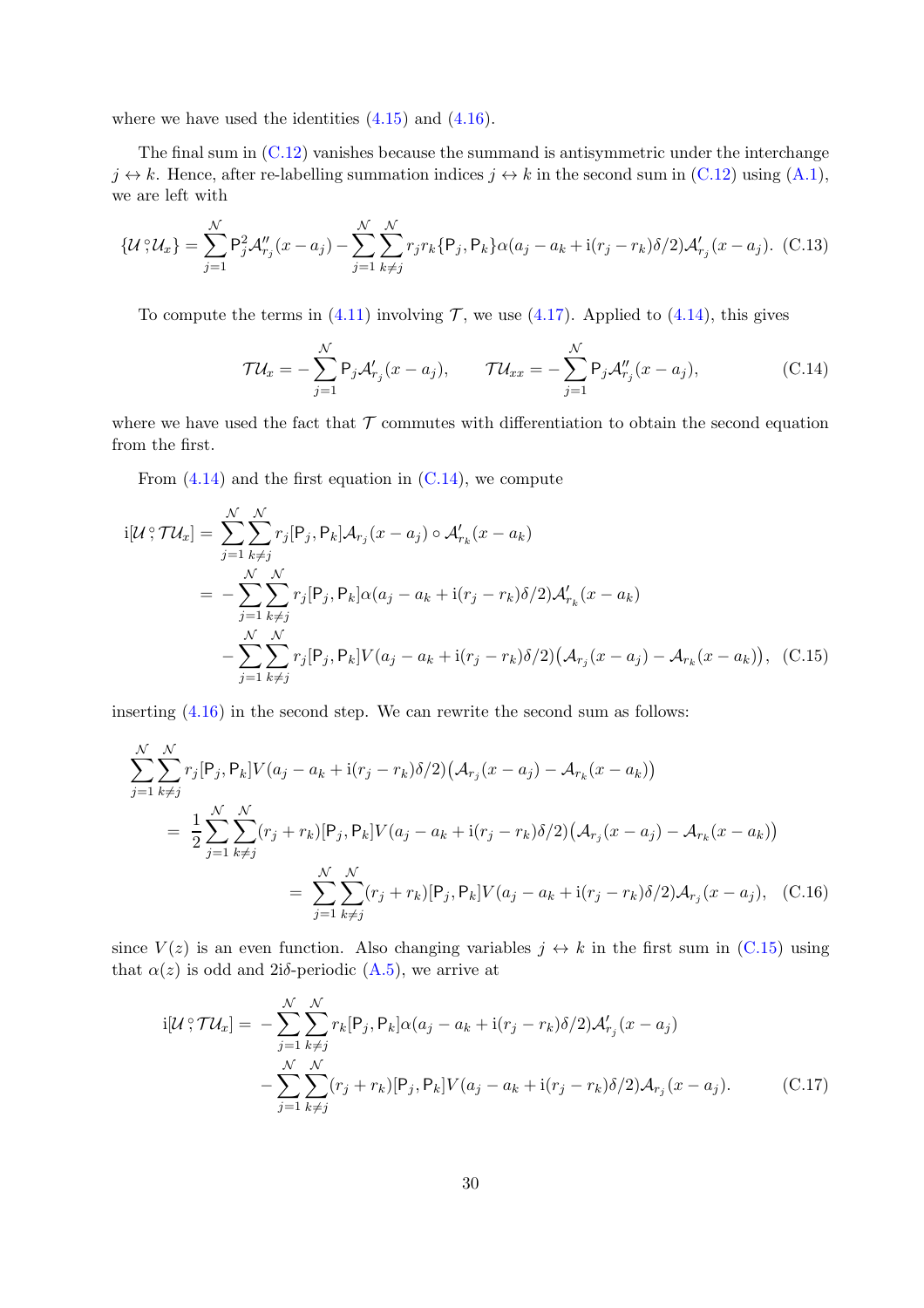Inserting  $(C.11)$ ,  $(C.13)$ , the second equation in  $(C.14)$ , and  $(C.17)$  into  $(4.11)$  yields

$$
0 = \sum_{j=1}^{N} \left( i r_j \dot{P}_j - \sum_{k \neq j}^{N} (r_j + r_k) [P_j, P_k] V(a_j - a_k + i(r_j - r_k) \delta/2) \right) A_{r_j}(x - a_j)
$$
  
+ 
$$
\sum_{j=1}^{N} \left( -i r_j P_j \dot{a}_j - \sum_{k \neq j}^{N} r_k (r_j \{P_j, P_k\} + [P_j, P_k]) \alpha(a_j - a_k + i(r_j - r_k) \delta/2) \right) A'_{r_j}(x - a_j)
$$
  
+ 
$$
\sum_{j=1}^{N} (P_j^2 - P_j) A''_{r_j}(x - a_j).
$$
 (C.18)

Thus,  $U$  satisfies the sncILW equation  $(4.11)$  if and only if the following conditions are fulfilled:

$$
P_j \dot{a}_j = i \sum_{k \neq j}^{N} r_k (\{P_j, P_k\} + r_j [P_j, P_k]) \alpha(a_j - a_k + i(r_j - r_k) \delta/2), \qquad (C.19)
$$

<span id="page-30-1"></span><span id="page-30-0"></span>
$$
\dot{P}_j = -i \sum_{k \neq j}^{N} (1 + r_j r_k) [P_j, P_k] V(a_j - a_k + i(r_j - r_k) \delta/2), \qquad (C.20)
$$

<span id="page-30-2"></span>
$$
\mathsf{P}_j^2 = \mathsf{P}_j,\tag{C.21}
$$

for  $j = 1, ..., N$ . Recalling [\(B.8\)](#page-25-3), one can check that [\(C.19\)](#page-30-0), [\(C.20\)](#page-30-1), and [\(C.21\)](#page-30-2) are equivalent to (C.8), (C.9), and (C.10) respectively.  $(C.8)$ ,  $(C.9)$ , and  $(C.10)$  respectively.

We now make the ansatz

$$
\mathsf{P}_j = |e_j\rangle\langle f_j| \quad (j = 1, \dots, N), \qquad \mathsf{Q}_j = |g_j\rangle\langle h_j| \quad (j = 1, \dots, M), \tag{C.22}
$$

<span id="page-30-3"></span>with vectors  $|e_j\rangle \in \mathcal{V}$  and  $\langle f_j | \in \mathcal{V}^*$ . Similar to the sBO case, the functions  $\mathsf{U}(x,t)$ ,  $\mathsf{V}(x,t)$  defined in [\(C.5\)](#page-27-3) satisfy the equations in Proposition [C.1](#page-28-6) if  $\{a_j, |e_j\rangle, \langle f_j|\}_{j=1}^N$  and  $\{b_j, |e_j\rangle, \langle f_j|\}_{j=1}^M$  satisfy the equations defining the Bäcklund transformations of the sCM system discussed in Section [2.2.](#page-9-1)

**Lemma C.1.** Let  $\tilde{a}_j := a_j - i\delta/2$  for  $j = 1, ..., N$  and  $\tilde{b}_j = b_j + i\delta/2$  for  $j = 1, ..., M$ . Suppose  $that \{\tilde{a}_j, |e_j\rangle, \langle f_j|\}_{j=1}^N$  *and*  $\{\tilde{b}_j, |g_j\rangle, \langle h_j|\}_{j=1}^M$  *satisfy the equations* [\(2.3\)](#page-9-3)*,* [\(2.4\)](#page-9-2)*,* [\(2.6\)](#page-9-6)*,* [\(2.7\)](#page-10-3)*, and*  $(2.8)$  *and*  $a_j$ ,  $b_j$ ,  $P_j$  *and*  $Q_j$  *are given by*  $(C.22)$ *. Then*  $(C.8)$  – $(C.10)$  *hold.* 

*Proof.* By multiplying  $(2.8a)$  with  $a_j$  replaced by  $\tilde{a}_j$  from the left by  $|e_j\rangle$ , one gets

$$
\dot{\tilde{a}}_j|e_j\rangle\langle f_j| = 2i\sum_{k\neq j}^N|e_j\rangle\langle f_j|e_k\rangle\langle f_k|\alpha(\tilde{a}_j - \tilde{a}_k) - 2i\sum_{k=1}^M|e_j\rangle\langle f_j|g_k\rangle\langle h_k|\alpha(\tilde{a}_j - \tilde{b}_k) \quad (j = 1, ..., N).
$$
\n(C.23a)

Similarly, by multiplying [\(2.8b\)](#page-10-5) with  $b_j$  replaced by  $\tilde{b}_j$  from the right by  $\langle h_j |$ , one gets

$$
\dot{\tilde{b}}_j|g_j\rangle\langle h_j| = -2i\sum_{k\neq j}^M|g_k\rangle\langle h_k|g_j\rangle\langle h_j|\alpha(\tilde{b}_j - \tilde{b}_k) + 2i\sum_{k=1}^N|e_k\rangle\langle f_k|g_j\rangle\langle h_j|\alpha(\tilde{b}_j - \tilde{a}_k) \quad (j = 1, ..., M).
$$
\n(C.23b)

Equations [\(C.23\)](#page-30-4) are seen to be equivalent to [\(C.8\)](#page-28-3) after recalling [\(C.22\)](#page-30-3), the definitions of  $\tilde{a}_i$ and  $b_i$ , and the 2iδ-periodicity [\(A.5\)](#page-24-7) of  $\alpha$ .

<span id="page-30-4"></span> $\Box$ 

The remainder of the proof is similar to that of Lemma [3.1](#page-19-4) and hence omitted.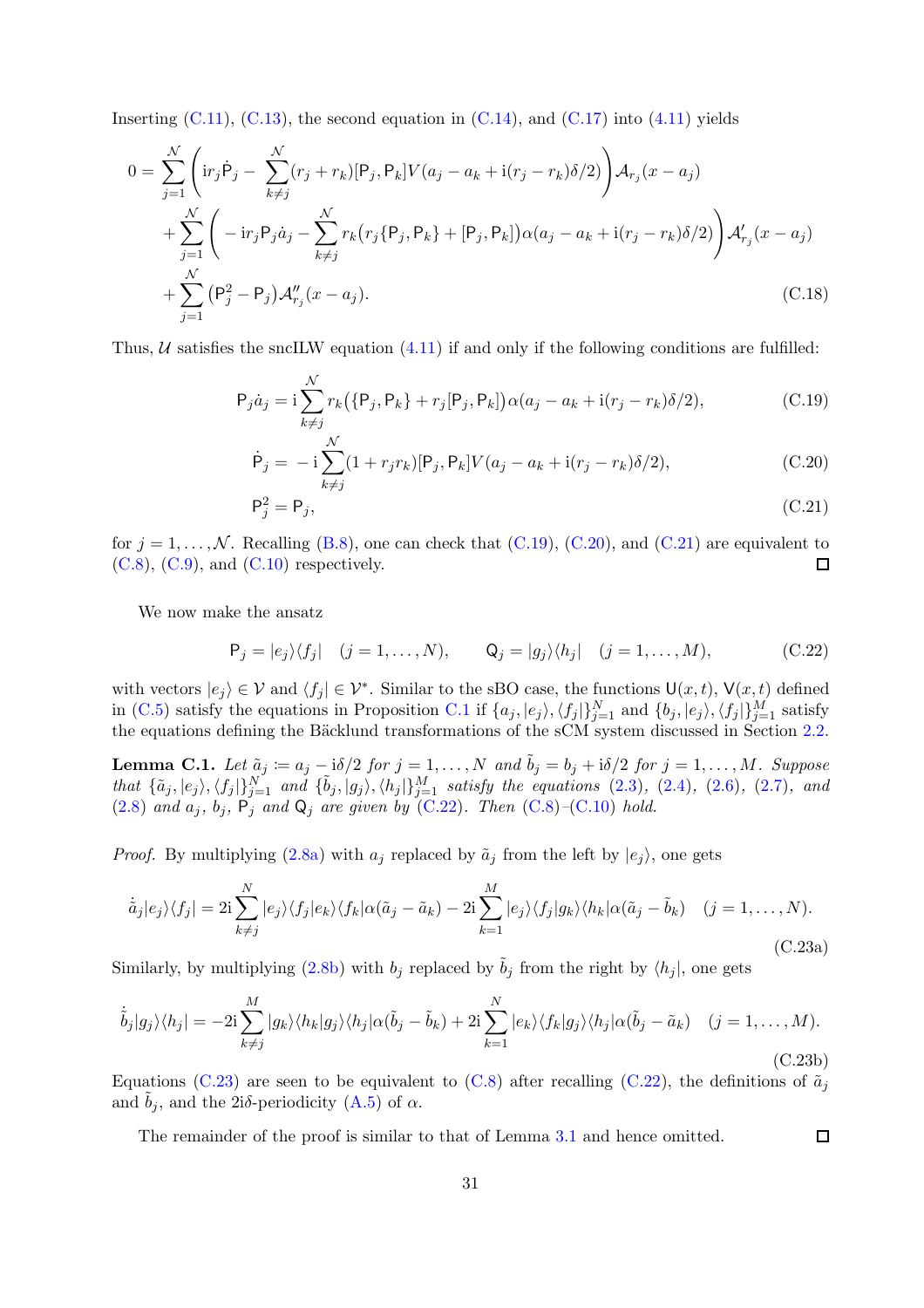Then, the theorem is implied by Proposition [2.1.](#page-10-0)

Acknowledgement *We would like to thank Rob Klabbers, Enno Lenzmann, Masatoshi Noumi and Junichi Shiraishi for helpful discussions. The work of B.K.B. was supported by the Olle Engkvist Byggmästare Foundation, Grant 211-0122. E.L. gratefully acknowledges support from the European Research Council, Grant Agreement No. 2020-810451. J.L. acknowledges support from the Ruth and Nils-Erik Stenbäck Foundation, the Swedish Research Council, Grant No. 2015-05430 and Grant No. 2021-03877, and the European Research Council, Grant Agreement No. 682537.*

## <span id="page-31-0"></span>References

- <span id="page-31-1"></span>[1] T.B. Benjamin. Internal waves of permanent form in fluids of great depth. *J. Fluid Mech.*, 29:559, 1967.
- <span id="page-31-2"></span>[2] H. Ono. Algebraic Solitary Waves in Stratified Fluids. *J. Phys. Soc. Japan*, 39:1082, 1975.
- <span id="page-31-3"></span>[3] B.K. Berntson, E. Langmann, and J. Lenells. Non-chiral Intermediate Long Wave equation and inter-edge effects in narrow quantum Hall systems. *Phys. Rev. B*, 102:155308, 2020.
- <span id="page-31-4"></span>[4] B.K. Berntson, E. Langmann, and J. Lenells. On the non-chiral intermediate long wave equation. *Nonlinearity (in print)*, 2022. arXiv preprint: nlin.SI/2005.10781.
- <span id="page-31-5"></span>[5] B.K. Berntson, E. Langmann, and J. Lenells. On the non-chiral intermediate long wave equation II: periodic case. *Nonlinearity (in print)*, 2022. arXiv preprint: nlin.SI/2103.02572.
- [6] T. Zhou and M. Stone. Solitons in a continuous classical Haldane–Shastry spin chain. *Phys. Lett. A*, 379:2817, 2015.
- <span id="page-31-6"></span>[7] E. Lenzmann and A. Schikorra. On energy-critical half-wave maps into S 2 . *Invent. Math.*, 213:1, 2018.
- <span id="page-31-8"></span><span id="page-31-7"></span>[8] E. Lenzmann. A short primer on the Half-Wave Maps Equation. *J.É.D.P.*, 2018.
- [9] T. Senthil, J.B. Marston, and M.P.A. Fisher. Spin quantum Hall effect in unconventional superconductors. *Phys. Rev. B*, 60:4245, 1999.
- <span id="page-31-9"></span>[10] E. McCann and V.I. Fal'ko. Landau-Level Degeneracy and Quantum Hall Effect in a Graphite Bilayer. *Phys. Rev. Lett.*, 96:086805, 2006.
- <span id="page-31-11"></span><span id="page-31-10"></span>[11] B.A. Bernevig and S.-C. Zhang. Quantum Spin Hall Effect. *Phys. Rev. Lett.*, 96:106802, 2006.
- [12] J. Gibbons and T. Hermsen. A generalisation of the Calogero-Moser system. *Physica D*, 11:337, 1984.
- <span id="page-31-12"></span>[13] S. Wojciechowski. An integrable marriage of the Euler equations to the Calogero-Moser system. *Physica D*, 28:245, 1987.
- <span id="page-31-13"></span>[14] M.A. Olshanetsky and A.M. Perelomov. Classical integrable finite-dimensional systems related to Lie algebras. *Phys. Rep.*, 71:313, 1981.
- <span id="page-31-14"></span>[15] H.H. Chen, Y.C. Lee, and N.R. Pereira. Algebraic internal wave solitons and the integrable Calogero–Moser–Sutherland N-body problem. *Phys. Fluids*, 22:187, 1979.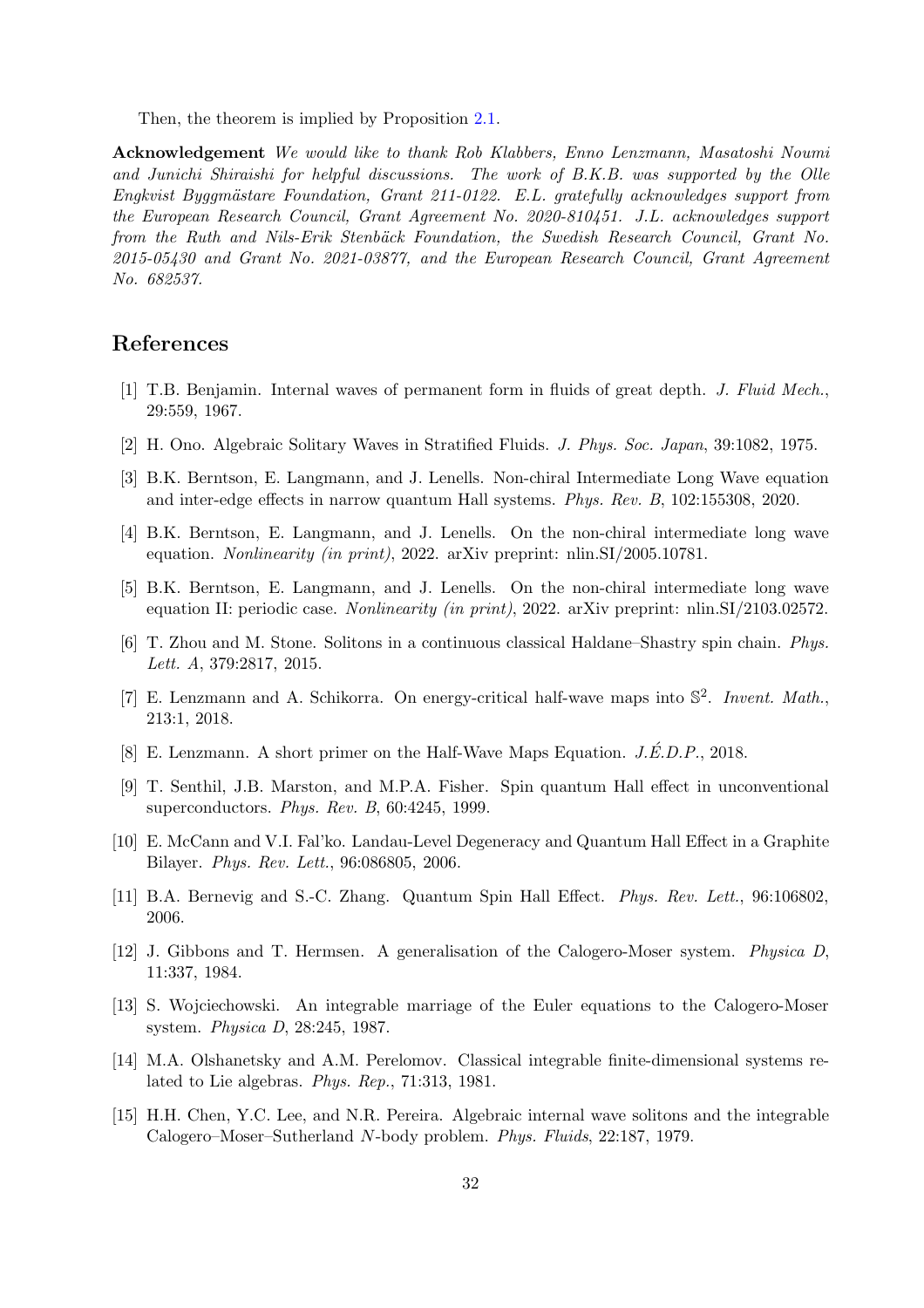- <span id="page-32-1"></span><span id="page-32-0"></span>[16] B.K. Berntson, R. Klabbers, and E. Langmann. Multi-solitons of the half-wave maps equation and spin-pole Calogero-Moser dynamics. *J. Phys. A: Math. Theor.*, 53:505702, 2020.
- <span id="page-32-2"></span>[17] Y. Matsuno. Integrability, conservation laws and solitons of a many-body dynamical system associated with the half-wave maps equation. *Physica D*, 430:133080, 2022.
- [18] A.G. Abanov, E. Bettelheim, and P. Wiegmann. Integrable hydrodynamics of Calogero-Sutherland model: bidirectional Benjamin-Ono equation. *J. Phys. A: Math. Theor.*, 42:135201, 2009.
- <span id="page-32-4"></span><span id="page-32-3"></span>[19] J. Gibbons, T. Hermsen, and S. Wojciechowski. A Bäcklund transformation for a generalised Calogero-Moser system. *Phys. Lett. A*, 94:251, 1983.
- [20] S.A. Hartnoll, P.K. Kovtun, M. Müller, and S. Sachdev. Theory of the Nernst effect near quantum phase transitions in condensed matter and in dyonic black holes. *Phys. Rev. B*, 76:144502, 2007.
- <span id="page-32-6"></span><span id="page-32-5"></span>[21] A.V. Andreev, S.A. Kivelson, and B. Spivak. Hydrodynamic Description of Transport in Strongly Correlated Electron Systems. *Phys. Rev. Lett.*, 106:256804, 2011.
- <span id="page-32-7"></span>[22] D. Svintsov, V. Vyurkov, V. Ryzhii, and T. Otsuji. Hydrodynamic electron transport and nonlinear waves in graphene. *Phys. Rev. B*, 88:245444, 2013.
- <span id="page-32-8"></span>[23] F. Calogero. *Why Are Certain Nonlinear PDEs Both Widely Applicable and Integrable?*, pages 1–62. Springer Berlin Heidelberg, Berlin, Heidelberg, 1991.
- <span id="page-32-9"></span>[24] E. Bettelheim, A.G. Abanov, and P. Wiegmann. Nonlinear Quantum Shock Waves in Fractional Quantum Hall Edge States. *Phys. Rev. Lett.*, 97:246401, 2006.
- <span id="page-32-10"></span>[25] P. Wiegmann. Nonlinear Hydrodynamics and Fractionally Quantized Solitons at the Fractional Quantum Hall Edge. *Phys. Rev. Lett.*, 108:206810, 2012.
- [26] A.G. Abanov and P.B. Wiegmann. Quantum hydrodynamics, the Quantum Benjamin-Ono equation, and the Calogero model. *Phys. Rev. Lett.*, 95:076402, 2005.
- <span id="page-32-12"></span><span id="page-32-11"></span>[27] P. Di Francesco, P. Mathieu, and D. Sénéchal. *Conformal field theory*. Graduate texts in contemporary physics. Springer, New York, NY, 1997.
- <span id="page-32-13"></span>[28] P.A.M. Dirac. A new notation for quantum mechanics. *Math. Proc. Cambridge Philos. Soc.*, 35:416, 1939.
- [29] F. Calogero and A. Degasperis. Coupled nonlinear evolution equations solvable via the inverse spectral transform, and solitons that come back: the boomeron. *Lett. Nuovo Cim*, 16:425, 1976.
- <span id="page-32-15"></span><span id="page-32-14"></span>[30] Y. Kodama, J. Satsuma, and M.J. Ablowitz. Nonlinear Intermediate Long-Wave Equation: Analysis and Method of Solution. *Phys. Rev. Lett.*, 46:687, 1981.
- [31] *NIST Digital Library of Mathematical Functions*. http://dlmf.nist.gov/, Release 1.0.26 of 2020-03-15. F.W.J. Olver, A.B. Olde Daalhuis, D.W. Lozier, B.I. Schneider, R.F. Boisvert, C.W. Clark, B.R. Miller, B.V. Saunders, H.S. Cohl, and M.A. McClain, eds.
- <span id="page-32-16"></span>[32] B.K. Berntson, R. Klabbers, and E. Langmann. The non-chiral intermediate Heisenberg ferromagnet equation. arXiv preprint: math-ph/2110.06239.